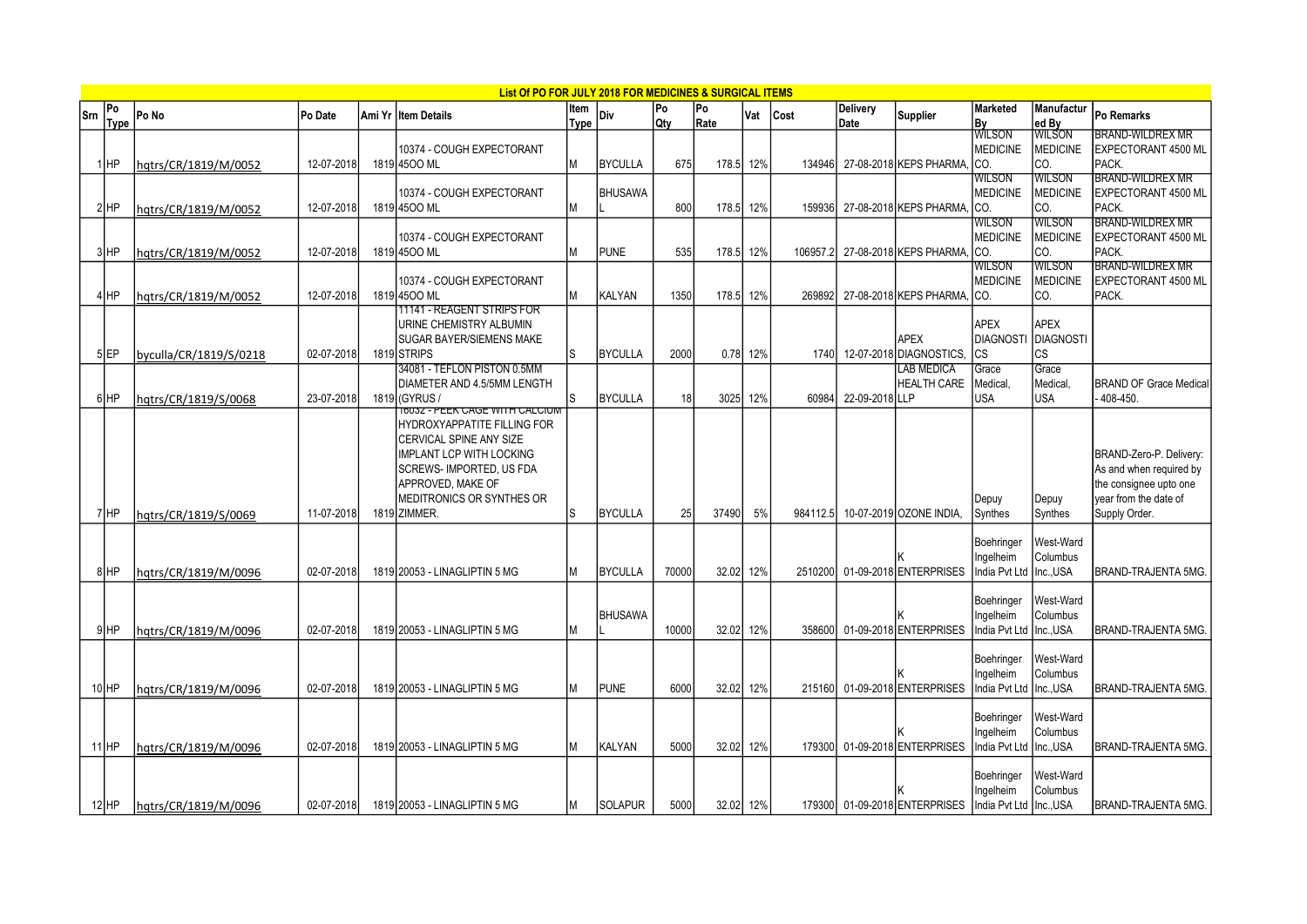| $13$ HP | hgtrs/CR/1819/M/0096   | 02-07-2018 | 1819 20053 - LINAGLIPTIN 5 MG                                                                           |     | <b>NAGPUR</b>  | 13000 | 32.02 12% |          | 466180    |                           | 01-09-2018 ENTERPRISES                | Boehringer<br>Ingelheim<br>India Pvt Ltd ∣Inc.,USA   | West-Ward<br>Columbus                                      | BRAND-TRAJENTA 5MG.                                                                                                                                                         |
|---------|------------------------|------------|---------------------------------------------------------------------------------------------------------|-----|----------------|-------|-----------|----------|-----------|---------------------------|---------------------------------------|------------------------------------------------------|------------------------------------------------------------|-----------------------------------------------------------------------------------------------------------------------------------------------------------------------------|
| $14$ HP | hgtrs/CR/1819/S/0071   | 04-07-2018 | 1819 14673 - WBC FILTER                                                                                 | lS  | <b>BYCULLA</b> | 150   |           | 1008 12% |           | 169344 03-09-2018 PVT LTD | JAINAM<br>PHARMA INDIA                |                                                      | <b>TERUMO</b>                                              | <b>BRAND-LEUKOCYTE</b><br>REMOVAL FILTER RED<br><b>CELL-BED SIDE.</b>                                                                                                       |
| $15$ HP | hqtrs/CR/1819/M/0099   | 02-07-2018 | 1819 15287 - VILDAGLIPTIN 50 MG                                                                         | M   | <b>BYCULLA</b> | 52192 | 14.19 12% |          | 829330.88 |                           | SPAN<br>18-08-2018 ENTERPRISES        | <b>USV Private</b><br>Limited                        |                                                            | BRAND-JALRA 50MG.<br>USV Pvt Ltd PACKING: 2 X 14s.                                                                                                                          |
| $16$ HP | hgtrs/CR/1819/M/0099   | 02-07-2018 | 1819 15287 - VILDAGLIPTIN 50 MG                                                                         | M   | <b>PUNE</b>    | 4648  | 14.19 12% |          | 73856.721 |                           | SPAN<br>18-08-2018 ENTERPRISES        | <b>USV Private</b><br>Limited                        |                                                            | BRAND-JALRA 50MG.<br>USV Pvt Ltd   PACKING: 2 X 14s.                                                                                                                        |
| $17$ HP | hqtrs/CR/1819/M/0099   | 02-07-2018 | 1819 15287 - VILDAGLIPTIN 50 MG                                                                         | M   | <b>KALYAN</b>  | 6776  | 14.19 12% |          | 107670.64 |                           | SPAN<br>18-08-2018 ENTERPRISES        | <b>USV Private</b><br>Limited                        |                                                            | BRAND-JALRA 50MG.<br>USV Pvt Ltd PACKING: 2 X 14s.                                                                                                                          |
| $18$ HP | hqtrs/CR/1819/M/0099   | 02-07-2018 | 1819 15287 - VILDAGLIPTIN 50 MG                                                                         |     | <b>SOLAPUR</b> | 12880 | 14.19 12% |          | 204663.2  |                           | <b>SPAN</b><br>18-08-2018 ENTERPRISES | <b>USV Private</b><br>Limited                        |                                                            | BRAND-JALRA 50MG.<br>USV Pvt Ltd PACKING: 2 X 14s.                                                                                                                          |
| $19$ HP | hqtrs/CR/1819/M/0099   | 02-07-2018 | 1819 15287 - VILDAGLIPTIN 50 MG                                                                         |     | <b>NAGPUR</b>  | 9436  | 14.19 12% |          | 149938.04 |                           | SPAN<br>18-08-2018 ENTERPRISES        | <b>USV Private</b><br>Limited                        |                                                            | BRAND-JALRA 50MG.<br><b>IUSV Pvt Ltd IPACKING: 2 X 14s.</b>                                                                                                                 |
| $20$ EP | hqtrs/CR/1819/M/0101   | 02-07-2018 | 1819 17763 - IBRUTINIB 140 MG                                                                           |     | <b>BYCULLA</b> | 450   | 1573.13   | 12%      | 792859.5  | 02-08-2018 PVT LTD        | <b>JAINAM</b><br>PHARMA INDIA         | Johnson &<br>Johnson Pvt CTS, LLC<br>Ltd             | Catalent<br><b>JUSA</b>                                    | BRAND-IMBRUVICA.<br>REF: MD BY LETTER NO.<br>MD.BY/EMERGENCY/Ca<br>p.lbrutinib 140 mg<br>DT.02/06/18 FOR<br>Mr.P.V.Patwardhan M/84<br><b>Ex.SS/Mech/MTN RELHS</b><br>06951. |
| $21$ EP | byculla/CR/1819/S/0280 | 05-07-2018 | 80268 - BANDAGE PLASTER OF<br>1819 PARIS (POP) 10 CM                                                    | l.S | <b>BYCULLA</b> | 300   |           | 26 12%   |           | 8736 14-07-2018 PHARMA    | <b>SHREE</b>                          |                                                      | <b>CADILA</b><br><b>PHARMACE</b><br><b>UTICALS</b><br>Iltd |                                                                                                                                                                             |
| $22$ EP | byculla/CR/1819/M/0148 | 02-07-2018 | 10158 - SODIUM<br>VALPORATE+VALPROIC ACID 500<br>1819 MG CR                                             |     | <b>BYCULLA</b> | 8200  |           | 2.3 12%  | 21156     | 09-07-2018 AGENCY         | S S PHARMA                            | <b>Biochem</b><br>Pharmaceuti<br>cals<br>Indistries. | AFFY                                                       |                                                                                                                                                                             |
| $23$ EP | byculla/CR/1819/M/0149 | 02-07-2018 | 1819 60025 - CIPROFLOXACIN 500 MG                                                                       |     | <b>BYCULLA</b> | 12400 |           | 1.5 12%  |           | 20832 09-07-2018 AGENCY   | S S PHARMA                            | <b>MSN</b><br><b>Pvt Limited</b>                     | <b>MSN</b><br>Laboratories LABORATO<br><b>IRY</b>          |                                                                                                                                                                             |
| 24 EP   | byculla/CR/1819/S/0289 | 02-07-2018 | 91992 - DISTAL ANTEROLATERAL<br>PERIATICULAR LOCKING TIBIAL<br>PLATE 3.5 ANY LENGTH L/R<br>1819 IMPLANT | S   | <b>BYCULLA</b> |       | 37930     | 5%       |           |                           | 39826.5 11-07-2018 OZONE INDIA,       |                                                      | DEPUY<br><b>SYNTHES</b>                                    |                                                                                                                                                                             |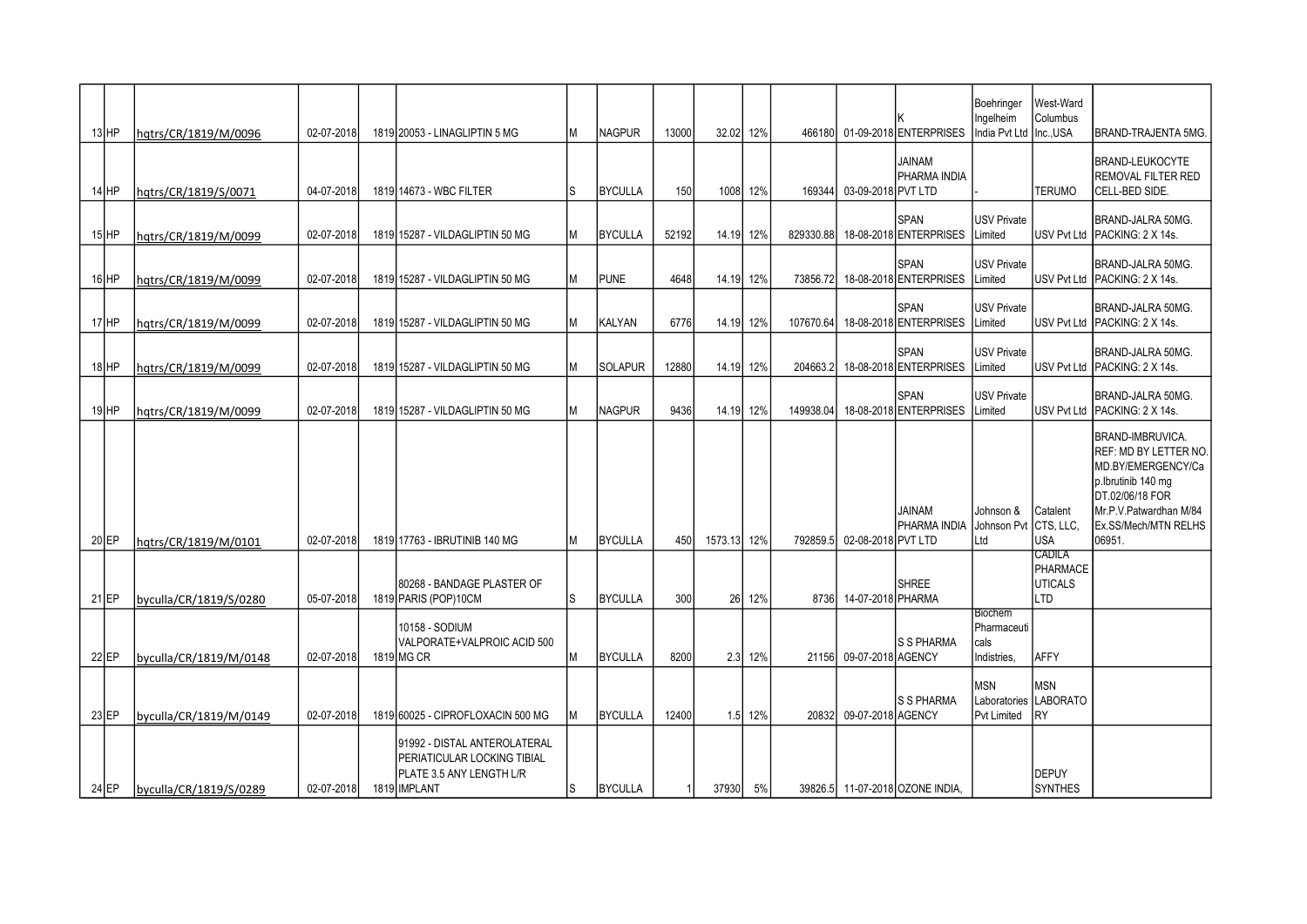|          |                         |            | 92111 - LATERAL MASS SCREWS<br>SET OF 12 POLYXIAL SCREW 3.5 |    |                |                 |           |          |         |                          |                             |                              |                                 |                                                             |
|----------|-------------------------|------------|-------------------------------------------------------------|----|----------------|-----------------|-----------|----------|---------|--------------------------|-----------------------------|------------------------------|---------------------------------|-------------------------------------------------------------|
|          |                         |            | MM/4.00 MM EXCHANGABLE WITH                                 |    |                |                 |           |          |         |                          |                             |                              |                                 |                                                             |
|          |                         |            | CONNECTING ROD 2 AND LOCKING                                |    |                |                 |           |          |         |                          |                             |                              | <b>DEPUY</b>                    |                                                             |
| $25$ EP  | byculla/CR/1819/S/0290  | 02-07-2018 | 1819 CAP INNER 12                                           | ls | <b>BYCULLA</b> |                 | 11900     | 5%       | 49980   |                          | 11-07-2018 OZONE INDIA.     |                              | <b>SYNTHES</b>                  |                                                             |
|          |                         |            |                                                             |    |                |                 |           |          |         |                          |                             |                              | ROMSONS                         |                                                             |
|          |                         |            |                                                             |    |                |                 |           |          |         |                          |                             |                              | <b>SCIENTIFIC</b><br><b>AND</b> |                                                             |
|          |                         |            |                                                             |    |                |                 |           |          |         |                          | <b>JAINAM</b>               |                              | <b>SURGICAL</b>                 |                                                             |
|          |                         |            |                                                             |    |                |                 |           |          |         |                          | PHARMA INDIA                |                              | <b>INDUSTRIE</b>                |                                                             |
| 26 DP    | byculla/CR/1819/S/0291  | 02-07-2018 | 1819 17400 - ICD BAGS                                       |    | <b>BYCULLA</b> | 200             | 34.85 12% |          | 7806    | 02-08-2018 PVT LTD       |                             |                              | Ś                               |                                                             |
|          |                         |            | 12747 - LEAD APRON (SIZE 110 X 60                           |    |                |                 |           |          |         |                          |                             |                              |                                 |                                                             |
|          |                         |            | <b>CM) FDA APPROVED. CE</b><br>CERTIFIED, COMPLETE COVERAGE |    |                |                 |           |          |         |                          |                             |                              |                                 |                                                             |
|          |                         |            | ALONG WITH NECK GAURD, BACK                                 |    |                |                 |           |          |         |                          | <b>IMPEX</b>                |                              |                                 |                                                             |
|          |                         |            | VELCRO STRAP, STANDARD LEAD                                 |    |                |                 |           |          |         |                          | <b>INTERNATIONA</b>         |                              |                                 |                                                             |
| $27$ EP  | byculla/CR/1819/S/0292  | 02-07-2018 | 1819 THICKNESS.                                             | ls | <b>BYCULLA</b> |                 | 15900 12% |          |         | 35616 11-07-2018 L       |                             |                              | <b>TECHSET</b>                  |                                                             |
|          |                         |            |                                                             |    |                |                 |           |          |         |                          | <b>IMPEX</b>                |                              | <b>ALLIANCES</b>                |                                                             |
|          |                         |            | 14002 - MASTOID RETRACTORS                                  |    |                |                 |           |          |         |                          | <b>INTERNATIONA</b>         |                              |                                 |                                                             |
| $28$ EP  | byculla/CR/1819/S/0293  | 02-07-2018 | 1819 LARGE                                                  | ls | <b>BYCULLA</b> |                 |           | 6100 12% |         | 27328 11-07-2018         | IMPEX                       |                              | <b>NETWORK</b>                  |                                                             |
|          |                         |            | 18732 - TUBAL LIGATION RING                                 |    |                |                 |           |          |         |                          | <b>INTERNATIONA</b>         |                              | PEE BEE                         |                                                             |
| $29$ DP  | byculla/CR/1819/S/0294  | 02-07-2018 | 1819 APPLICATION SET                                        | ls | <b>BYCULLA</b> |                 | 8000      | 12%      |         | 44800 02-08-2018         |                             |                              | <b>INDIA</b>                    |                                                             |
|          |                         |            |                                                             |    |                |                 |           |          |         |                          |                             |                              |                                 |                                                             |
|          |                         |            | 15557 - ACETYL SALICYLIC ACID 75                            |    | <b>BHUSAWA</b> |                 |           |          |         |                          | <b>SPAN</b>                 | <b>USV Private</b>           | USV PVT.                        |                                                             |
| $30$ EP  | bhusawal/CR/1819/M/0382 | 02-07-2018 | 1819 MG DELAYED RELEASE                                     | lм |                | 14000           |           | 0.24 12% |         |                          | 3780 02-08-2018 ENTERPRISES | Limited                      | LTD.                            |                                                             |
|          |                         |            |                                                             |    | <b>BHUSAWA</b> |                 |           |          |         |                          |                             | Morepen<br>Laboratories      |                                 |                                                             |
| 31 EP    | bhusawal/CR/1819/M/0383 | 02-07-2018 | 1819 13405 - ATORVASTATIN 40 MG                             | Μ  |                | 20000           |           | 1.01 12% | 22600I  |                          | 02-08-2018 KEPS PHARMA.     | Limited                      | <b>MOREPEN</b>                  |                                                             |
|          |                         |            |                                                             |    |                |                 |           |          |         |                          | IMPEX                       |                              |                                 |                                                             |
|          |                         |            | 12566 - INSTRUMENT - EAR                                    |    |                |                 |           |          |         |                          | <b>INTERNATIONA</b>         |                              | SANTOSH                         |                                                             |
| $32$ DP  | byculla/CR/1819/S/0295  | 02-07-2018 | 1819 GROMMET- TEFLON                                        | ls | <b>BYCULLA</b> | 15              |           | 280 12%  |         | 4704 02-08-2018          |                             |                              | <b>SURGICALS</b>                |                                                             |
|          |                         |            | 12561 - INSTRUMENT GS SCISSORS                              |    |                |                 |           |          |         |                          | <b>MEHTA</b>                |                              |                                 |                                                             |
| $33$ DP  | byculla/CR/1819/S/0296  | 02-07-2018 | 1819 VENISECTION, CURVED                                    | ls | <b>BYCULLA</b> | 10              |           | 250 12%  |         | 2800 02-08-2018 SURGICAL |                             |                              | <b>DOLPHIN</b>                  |                                                             |
|          |                         |            |                                                             |    |                |                 |           |          |         |                          | <b>SHREE</b>                | <b>SHREE</b>                 | <b>PATHOZEY</b>                 |                                                             |
| $136$ DP | nagpur/CR/1819/S/0082   | 06-07-2018 | 1819 10993 - KIT - ASO - LATEX                              | ls | <b>NAGPUR</b>  | 150             |           | 7.85 12% | 1318.5  | 06-08-2018 PHARMA        |                             | <b>PHARMA</b>                | <b>ME</b>                       |                                                             |
|          |                         |            |                                                             |    |                |                 |           |          |         |                          |                             |                              | <b>INTAS</b>                    | BRAND-ALBUCEL 20%                                           |
|          |                         |            |                                                             |    |                |                 |           |          |         |                          |                             | Intas                        |                                 | PHARMACE VIAL. Delivery: As & when                          |
|          |                         |            | 11505 - HUMAN SERUM ALBUMIN                                 |    |                |                 |           |          |         |                          | ls s pharma                 | Pharmaceuti                  | Iuticals                        | required by consignee                                       |
| 137 HP   | hqtrs/CR/1819/M/0110    | 13-07-2018 | 1819 20% 100 ML                                             | lМ | <b>BYCULLA</b> | 650             | 3468.67   | 5%       | 2367365 | 12-07-2019 AGENCY        |                             | cals Ltd                     | <b>LTD</b>                      | upto 1 year of PO date.                                     |
|          |                         |            |                                                             |    |                |                 |           |          |         |                          |                             |                              |                                 |                                                             |
|          |                         |            |                                                             |    |                |                 |           |          |         |                          |                             |                              | <b>INTAS</b>                    | BRAND-ALBUCEL 20%                                           |
|          |                         |            | 11505 - HUMAN SERUM ALBUMIN                                 |    | <b>BHUSAWA</b> |                 |           |          |         |                          | ls s pharma                 | Intas<br>Pharmaceuti UTICALS |                                 | PHARMACE VIAL. Delivery: As & when<br>required by consignee |
| $138$ HP | hqtrs/CR/1819/M/0110    | 13-07-2018 | 1819 20% 100 ML                                             | IМ |                | 20 <sub>l</sub> | 3468.67   | 5%       |         | 72842 12-07-2019 AGENCY  |                             | cals Ltd.,                   | <b>LTD</b>                      | upto 1 year of PO date.                                     |
|          |                         |            |                                                             |    |                |                 |           |          |         |                          |                             |                              |                                 |                                                             |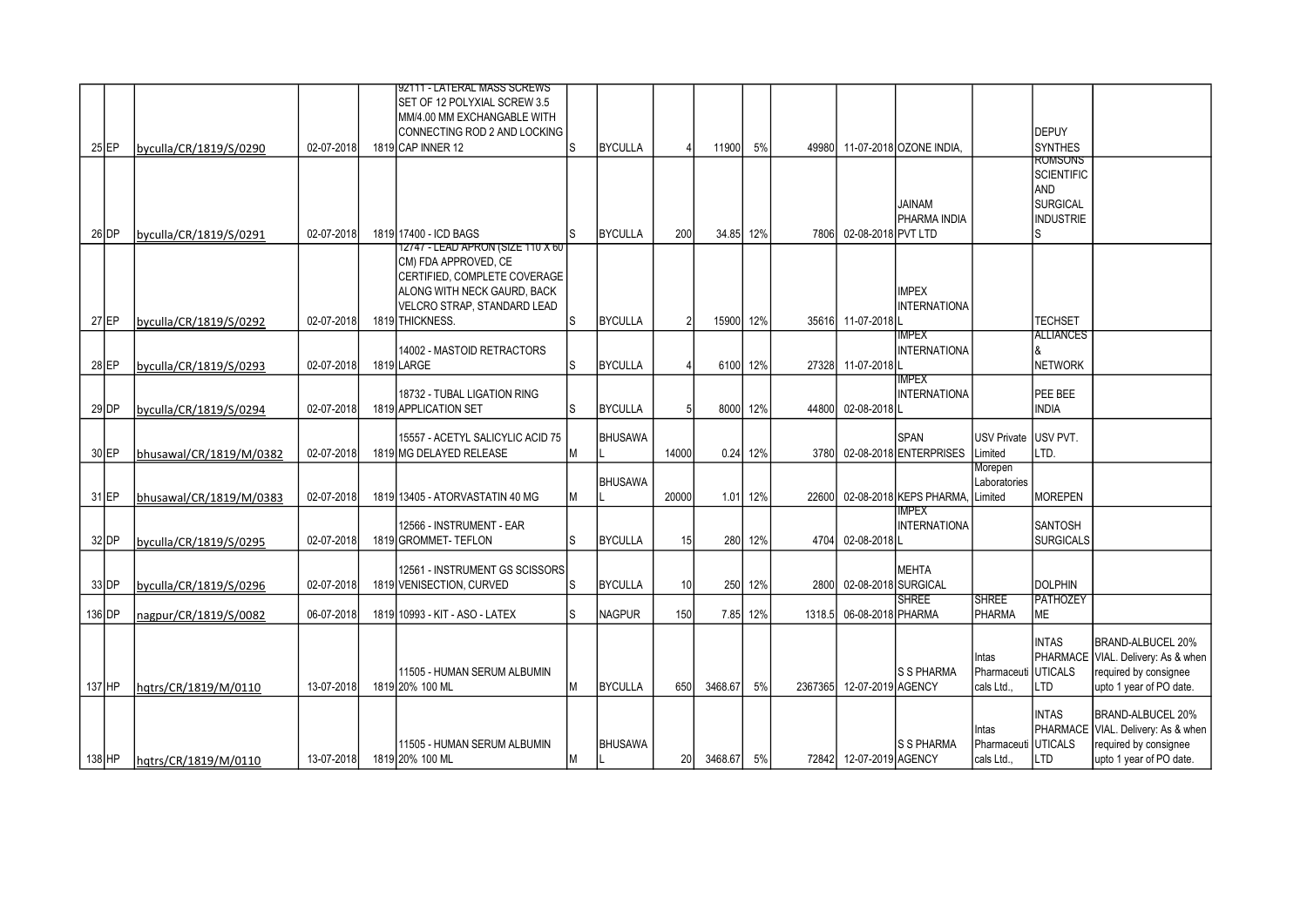| 139 HP   | hqtrs/CR/1819/M/0110    | 13-07-2018 | 11505 - HUMAN SERUM ALBUMIN<br>1819 20% 100 ML                                                                | M | <b>SOLAPUR</b> | 20             | 3468.67 | 5%     | 72842  | 12-07-2019 AGENCY         | ls s pharma                                                                                     | Intas<br>Pharmaceuti<br>cals Ltd                        | <b>INTAS</b><br><b>UTICALS</b><br>LTD                                  | BRAND-ALBUCEL 20%<br>PHARMACE VIAL. Delivery: As & when<br>required by consignee<br>upto 1 year of PO date. |
|----------|-------------------------|------------|---------------------------------------------------------------------------------------------------------------|---|----------------|----------------|---------|--------|--------|---------------------------|-------------------------------------------------------------------------------------------------|---------------------------------------------------------|------------------------------------------------------------------------|-------------------------------------------------------------------------------------------------------------|
|          |                         |            |                                                                                                               |   | <b>BHUSAWA</b> |                |         |        |        |                           | <b>BHARAT</b><br><b>MEDICAL &amp;</b><br>GENERAL<br><b>STORES</b>                               | Glaxo<br>Smithkline<br>Pharmaceuti VACCINES             | <b>CHIRON</b><br><b>BEHRING</b>                                        |                                                                                                             |
| 140 LP   | bhusawal/CR/1819/M/0418 | 06-07-2018 | 1819 64603 - ANTI-RABIES VACCINE                                                                              | М |                |                | 301.4   | $0\%$  |        | 904.2 06-07-2018 BHUSAWAL |                                                                                                 | cals Ltd                                                | PVT LTD                                                                |                                                                                                             |
| 141 DP   | nagpur/CR/1819/S/0083   | 06-07-2018 | <u> 12192 - PERIODONTAL PACK, DPI,</u><br>1819 TWO PASTE SYSTEM                                               | S | <b>NAGPUR</b>  | 3              | 2780    | 12%    | 9340.8 | 06-08-2018 PHARMA         | <b>SHREE</b>                                                                                    | <b>SHREE</b><br>PHARMA                                  | <b>GC DENTAL</b>                                                       |                                                                                                             |
| 142 DP   | nagpur/CR/1819/M/0045   | 06-07-2018 | 10514 - TOBRAMYCIN 0.3% 5 ML<br>1819 (TOZEN / TOBAZON)                                                        | М | <b>NAGPUR</b>  | 100            | 11      | 12%    | 1232l  | 06-08-2018LTD             | <b>SSD MEDICAL</b><br><b>SUPPLIES PVT</b>                                                       | Alkem<br>Laboratories<br>Ltd                            |                                                                        |                                                                                                             |
| 143 LP   | bhusawal/CR/1819/M/0419 | 07-07-2018 | 1819 64603 - ANTI-RABIES VACCINE                                                                              | Μ | <b>BHUSAWA</b> |                | 301.4   | 0%     | 904.2  |                           | <b>BHARAT</b><br><b>MEDICAL &amp;</b><br><b>GENERAL</b><br><b>STORES</b><br>07-07-2018 BHUSAWAL | Glaxo<br>Smithkline<br>Pharmaceuti VACCINES<br>cals Ltd | <b>CHIRON</b><br><b>BEHRING</b><br>PVT LTD                             |                                                                                                             |
| 144 LP   | bhusawal/CR/1819/M/0420 | 07-07-2018 | 1819 64200 - WARFARIN SOD 5 MG                                                                                | М | <b>BHUSAWA</b> | 50             | 2.15    | 0%     |        | 107.5 07-07-2018 BHUSAWAL | <b>BHARAT</b><br><b>MEDICAL &amp;</b><br><b>GENERAL</b><br><b>STORES</b>                        | <b>MAXFORD</b><br><b>HEALTHCA</b><br><b>RE</b>          | <b>ROUSSEL</b><br><b>LABORATO</b><br>RIES<br><b>PRIVATE</b><br>LIMITED |                                                                                                             |
| $145$ LP | bhusawal/CR/1819/M/0421 | 07-07-2018 | 1819 12414 - TOPIRAMATE 50 MG                                                                                 | М | <b>BHUSAWA</b> | 30             | 24.61   | $0\%$  |        | 738.3 07-07-2018 BHUSAWAL | <b>BHARAT</b><br><b>MEDICAL &amp;</b><br>GENERAL<br><b>STORES</b>                               | Intas<br>Pharmaceuti<br>cals Ltd.,                      | <b>INTAS</b><br><b>PHARMACE</b><br><b>UTICALS</b><br>LTD               |                                                                                                             |
| 146 EP   | byculla/CR/1819/S/0312  | 06-07-2018 | 18051 - DISPOSABLE IMPORTED<br><b>BONE MARROW ASPIRATION</b><br><b>NEEDLE WITH LOCKING STYLET</b><br>1819 HUB | S | <b>BYCULLA</b> | 10             | 1200    | 12%    | 134401 |                           | <b>KEPS</b><br><b>MEDICARE</b><br><b>PHARMACEUTI</b><br>CAL<br>16-07-2018 DISTRIBUTORS          |                                                         | <b>SURGIMEDI</b><br><b>HEALTHCA</b><br><b>RE</b>                       |                                                                                                             |
| 147 EP   | byculla/CR/1819/M/0156  | 09-07-2018 | 1819 17745 - CHLORTHALIDONE 6.25 MG                                                                           |   | <b>BYCULLA</b> | 6600           | 0.75    | 12%    | 5544   |                           | <b>RISHABH</b><br>16-07-2018 TRADING CO.                                                        | lpca<br>Laboratories<br>Ltd                             | <b>IPCA</b><br>LABORATO<br>RIES                                        |                                                                                                             |
| 148 EP   | byculla/CR/1819/S/0313  | 07-07-2018 | 34052 - BLOOD PRESSURE<br>MEASURING APPARATUS - LED<br>1819 DISPLAY                                           | S | <b>BYCULLA</b> | $\overline{7}$ | 2300    | 12%    | 18032  |                           | <b>KEPS</b><br><b>MEDICARE</b><br>PHARMACEUTI<br>CAL<br>16-07-2018 DISTRIBUTORS                 |                                                         | <b>DIAMOND</b>                                                         |                                                                                                             |
| 149 EP   | byculla/CR/1819/S/0314  | 07-07-2018 | 17584 - DISPOSABLE STERILE<br>TEMPORRARY HEART PACING<br>1819 ELECTRODE/ CATHATER                             | S | <b>BYCULLA</b> | 5 <sup>1</sup> | 3370    | 12%    | 18872  |                           | <b>MEHTA</b><br>16-07-2018 SURGICAL                                                             |                                                         | <b>BARD</b>                                                            |                                                                                                             |
| $150$ EP | byculla/CR/1819/S/0315  | 09-07-2018 | 1819 14622 - DIGITAL THERMOMETER                                                                              | S | <b>BYCULLA</b> | 15             |         | 65 18% |        | 1150.5 18-07-2018 PHARMA  | <b>SHREE</b>                                                                                    |                                                         | TOUCH<br><b>CARE INDIA</b>                                             |                                                                                                             |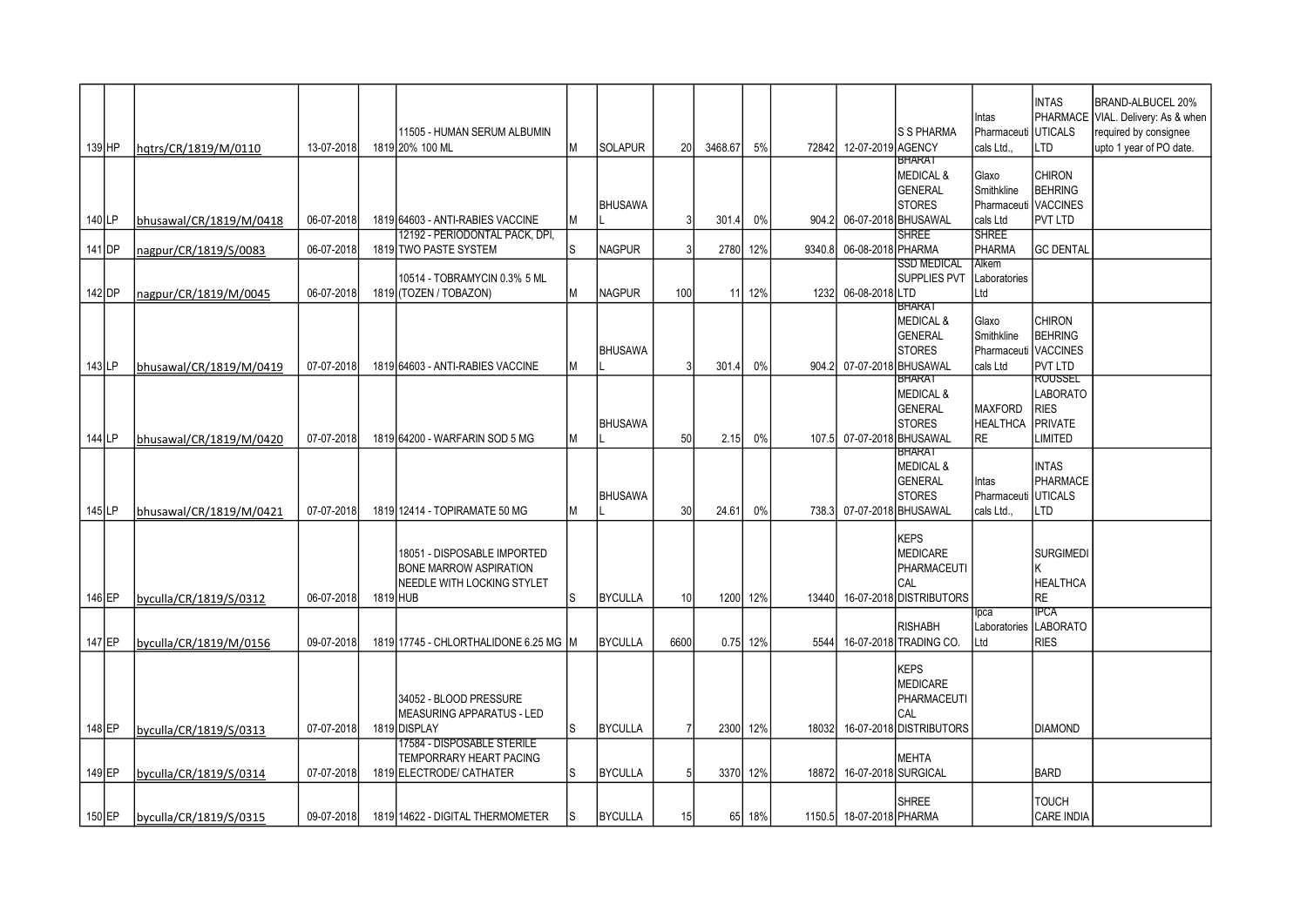| 151 EP   | byculla/CR/1819/S/0316  | 09-07-2018 | 12988 - HOLLOW FIBER LOW FLUX<br>DIALYZER (POLYSULPHONE-<br>1.8M2, UF. COEFICIENT >=18ML<br>1819 / H/MMHG, Ko>=848). | ls. | <b>BYCULLA</b> | 24    | 628.57 | 5%       | 15840           | 18-07-2018 PVT LTD       | <b>JAINAM</b><br>PHARMA INDIA                                                            |                                                         | <b>NIPRO</b><br>MEDICAL<br><b>IINDIA PVT</b><br>LTD                    |                                                                                 |
|----------|-------------------------|------------|----------------------------------------------------------------------------------------------------------------------|-----|----------------|-------|--------|----------|-----------------|--------------------------|------------------------------------------------------------------------------------------|---------------------------------------------------------|------------------------------------------------------------------------|---------------------------------------------------------------------------------|
| $152$ EP | byculla/CR/1819/S/0317  | 09-07-2018 | 17218 - HOLLOW FIBER HIGH FLUX<br>DIALYZER [POLYSULPHONE - 1.3M2-<br>UF COEFFICIENT=>40.0<br>1819 ML/H/MMHG]         | l.S | <b>BYCULLA</b> | 13    | 1440   | 5%       |                 | 19656 18-07-2018 SYSTEM, | HI-TECH<br><b>SURGICAL</b>                                                               |                                                         | FRESENIUS<br>MEDICAL<br><b>CARE</b>                                    |                                                                                 |
| $153$ LP | bhusawal/CR/1819/M/0422 | 09-07-2018 | 1819 10073 - SODA BICARB 320 MG                                                                                      | M   | <b>BHUSAWA</b> | 1000  | 0.03   | 12%      | 30 <sup>1</sup> |                          | 09-07-2018 ANIL MEDICALS MEDICALS                                                        | ANIL                                                    | PHARMACH<br>lem                                                        |                                                                                 |
| 154 EP   | byculla/CR/1819/S/0318  | 09-07-2018 | 10686 - HAEMODIALYSIS BLOOD<br>1819 TUBLINGS                                                                         | ls  | <b>BYCULLA</b> | 125   | 141    | 12%      | 19740           | 18-07-2018 SURGICAL      | <b>MEHTA</b>                                                                             |                                                         | <b>BROWNDO</b><br><b>NE</b><br><b>HEALTHCA</b><br><b>RE PVT LTD</b>    |                                                                                 |
| $155$ LP | bhusawal/CR/1819/M/0423 | 09-07-2018 | 1819 64603 - ANTI-RABIES VACCINE                                                                                     | M   | <b>BHUSAWA</b> |       | 301.4  | 0%       | 904.2           |                          | BHARAT<br><b>MEDICAL &amp;</b><br><b>GENERAL</b><br><b>STORES</b><br>09-07-2018 BHUSAWAL | Glaxo<br>Smithkline<br>Pharmaceuti VACCINES<br>cals Ltd | <b>CHIRON</b><br><b>BEHRING</b><br><b>PVT LTD</b>                      |                                                                                 |
| $156$ LP | bhusawal/CR/1819/M/0424 | 09-07-2018 | 1819 64200 - WARFARIN SOD 5 MG                                                                                       | M   | <b>BHUSAWA</b> | 130   | 2.23   | $0\%$    | 289.9           |                          | BHARAT<br><b>MEDICAL &amp;</b><br><b>GENERAL</b><br><b>STORES</b><br>09-07-2018 BHUSAWAL | <b>MAXFORD</b><br><b>HEALTHCA</b><br><b>RE</b>          | <b>ROUSSEL</b><br>LABORATO<br><b>RIES</b><br>PRIVATE<br><b>LIMITED</b> |                                                                                 |
| 157 LP   | bhusawal/CR/1819/M/0425 | 09-07-2018 | 10458 - DIPHENOXYLATE HCL 2.5<br>1819 MG+ATROPINE SULPH. 0.025 MG                                                    | lМ  | <b>BHUSAWA</b> | 50    | 0.71   | 0%       | 35.5            |                          | BHARAT<br><b>MEDICAL &amp;</b><br><b>GENERAL</b><br><b>STORES</b><br>09-07-2018 BHUSAWAL | <b>RPG Life</b><br>science<br>Limited,                  | <b>RPG</b>                                                             |                                                                                 |
| $158$ EP | byculla/CR/1819/S/0319  | 10-07-2018 | 1819 17472 - AIR WAY SIZE 0.1.2.3.                                                                                   |     | <b>BYCULLA</b> | 100   | 22     | 12%      | 2464            | 19-07-2018 PHARMA        | <b>SHREE</b>                                                                             |                                                         | <b>BREATH</b><br><b>CARE</b>                                           |                                                                                 |
| $159$ HP | hqtrs/CR/1819/S/0089    | 16-07-2018 | 1819 91758 - DISPOSABLE C ARM COVER S                                                                                |     | <b>BYCULLA</b> | 350   | 41.4   | 5%       | 15214.5         | 15-09-2018 PVT LTD       | <b>JAINAM</b><br>PHARMA INDIA                                                            |                                                         | <b>PRIMEWEA</b><br>lR                                                  | <b>BRAND-PRIMEWEAR</b><br><b>NON WOVEN</b><br><b>DISPOSABLE C ARM</b><br>COVER. |
| 160 HP   | hqtrs/CR/1819/M/0111    | 10-07-2018 | 1819 10181 - TIANEPTINE12.5 MG                                                                                       | M   | <b>BYCULLA</b> | 14200 | 7.14   | 12%      | 113600          |                          | <b>SPAN</b><br>10-09-2018 ENTERPRISES                                                    | Serdia<br>Pharmaceuti   PHARMACE<br>cals (I)<br>P.Ltd.  | <b>SERDDIA</b><br>UTICALS (I)<br>P.LTD                                 | BRAND-STABLON.                                                                  |
| 161 HP   | hqtrs/CR/1819/M/0111    | 10-07-2018 | 1819 10181 - TIANEPTINE12.5 MG                                                                                       | M   | <b>BHUSAWA</b> | 1000  |        | 7.14 12% | 8000            |                          | <b>SPAN</b><br>10-09-2018 ENTERPRISES                                                    | Serdia<br>Pharmaceuti PHARMACE<br>cals (I)<br>P.Ltd.    | <b>SERDDIA</b><br>UTICALS (I)<br><b>P.LTD</b>                          | BRAND-STABLON.                                                                  |
| $162$ HP | hqtrs/CR/1819/M/0111    | 10-07-2018 | 1819 10181 - TIANEPTINE12.5 MG                                                                                       | M   | <b>KALYAN</b>  | 1490  |        | 7.14 12% |                 |                          | <b>SPAN</b><br>11920 10-09-2018 ENTERPRISES                                              | Serdia<br>Pharmaceuti   PHARMACE<br>cals (I)<br>P.Ltd.  | <b>SERDDIA</b><br>UTICALS (I)<br>IP.LTD                                | BRAND-STABLON.                                                                  |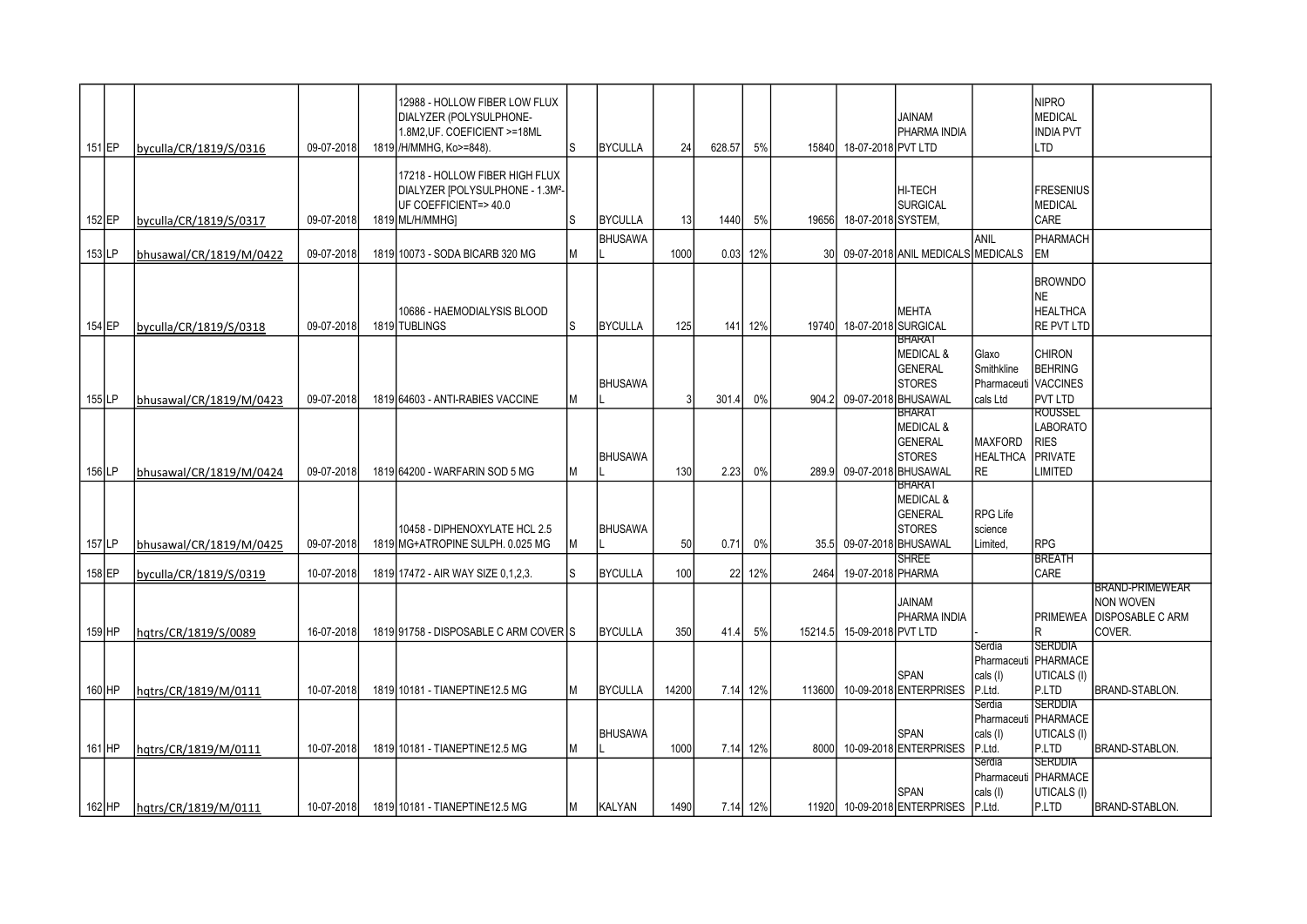| 163 EP   | hqtrs/CR/1819/M/0112    | 13-07-2018 | 10388 - RECOMBINANT FACTOR VIII<br>1819 500 IU                                                                                         | Iм | <b>NAGPUR</b>  | 270             | 7550   | 5%       | 2140425  | 13-08-2018 LTD            | PINNACLE<br><b>BIOMED PVT</b>                                                                   | <b>BAXALTA</b><br><b>BIOSCIENC</b><br>E INDIA PVT BAXALTA<br>LTD | <b>BELGIUM</b>                                                  | BRAND-ADVATE 500 IU:<br><b>REF: CMS NGP LETTER</b><br>No. H.317.S/Factor VIII.<br>DT.20/06/2018 For Mr.<br>Vinay M/16 S/O Mr<br>P.K.Shende, Chief Train<br>Clerk, Nagpur. |
|----------|-------------------------|------------|----------------------------------------------------------------------------------------------------------------------------------------|----|----------------|-----------------|--------|----------|----------|---------------------------|-------------------------------------------------------------------------------------------------|------------------------------------------------------------------|-----------------------------------------------------------------|---------------------------------------------------------------------------------------------------------------------------------------------------------------------------|
| 164 LP   | bhusawal/CR/1819/M/0426 | 10-07-2018 | 1819 64200 - WARFARIN SOD 5 MG                                                                                                         | Iм | <b>BHUSAWA</b> | 30              | 2.27   | 0%       | 68.1     |                           | 10-07-2018 ANIL MEDICALS Cipla Ltd                                                              |                                                                  | CI[PLA                                                          |                                                                                                                                                                           |
| $165$ LP | bhusawal/CR/1819/M/0427 | 10-07-2018 | 12499 - ETHINYLOESTRADIOL<br>1819 (EVALON CREAM) 15 G                                                                                  | IМ | <b>BHUSAWA</b> |                 | 284.26 | 0%       | 284.26   |                           | <b>BHARAT</b><br><b>MEDICAL &amp;</b><br>GENERAL<br><b>STORES</b><br>10-07-2018 BHUSAWAL        | Sandoz Pvt<br>Ltd.                                               | <b>ASPEN</b>                                                    |                                                                                                                                                                           |
| 166 LP   | bhusawal/CR/1819/M/0428 | 10-07-2018 | 1819 64200 - WARFARIN SOD 5 MG                                                                                                         | lМ | <b>BHUSAWA</b> | 30              | 2.23   | 0%       | 66.9     |                           | <b>BHARAT</b><br><b>MEDICAL &amp;</b><br><b>GENERAL</b><br><b>STORES</b><br>10-07-2018 BHUSAWAL | <b>MAXFORD</b><br><b>HEALTHCA</b><br>RE                          | ROUSSEL<br><b>LABORATO</b><br><b>RIES</b><br>PRIVATE<br>LIMITED |                                                                                                                                                                           |
| 167 EP   | hqtrs/CR/1819/M/0113    | 11-07-2018 | 20113 - SOFOSBUVIR 400 MG PLUS<br>1819 VELPATASVIR 100 MG                                                                              | Iм | <b>PUNE</b>    | 180             |        | 275 12%  | 55440    | 10-08-2018 PVT LTD        | JAINAM<br>PHARMA INDIA                                                                          | Natco<br>Pharma Ltd                                              | <b>NATCO</b><br><b>PHARMA</b><br>LTD                            | BRAND-VELPANAT. REF.<br>CMS PA LETTER No.<br>PA/MED/EP/2018-19/1<br>dated 26/06/18 For<br>Mrs.Kamal F/58 M.Card<br>No-078877 and Mrs<br>Babita F/45 M.Card No-<br>543364  |
| 168 EP   | kalyan/CR/1819/M/0151   | 11-07-2018 | 13568 - INSULIN DEGLUDEC AND<br>ASPART 100 IU/ML-3 ML (RYZODEG<br>1819 FLEX TOUCH PEN                                                  | lм | <b>KALYAN</b>  | 10 <sup>1</sup> | 1400   | 5%       |          |                           | <b>NANDANA</b><br>14700 30-07-2018 SURGICALS                                                    | Novo<br>Nordisk India Novo<br>Pvt Ltd                            | Nordisk                                                         | Repeated                                                                                                                                                                  |
| 169 EP   | kalyan/CR/1819/M/0152   | 11-07-2018 | 1819 64603 - ANTI-RABIES VACCINE                                                                                                       | Iм | KALYAN         | 69              | 273    | 5%       | 19778.85 | 30-07-2018 PHARMA         | <b>GAGAN</b>                                                                                    |                                                                  | <b>Bharat</b><br>Biotech                                        | Repeated                                                                                                                                                                  |
| 170 EP   | kalyan/CR/1819/S/0051   | 11-07-2018 | 11896 - KIT BLOOD UREA KINETIC<br>1819 (GLDH)                                                                                          | ls | KALYAN         | 6000            |        | 1.77 12% | 11880    | 30-07-2018 PHARMA         | GAGAN                                                                                           |                                                                  | Biolab                                                          | Repeated                                                                                                                                                                  |
| 171 EP   | kalyan/CR/1819/S/0052   | 11-07-2018 | 10663 - DISPOSABLE SURGICAL<br>1819 GLOVE SIZE 6 .5"                                                                                   | ls | <b>KALYAN</b>  | 2000            |        | 8.48 12% | 19000    | 30-07-2018 PHARMA         | <b>SHREE</b>                                                                                    | Cadila<br>Healthcare<br>Limited                                  | Cadila<br>Healthcare                                            | Repeated                                                                                                                                                                  |
| $172$ EP | kalyan/CR/1819/S/0053   | 11-07-2018 | 10659 - DISPOSABLE GLOVES<br>NITRILE UN-STERILED NON-<br>POWDERED LONG CUFF LARGE<br>1819 SIZE                                         | ls | <b>KALYAN</b>  | 3000            |        | 1.9 12%  |          | 6390 30-07-2018 PHARMA    | <b>SHREE</b>                                                                                    |                                                                  | Dimond                                                          | Repeated                                                                                                                                                                  |
| $173$ DP | byculla/CR/1819/M/0157  | 11-07-2018 | 1819 62050 - DEXAMETHASONE 0.5 MG                                                                                                      |    | <b>BYCULLA</b> | 2500            |        | 0.18 12% | 500      | 11-08-2018 PHARMA         | <b>SHREE</b>                                                                                    | Cadila<br>Pharmaceuti HEALTHCA<br>cal Ltd                        | CADILA<br>RE LTD.                                               |                                                                                                                                                                           |
| 174 EP   | kalyan/CR/1819/S/0054   | 11-07-2018 | 91995 - DISTAL MEDIAL HUMERUS<br>PERI ARTICULAR LOCKING PLATE<br>2.7/3.5MM ANY SIZE (3-14 HOLES)<br>1819 L/R (OR AS PER SPECIFICATION) | IS | KALYAN         |                 | 39000  | 5%       |          | 40950 30-07-2018 SURGICAL | <b>MEHTA</b>                                                                                    |                                                                  | Smith<br>Nephew                                                 |                                                                                                                                                                           |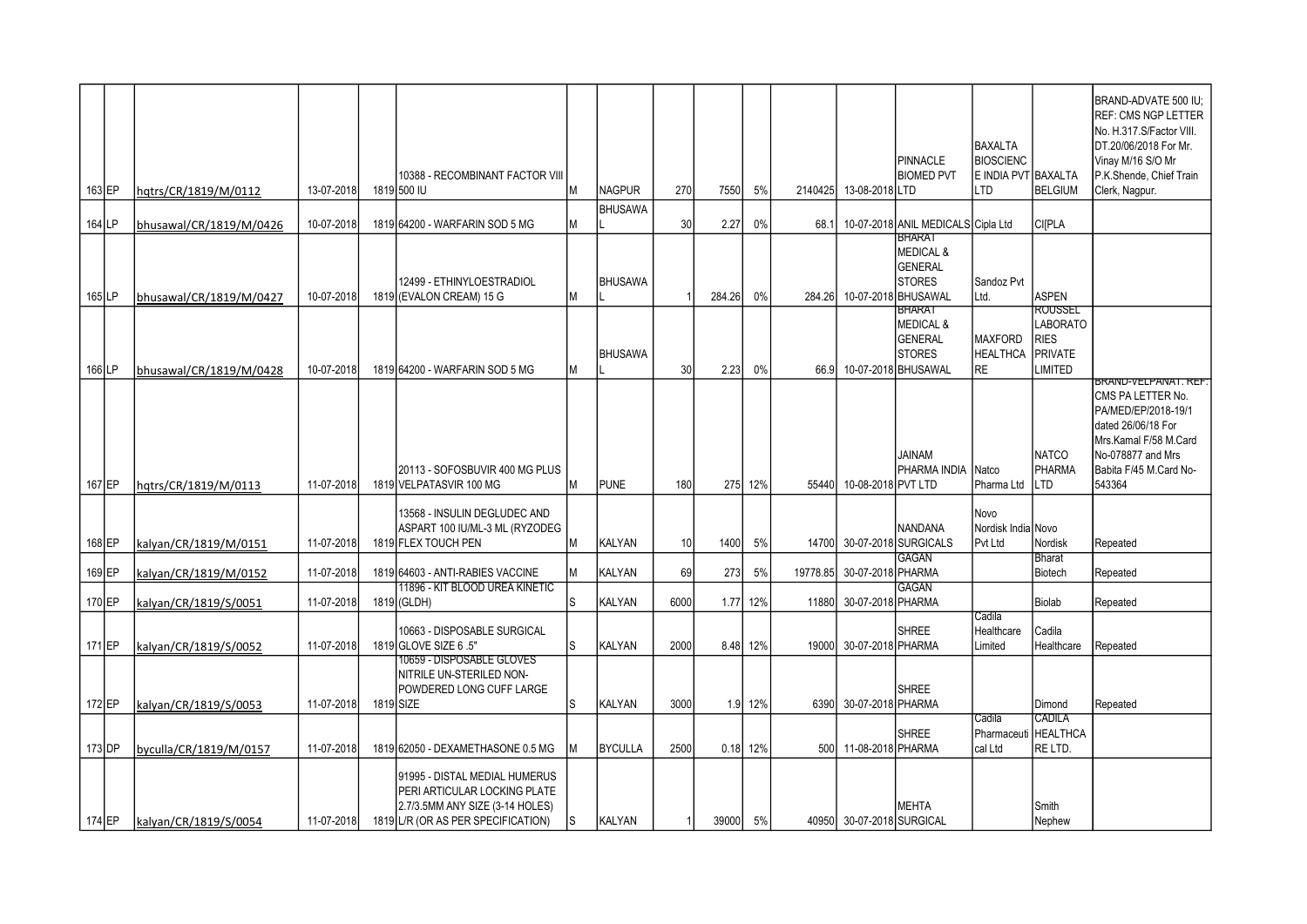|        |                         |            |         | 66104 - PHENYTOIN SODIUM 50      |    |                |       |       |            |         |                           | k.nagdev                     | Vulcan               | vulcan          |           |
|--------|-------------------------|------------|---------|----------------------------------|----|----------------|-------|-------|------------|---------|---------------------------|------------------------------|----------------------|-----------------|-----------|
| 175 LP | solapur/CR/1819/M/0010  | 09-07-2018 |         | 1819 MG/ML                       | M  | <b>SOLAPUR</b> | 100   | 8     | 12%        | 896     | 09-07-2018 enterprise     |                              | laboratories         | laboratories    |           |
|        |                         |            |         |                                  |    |                |       |       |            |         |                           | <b>ASPIRE</b>                | Troikaa              |                 |           |
|        |                         |            |         |                                  |    |                |       |       |            |         |                           | PHARMACEUTI                  | Pharmaceuti          |                 |           |
| 176 DP | nagpur/CR/1819/M/0046   | 11-07-2018 |         | 1819 64120 - FOLIC ACID 5 MG     | M  | <b>NAGPUR</b>  | 22400 | 0.25  | 12%        | 6272    | 11-08-2018 CALS           |                              | cals Ltd             | <b>TROIKKA</b>  |           |
|        |                         |            |         |                                  |    |                |       |       |            |         |                           | <b>KOTHARI</b>               | <b>KOTHARI</b>       |                 |           |
| 177 DP | nagpur/CR/1819/M/0047   | 11-07-2018 |         | 1819 64120 - FOLIC ACID 5 MG     | M  | <b>NAGPUR</b>  | 22300 | 0.25  | 12%        | 6244    | 11-08-2018 PHARMA         |                              | PHARMA               |                 |           |
|        |                         |            |         |                                  |    |                |       |       |            |         |                           |                              | <b>Biochem</b>       |                 |           |
|        |                         |            |         |                                  |    |                |       |       |            |         |                           | <b>SSD MEDICAL</b>           | Pharmaceuti          |                 |           |
|        |                         |            |         |                                  |    |                |       |       |            |         |                           | SUPPLIES PVT                 | cals                 |                 |           |
| 178 DP | nagpur/CR/1819/M/0048   | 11-07-2018 |         | 1819 64120 - FOLIC ACID 5 MG     | M  | <b>NAGPUR</b>  | 22300 | 0.25  | 12%        |         | 6244 11-08-2018 LTD       |                              | Indistries.          | <b>BIOCHEM</b>  |           |
|        |                         |            |         |                                  |    |                |       |       |            |         |                           |                              |                      |                 |           |
|        |                         |            |         |                                  |    |                |       |       |            |         |                           | <b>KEPS</b>                  |                      |                 |           |
|        |                         |            |         |                                  |    |                |       |       |            |         |                           | MEDICARE                     |                      |                 |           |
|        |                         |            |         |                                  |    |                |       |       |            |         |                           | PHARMACEUTI Galpha           |                      |                 |           |
|        |                         |            |         |                                  |    |                |       |       |            |         |                           | CAL                          | Laboratories         |                 |           |
| 179 DP | nagpur/CR/1819/M/0049   | 11-07-2018 |         | 1819 64120 - FOLIC ACID 5 MG     | M  | <b>NAGPUR</b>  | 22300 |       | $0.25$ 12% |         |                           | 6244 11-08-2018 DISTRIBUTORS | Limited              |                 |           |
|        |                         |            |         |                                  |    |                |       |       |            |         |                           |                              | I.WALKER             |                 |           |
|        |                         |            |         |                                  |    |                |       |       |            |         |                           |                              |                      |                 |           |
|        |                         |            |         |                                  |    |                |       |       |            |         |                           |                              | <b>PHARMACE</b>      |                 |           |
|        |                         |            |         | 74684 - SODIUM BICARBONATE       |    |                |       |       |            |         |                           | YASHWANT                     | <b>UTICALS</b>       |                 |           |
| 180 LP | pune/CR/1819/M/0013     | 11-07-2018 |         | 1819 7.5% 10/25 ML               | M  | <b>PUNE</b>    | 10    | 19.64 | 0%         | 196.4   | 11-09-2018 MEDICALS       |                              | PVT LTD              | t walker        |           |
|        |                         |            |         |                                  |    |                |       |       |            |         |                           | <b>BHARA1</b>                |                      |                 |           |
|        |                         |            |         |                                  |    |                |       |       |            |         |                           | <b>MEDICAL &amp;</b>         | Glaxo                | <b>CHIRON</b>   |           |
|        |                         |            |         |                                  |    |                |       |       |            |         |                           | <b>GENERAL</b>               | Smithkline           | BEHRING         |           |
|        |                         |            |         |                                  |    | <b>BHUSAWA</b> |       |       |            |         |                           | <b>STORES</b>                | Pharmaceuti VACCINES |                 |           |
| 181 LP | bhusawal/CR/1819/M/0429 | 11-07-2018 |         | 1819 64603 - ANTI-RABIES VACCINE | M  |                |       | 301.4 | $0\%$      |         | 904.2 11-07-2018 BHUSAWAL |                              | cals Ltd             | <b>PVT LTD</b>  |           |
|        |                         |            |         |                                  |    |                |       |       |            |         |                           | <b>BHARAT</b>                |                      |                 |           |
|        |                         |            |         |                                  |    |                |       |       |            |         |                           | <b>MEDICAL &amp;</b>         | <b>SAMARTH</b>       |                 |           |
|        |                         |            |         |                                  |    |                |       |       |            |         |                           | GENERAL                      | <b>LIFE</b>          |                 |           |
|        |                         |            |         | 71080 - TAB. PYRIDOSTIGMIN 60    |    | <b>BHUSAWA</b> |       |       |            |         |                           | <b>STORES</b>                | <b>SCIENCES</b>      |                 |           |
| 182LP  | bhusawal/CR/1819/M/0430 | 11-07-2018 | 1819 MG |                                  | lМ |                | 50    | 6.96  | $0\%$      |         | 348 11-07-2018 BHUSAWAL   |                              | <b>PVT LTD</b>       | SAMARTH         |           |
|        |                         |            |         |                                  |    |                |       |       |            |         |                           |                              | <b>TRANS</b>         |                 |           |
|        |                         |            |         |                                  |    |                |       |       |            |         |                           |                              | <b>ASIA BIO</b>      |                 |           |
|        |                         |            |         | 11896 - KIT BLOOD UREA KINETIC   |    | <b>BHUSAWA</b> |       |       |            |         |                           | <b>SHRI NIJNANDI</b>         | <b>MEDICAL</b>       |                 |           |
| 183 LP | bhusawal/CR/1819/S/0104 | 11-07-2018 |         | 1819 (GLDH)                      | Is |                | 100   | 9.82  | 12%        |         |                           | 1100 11-07-2018 DISTRIBUTORS | LTD                  | <b>ERBA</b>     |           |
|        |                         |            |         |                                  |    |                |       |       |            |         |                           |                              | Intas                |                 |           |
|        |                         |            |         |                                  |    |                |       |       |            |         |                           | <b>IS S PHARMA</b>           | Pharmaceuti   INTAS  |                 |           |
| 184 EP | byculla/CR/1819/M/0158  | 12-07-2018 |         | 1819 10259 - LAMIVUDINE150 MG    | M  | <b>BYCULLA</b> | 5340  |       | 3.33 12%   | 19918.2 | 19-07-2018 AGENCY         |                              | cals Ltd             | PHARMA          |           |
|        |                         |            |         |                                  |    |                |       |       |            |         |                           |                              |                      |                 |           |
|        |                         |            |         |                                  |    |                |       |       |            |         |                           | <b>KEPS</b>                  |                      |                 |           |
|        |                         |            |         |                                  |    |                |       |       |            |         |                           | <b>MEDICARE</b>              |                      |                 |           |
|        |                         |            |         |                                  |    |                |       |       |            |         |                           | PHARMACEUTI                  |                      |                 |           |
|        |                         |            |         |                                  |    |                |       |       |            |         |                           | CAL                          |                      | <b>FLOURISH</b> |           |
| 185LP  |                         |            |         |                                  | M  |                |       | 0.2   |            | 2000    |                           | 13-07-2018 DISTRIBUTORS      |                      | PHARMA          | LP No.740 |
|        | kalyan/CR/1819/M/0153   | 12-07-2018 |         | 1819 10073 - SODA BICARB 320 MG  |    | <b>KALYAN</b>  | 10000 |       | $0\%$      |         |                           | <b>BHARAT</b>                |                      | ROUSSEL         |           |
|        |                         |            |         |                                  |    |                |       |       |            |         |                           | <b>MEDICAL &amp;</b>         |                      | <b>LABORATO</b> |           |
|        |                         |            |         |                                  |    |                |       |       |            |         |                           | GENERAL                      | <b>MAXFORD</b>       | <b>RIES</b>     |           |
|        |                         |            |         |                                  |    | <b>BHUSAWA</b> |       |       |            |         |                           | <b>STORES</b>                | <b>HEALTHCA</b>      | <b>PRIVATE</b>  |           |
|        |                         |            |         |                                  |    |                |       |       |            |         |                           |                              |                      |                 |           |
| 186LP  | bhusawal/CR/1819/M/0431 | 12-07-2018 |         | 1819 64200 - WARFARIN SOD 5 MG   | M  |                | 40    |       | $2.15$ 0%  |         |                           | 86 12-07-2018 BHUSAWAL       | <b>RE</b>            | <b>LIMITED</b>  |           |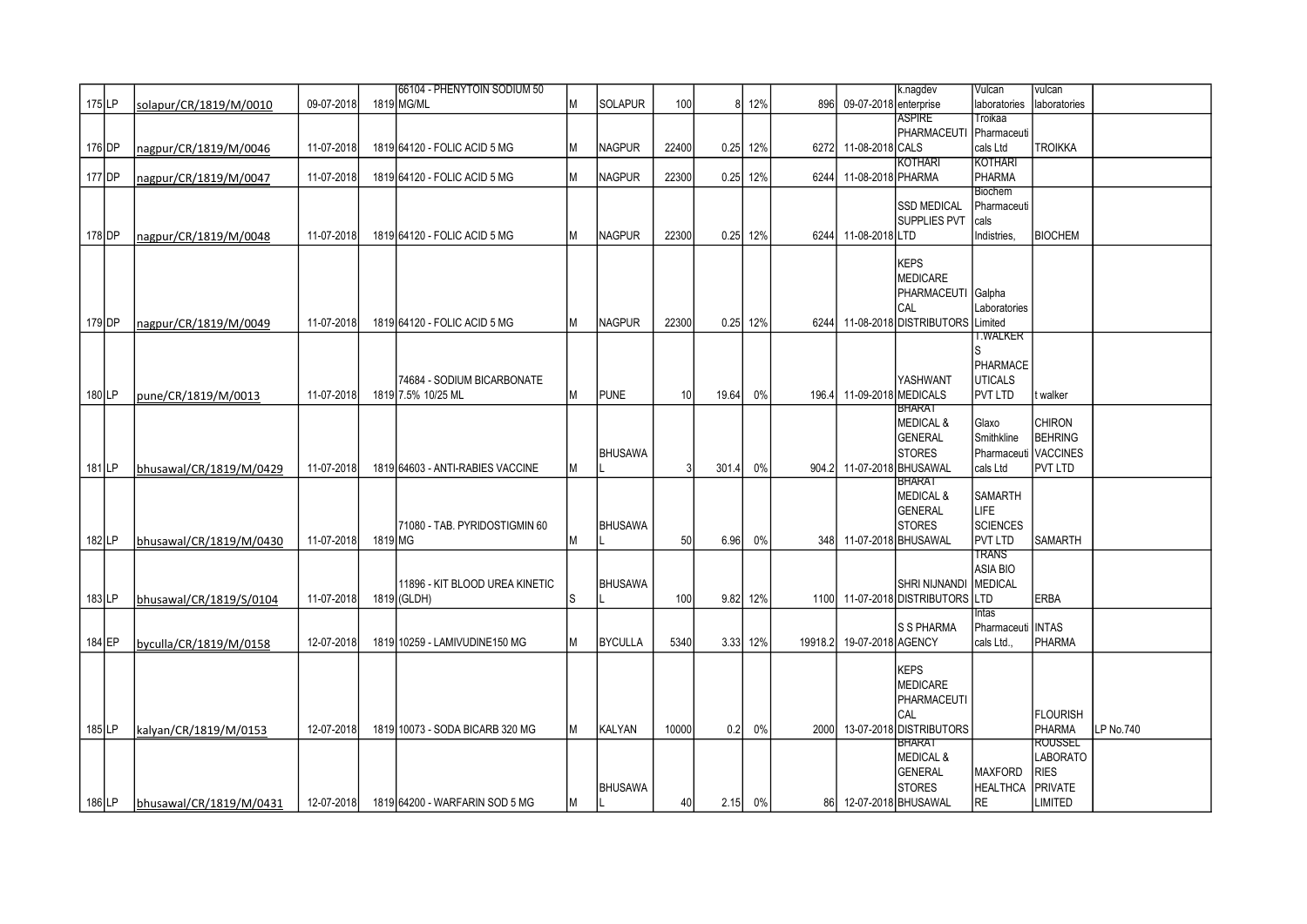|          |                         |            |         |                                  |     |                |       |       |          |                 |                             | <b>SANDOR</b>                        | <b>SANDOR</b>          |                 |  |
|----------|-------------------------|------------|---------|----------------------------------|-----|----------------|-------|-------|----------|-----------------|-----------------------------|--------------------------------------|------------------------|-----------------|--|
|          |                         |            |         |                                  |     |                |       |       |          |                 |                             | <b>MEDICAIDS</b>                     | <b>MEDICAIDS RUSAN</b> |                 |  |
|          |                         |            |         |                                  |     |                |       |       |          |                 |                             |                                      |                        |                 |  |
| 187 EP   | byculla/CR/1819/M/0159  | 13-07-2018 |         | 1819 20111 - MORPHINE 30 MG      | M   | <b>BYCULLA</b> | 300   | 8     | 12%      |                 | 2688 20-07-2018 PVT LTD     |                                      | <b>PVT LTD</b>         | PHARMA          |  |
|          |                         |            |         |                                  |     |                |       |       |          |                 |                             | <b>FLORA</b>                         |                        |                 |  |
|          |                         |            |         | 16968 - SPIRIT LAMP, BRASS/GLASS |     |                |       |       |          |                 |                             | <b>MARKETING &amp;</b>               |                        |                 |  |
| 188 EP   | byculla/CR/1819/S/0320  | 13-07-2018 |         | 1819 WITH WIG                    | ls  | <b>BYCULLA</b> | 5     |       | 145 18%  |                 | 855.5 23-07-2018 SERVICES   |                                      |                        | LOCAL           |  |
|          |                         |            |         |                                  |     |                |       |       |          |                 |                             |                                      |                        |                 |  |
|          |                         |            |         |                                  |     |                |       |       |          |                 |                             |                                      |                        |                 |  |
|          |                         |            |         |                                  |     |                |       |       |          |                 |                             | <b>KEPS</b>                          |                        |                 |  |
|          |                         |            |         |                                  |     |                |       |       |          |                 |                             | <b>MEDICARE</b>                      |                        |                 |  |
|          |                         |            |         | 34054 - DISPOSABLE CLOSE         |     |                |       |       |          |                 |                             | <b>PHARMACEUTI</b>                   |                        | POLYMEDI        |  |
|          |                         |            |         | WOUND SUCTION DRAINAGE           |     |                |       |       |          |                 |                             | CAL                                  |                        | ICURE.          |  |
|          |                         |            |         |                                  |     |                |       |       |          |                 |                             |                                      |                        | <b>DEVICE</b>   |  |
| 189 EP   | byculla/CR/1819/S/0321  | 13-07-2018 |         | 1819 SYSTEM, DOUBLE ENDED - 10G  | lS. | <b>BYCULLA</b> | 50    | 164   | 12%      | 9184            |                             | 23-07-2018 DISTRIBUTORS              |                        |                 |  |
|          |                         |            |         |                                  |     | <b>BHUSAWA</b> |       |       |          |                 |                             | <b>GAGAN</b>                         | <b>GAGAN</b>           |                 |  |
| 190 EP   | bhusawal/CR/1819/M/0432 | 13-07-2018 |         | 1819 10133 - LEVOFLOXACIN 500 MG | M   |                | 2000  | 2.16  | 12%      | 4840            | 13-08-2018 PHARMA           |                                      | PHARMA                 | ISKYMAP         |  |
|          |                         |            |         |                                  |     |                |       |       |          |                 |                             |                                      |                        | <b>BHARAT</b>   |  |
|          |                         |            |         |                                  |     |                |       |       |          |                 |                             |                                      |                        |                 |  |
|          |                         |            |         |                                  |     |                |       |       |          |                 |                             | <b>JAINAM</b>                        | <b>Bharat</b>          | <b>SERUMS</b>   |  |
|          |                         |            |         | 26003 - LEUPROLIDE ACETATE 22.5  |     |                |       |       |          |                 |                             | PHARMA INDIA                         | Serums and AND         |                 |  |
| 191 EP   | byculla/CR/1819/M/0160  | 13-07-2018 | 1819 MG |                                  | M   | <b>BYCULLA</b> |       | 9692  | 12%      |                 | 43420.16 20-07-2018 PVT LTD |                                      | Vaccines Ltd VACCINES  |                 |  |
|          |                         |            |         |                                  |     |                |       |       |          |                 |                             |                                      | Neon                   |                 |  |
|          |                         |            |         | 53013 - CYCLOPHOSPHAMIDE 50      |     |                |       |       |          |                 |                             | <b>SHREE</b>                         | Laboratories           |                 |  |
|          |                         |            |         |                                  |     |                |       |       |          |                 |                             |                                      |                        |                 |  |
| 192 EP   | byculla/CR/1819/M/0161  | 13-07-2018 | 1819 MG |                                  | M   | <b>BYCULLA</b> | 560   | 2.48  | 5%       | 1456            | 20-07-2018 PHARMA           |                                      | Ltd                    | <b>NEON LAB</b> |  |
|          |                         |            |         |                                  |     |                |       |       |          |                 |                             | BHARAT                               |                        |                 |  |
|          |                         |            |         |                                  |     |                |       |       |          |                 |                             | <b>MEDICAL &amp;</b>                 | Serdia                 |                 |  |
|          |                         |            |         |                                  |     |                |       |       |          |                 |                             | <b>GENERAL</b>                       | Pharmaceuti            |                 |  |
|          |                         |            |         | 12611 - PERINDOPRIL 4MG +        |     | <b>BHUSAWA</b> |       |       |          |                 |                             | <b>STORES</b>                        | cals (I)               |                 |  |
|          |                         |            |         |                                  |     |                |       |       |          |                 |                             |                                      |                        |                 |  |
| $193$ LP | bhusawal/CR/1819/M/0433 | 13-07-2018 |         | 1819 INDAPAMIDE 1.25             | M   |                | 30    | 14.32 | 0%       | 429.6           | 13-07-2018 BHUSAWAL         |                                      | P.Ltd.                 | <b>SERDIA</b>   |  |
|          |                         |            |         |                                  |     |                |       |       |          |                 |                             | BHARAT                               |                        |                 |  |
|          |                         |            |         |                                  |     |                |       |       |          |                 |                             | <b>MEDICAL &amp;</b>                 | Glaxo                  | <b>CHIRON</b>   |  |
|          |                         |            |         |                                  |     |                |       |       |          |                 |                             | <b>GENERAL</b>                       | Smithkline             | <b>BEHRING</b>  |  |
|          |                         |            |         |                                  |     | <b>BHUSAWA</b> |       |       |          |                 |                             | <b>STORES</b>                        | Pharmaceuti VACCINES   |                 |  |
|          |                         |            |         |                                  |     |                |       |       |          |                 |                             |                                      |                        |                 |  |
| 194 LP   | bhusawal/CR/1819/M/0434 | 13-07-2018 |         | 1819 64603 - ANTI-RABIES VACCINE | M   |                |       | 301.4 | 0%       | 301.4           | 13-07-2018 BHUSAWAL         |                                      | cals Ltd               | IPVT LTD        |  |
|          |                         |            |         |                                  |     |                |       |       |          |                 |                             |                                      | <b>SUTURES</b>         |                 |  |
|          |                         |            |         | 17217 - POLYPROPYLENE MESH 3"x   |     | <b>BHUSAWA</b> |       |       |          |                 |                             |                                      | <b>INDIA PVT.</b>      |                 |  |
| $195$ LP | bhusawal/CR/1819/S/0105 | 13-07-2018 | 1819 6" |                                  | lS. |                | 2     | 950   | 12%      | 2128            |                             | 13-07-2018 ANIL MEDICALS LTD.        |                        | <b>SUTURE</b>   |  |
|          |                         |            |         |                                  |     |                |       |       |          |                 |                             |                                      |                        |                 |  |
|          |                         |            |         |                                  |     | <b>BHUSAWA</b> |       |       |          |                 |                             |                                      | ANIL                   | PHARMACH        |  |
| 196 LP   | bhusawal/CR/1819/M/0435 | 13-07-2018 |         | 1819 10073 - SODA BICARB 320 MG  | M   |                | 1000  | 0.03  | 12%      | 30 <sub>l</sub> |                             | 13-07-2018 ANIL MEDICALS MEDICALS    |                        | <b>EM</b>       |  |
|          |                         |            |         |                                  |     |                |       |       |          |                 |                             |                                      |                        |                 |  |
|          |                         |            |         |                                  |     |                |       |       |          |                 |                             |                                      |                        |                 |  |
|          |                         |            |         | 12708 - AMBROXIL HCL 30 MG +     |     |                |       |       |          |                 |                             | Candaur                              | Glenmark               | Iglenmark       |  |
|          |                         |            |         |                                  |     |                |       |       |          |                 |                             |                                      |                        |                 |  |
|          |                         |            |         | SALBUTAMOL 1 MG +                |     | <b>BHUSAWA</b> |       |       |          |                 |                             | Pharmaceuticals Pharmaceuti PHARMACE |                        |                 |  |
| 197 EP   | bhusawal/CR/1819/M/0436 | 14-07-2018 |         | 1819 GUAIPHENESIN 50 MG PER 5 ML | M   |                | 650   | 33.77 | 12%      |                 | 24583 14-08-2018 Pvt. Ltd.  |                                      | cals Ltd.              | UTRICALS        |  |
|          |                         |            |         |                                  |     |                |       |       |          |                 |                             |                                      |                        |                 |  |
|          |                         |            |         |                                  |     |                |       |       |          |                 |                             | <b>KEPS</b>                          |                        |                 |  |
|          |                         |            |         |                                  |     |                |       |       |          |                 |                             | <b>MEDICARE</b>                      |                        |                 |  |
|          |                         |            |         |                                  |     |                |       |       |          |                 |                             | PHARMACEUTI                          |                        |                 |  |
|          |                         |            |         |                                  |     |                |       |       |          |                 |                             |                                      |                        |                 |  |
|          |                         |            |         | 63304 - MENADIONE SODIUM         |     | <b>BHUSAWA</b> |       |       |          |                 |                             | CAL                                  | Vulcan                 | VULCAN          |  |
| 198 EP   | bhusawal/CR/1819/M/0437 | 14-07-2018 |         | 1819 BISULPHATE 10 MG (VIT K)    | lм  |                | 500   |       | 4.2 12%  | 2350            |                             | 14-08-2018 DISTRIBUTORS laboratories |                        | <b>LAB</b>      |  |
|          |                         |            |         |                                  |     |                |       |       |          |                 |                             |                                      |                        |                 |  |
|          |                         |            |         |                                  |     |                |       |       |          |                 |                             |                                      | <b>MSN</b>             |                 |  |
|          |                         |            |         |                                  |     | <b>BHUSAWA</b> |       |       |          |                 |                             | S S PHARMA                           | Laboratories           |                 |  |
|          |                         |            |         |                                  |     |                |       |       |          |                 |                             |                                      |                        |                 |  |
| $199$ EP | bhusawal/CR/1819/M/0438 | 14-07-2018 |         | 1819 10310 - ATORVASTATIN 20 MG  | M   |                | 80000 |       | 0.46 12% |                 | 41600 14-08-2018 AGENCY     |                                      | Pvt Limited            | <b>MSN LAB</b>  |  |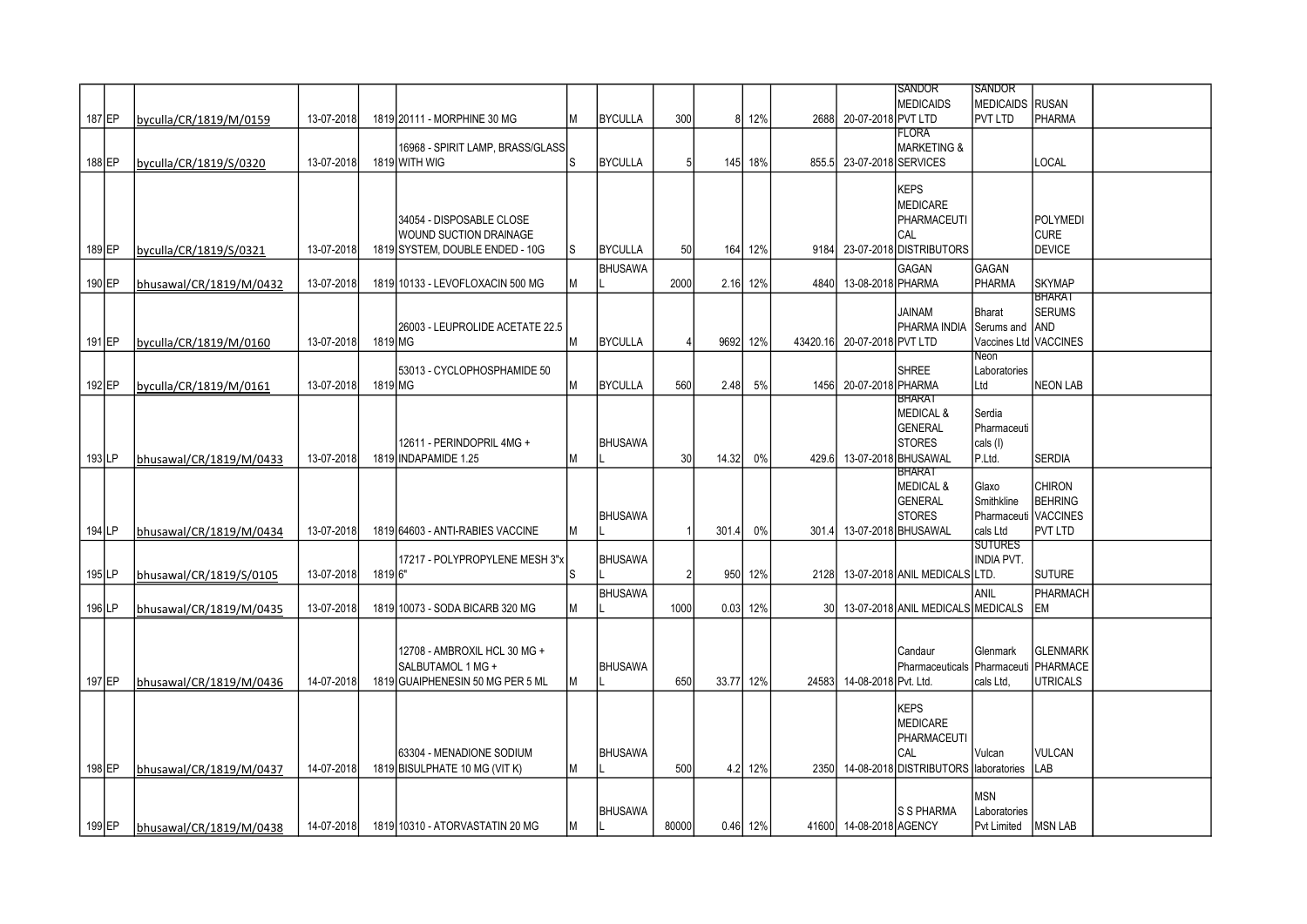|          |                         | 14-07-2018 |         | 1819 11509 - ISOLYTE P 540 ML                                | М | <b>BHUSAWA</b> | 90    | 28.75 12%   |          | 28981 |                             | 14-08-2018 KEPS PHARMA.                | Denis Chem              | <b>DENIS LAB</b>            |                                                   |
|----------|-------------------------|------------|---------|--------------------------------------------------------------|---|----------------|-------|-------------|----------|-------|-----------------------------|----------------------------------------|-------------------------|-----------------------------|---------------------------------------------------|
| 200 EP   | bhusawal/CR/1819/M/0439 |            |         |                                                              |   |                |       |             |          |       |                             |                                        | Lab Limited<br>Cadila   | AHLCON                      |                                                   |
|          |                         |            |         | 10266 - RESPULES BUDESONIDE                                  |   | <b>BHUSAWA</b> |       |             |          |       |                             | <b>DEEP</b>                            | Healthcare              | PARENTER                    |                                                   |
| 201 EP   | bhusawal/CR/1819/M/0440 | 14-07-2018 |         | 1819 RESPIRATOR SUSPENSION O.5 MG M                          |   |                | 600   |             | 7.22 12% | 4854  |                             | 14-08-2018 ENTERPRISES                 | Limited                 | Ials                        |                                                   |
|          |                         |            |         |                                                              |   | <b>BHUSAWA</b> |       |             |          |       |                             | KOTHARI                                | Ortin                   |                             |                                                   |
| 202 EP   | bhusawal/CR/1819/M/0441 | 14-07-2018 |         | 11869 - CALCIUM ACETATE 667 MG<br>1819 (LOWPHOS / HYPO-PHOS) | M |                | 2000  |             | 1 12%    |       | 2240 14-08-2018 PHARMA      |                                        | Laboratories<br>Limited | IORTIN LAB                  |                                                   |
|          |                         |            |         |                                                              |   |                |       |             |          |       |                             |                                        | ZYDUS                   |                             |                                                   |
|          |                         |            |         |                                                              |   | <b>BHUSAWA</b> |       |             |          |       |                             | GAGAN                                  | <b>HEALTHCA</b>         |                             |                                                   |
| 203 EP   | bhusawal/CR/1819/M/0442 | 14-07-2018 |         | 1819 10304 - AMLODIPINE 2.5 MG                               | М |                | 20000 |             | 0.15 12% |       | 3400 14-08-2018 PHARMA      |                                        | <b>RELTD</b>            | ISKYMAP                     |                                                   |
|          |                         |            |         | 12719 - CALICUM POLYSTYERENE                                 |   | <b>BHUSAWA</b> |       |             |          |       |                             | <b>S S PHARMA</b>                      | Panacea                 | PANACEA                     |                                                   |
| 204 EP   | bhusawal/CR/1819/M/0443 | 14-07-2018 |         | 1819 SULPHONATE (K-BIND 15 GMS)                              | M |                | 200   |             | 32 12%   |       | 7168 14-08-2018 AGENCY      |                                        | <b>Biotec Ltd</b>       | <b>BIOTECH</b>              |                                                   |
|          |                         |            |         | <u>12330 - SODIUM CARBOXY METHYL</u>                         |   |                |       |             |          |       |                             |                                        | Morepen                 |                             |                                                   |
|          |                         |            |         | CELLULOSE 0.5% + OXYCHLORO                                   | M | <b>BHUSAWA</b> | 1200  |             |          |       |                             |                                        | Laboratories E G        | Ipharma                     |                                                   |
| 205 EP   | bhusawal/CR/1819/M/0444 | 14-07-2018 |         | 1819 COMPLEX 0.005%                                          |   |                |       |             | 9.2 12%  | 12360 |                             | 14-08-2018 KEPS PHARMA,                | Limited<br>Intas        |                             |                                                   |
|          |                         |            |         | 11505 - HUMAN SERUM ALBUMIN                                  |   |                |       |             |          |       |                             | S S PHARMA                             | Pharmaceuti   INTAS     |                             |                                                   |
| 206 EP   | byculla/CR/1819/M/0162  | 14-07-2018 |         | 1819 20% 100 ML                                              | М | <b>BYCULLA</b> |       | 3666.67     | 5%       |       | 19250 21-07-2018 AGENCY     |                                        | cals Ltd                | Ipharma                     |                                                   |
|          |                         |            |         |                                                              |   |                |       |             |          |       |                             | BHARAT<br><b>MEDICAL &amp;</b>         |                         |                             |                                                   |
|          |                         |            |         |                                                              |   |                |       |             |          |       |                             | <b>GENERAL</b>                         |                         |                             |                                                   |
|          |                         |            |         |                                                              |   | <b>BHUSAWA</b> |       |             |          |       |                             | <b>STORES</b>                          |                         |                             |                                                   |
| 207 LP   | bhusawal/CR/1819/M/0445 | 14-07-2018 |         | 1819 12711 - TORSEMIDE 20 MG                                 | М |                | 30    | 2.42        | 0%       |       |                             | 72.6 14-07-2018 BHUSAWAL               | Cipla Ltd               | ICIPLA                      |                                                   |
|          |                         |            |         |                                                              |   |                |       |             |          |       |                             | BHARAT                                 |                         | <b>IROUSSEL</b><br>LABORATO |                                                   |
|          |                         |            |         |                                                              |   |                |       |             |          |       |                             | <b>MEDICAL &amp;</b><br><b>GENERAL</b> | <b>MAXFORD</b>          | <b>RIES</b>                 |                                                   |
|          |                         |            |         |                                                              |   | <b>BHUSAWA</b> |       |             |          |       |                             | <b>STORES</b>                          | <b>HEALTHCA</b>         | PRIVATE                     |                                                   |
| 208 LP   | bhusawal/CR/1819/M/0446 | 14-07-2018 |         | 1819 64200 - WARFARIN SOD 5 MG                               | М |                | 40    | 2.23        | 0%       | 89.2  |                             | 14-07-2018 BHUSAWAL                    | <b>RE</b>               | <b>LIMITED</b>              |                                                   |
|          |                         |            |         |                                                              |   |                |       |             |          |       |                             |                                        | Bharat                  |                             |                                                   |
|          |                         |            |         |                                                              |   | <b>BHUSAWA</b> |       |             |          |       |                             |                                        | Serums and              |                             |                                                   |
| 209 LP   | bhusawal/CR/1819/M/0447 | 14-07-2018 |         | 1819 64603 - ANTI-RABIES VACCINE                             | М |                |       | 267.75      | 0%       |       |                             | 267.75 14-07-2018 ANIL MEDICALS        | Vaccines Ltd HUMAN B    |                             |                                                   |
|          |                         |            |         |                                                              |   |                |       |             |          |       |                             |                                        | <b>Intas</b>            |                             |                                                   |
|          |                         |            |         |                                                              |   |                |       |             |          |       |                             | S S PHARMA                             | Pharmaceuti   INTAS     | Ipharma                     |                                                   |
| 210 EP   | byculla/CR/1819/M/0163  | 16-07-2018 |         | 1819 12376 - CARVEDILOL 3.125 (CARVIL) M                     |   | <b>BYCULLA</b> | 10200 |             | 1.74 12% |       | 19890 23-07-2018 AGENCY     |                                        | cals Ltd<br>Intas       |                             |                                                   |
|          |                         |            |         |                                                              |   |                |       |             |          |       |                             | S S PHARMA                             | Pharmaceuti INTAS       |                             |                                                   |
| 211 EP   | byculla/CR/1819/M/0164  | 16-07-2018 |         | 1819 15110 - PRAMIPEXOLE 0.5 MG                              | М | <b>BYCULLA</b> | 1000  |             | 7.59 12% | 8500  | 16-09-2018 AGENCY           |                                        | cals Ltd.,              | Ipharma                     |                                                   |
|          |                         |            |         |                                                              |   |                |       |             |          |       |                             |                                        |                         | <b>TAKUMS</b><br>DRUGS      |                                                   |
|          |                         |            |         | 14095 - LEVOFLOXACIN 500 MG 100                              |   |                |       |             |          |       |                             | S S PHARMA                             | Intas<br>Pharmaceuti    | <b>AND</b>                  |                                                   |
| 212 EP   | byculla/CR/1819/M/0165  | 16-07-2018 | 1819 ML |                                                              | М | <b>BYCULLA</b> | 200   |             | 19.8 12% |       | 4436 23-07-2018 AGENCY      |                                        | cals Ltd                | PHARMA                      |                                                   |
|          |                         |            |         |                                                              |   |                |       |             |          |       |                             |                                        |                         |                             |                                                   |
|          |                         |            |         |                                                              |   |                |       |             |          |       |                             |                                        |                         | <b>BIOCARE</b>              | <b>BRAND OF BIOCARE.</b><br>Delivery: As and when |
|          |                         |            |         | 13660 - REAGENT PACK FOR                                     |   |                |       |             |          |       |                             |                                        |                         | CORPORAT                    | required by the consignee                         |
|          |                         |            |         | Na/K/CL FOR BIOLYTE 2000                                     |   |                |       |             |          |       |                             | <b>SHREE</b>                           |                         | ION.                        | upto one year from the                            |
| $213$ HP | hgtrs/CR/1819/S/0091    | 17-07-2018 |         | 1819 NAALYSER PK OF 750 ML                                   | S | <b>BYCULLA</b> | 27    | 12668.5 12% |          |       | 383095.44 16-07-2019 PHARMA |                                        |                         | TAIWAN                      | date of Supply Order.                             |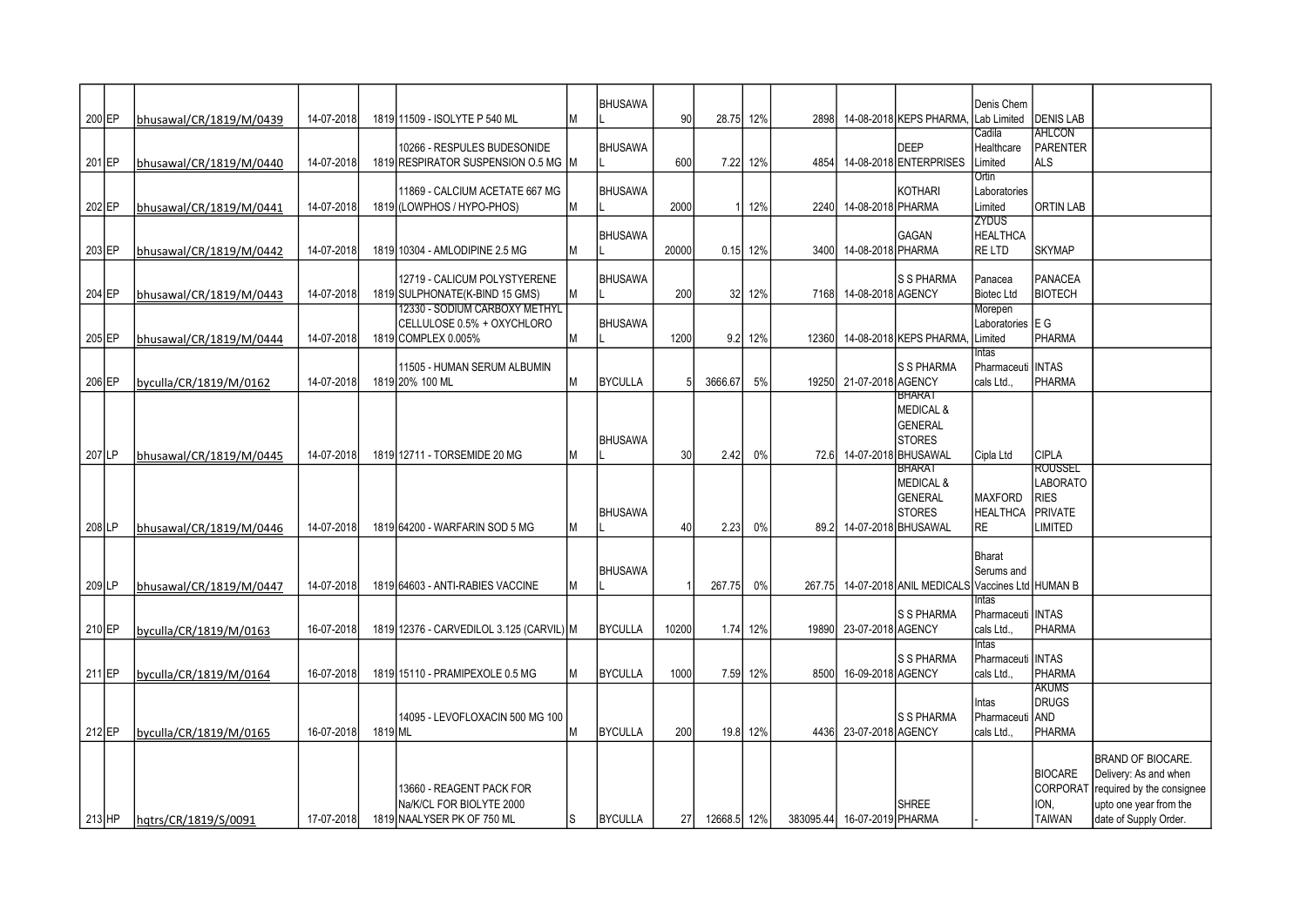|        |                         |            |         |                                       |     |                |       |       |          |         |                           |                           | <b>GEETAI</b>        |                      |  |
|--------|-------------------------|------------|---------|---------------------------------------|-----|----------------|-------|-------|----------|---------|---------------------------|---------------------------|----------------------|----------------------|--|
|        |                         |            |         | 80224 - ECG ROLLS (A) 50 MM x 30      |     | <b>BHUSAWA</b> |       |       |          |         |                           | <b>GEETAI</b>             | <b>DISTRIBUT</b>     |                      |  |
| 214 LP | bhusawal/CR/1819/S/0106 | 14-07-2018 | 1819 MM |                                       | ls  |                | 20    | 42    | 18%      | 991.2   |                           | 14-07-2018 DISTRIBUTORS   | <b>ORS</b>           | <b>GEETAI</b>        |  |
|        |                         |            |         |                                       |     |                |       |       |          |         |                           | Candaur                   | Glenmark             | <b>GLENMARK</b>      |  |
|        |                         |            |         |                                       |     |                |       |       |          |         |                           | <b>I</b> Pharmaceuticals  | Pharmaceuti   PHARMA |                      |  |
|        |                         |            |         |                                       |     |                |       |       |          |         |                           |                           |                      |                      |  |
| 215 DP | byculla/CR/1819/M/0167  | 16-07-2018 |         | 1819 13351 - ACARBOSE 25 MG           | M   | <b>BYCULLA</b> | 8480  | 2.17  | 12%      | 20606.4 | 16-08-2018 Pvt. Ltd.      |                           | cals Ltd.<br>SUN     | LTD                  |  |
|        |                         |            |         |                                       |     |                |       |       |          |         |                           |                           |                      |                      |  |
|        |                         |            |         |                                       |     |                |       |       |          |         |                           |                           | Pharmaceuti          |                      |  |
|        |                         |            |         |                                       |     |                |       |       |          |         |                           |                           | cal                  |                      |  |
|        |                         |            |         |                                       |     |                |       |       |          |         |                           |                           | Industries           |                      |  |
|        |                         |            |         |                                       |     |                |       |       |          |         |                           | <b>DOSHI</b>              | Limited-             | <b>SUN</b>           |  |
| 216 EP | byculla/CR/1819/M/0168  | 16-07-2018 |         | 1819 13387 - ROPINIROLE HCL0.25 MG    | M   | <b>BYCULLA</b> | 500   | 4.16  | 12%      |         |                           | 2330 23-07-2018 HOSPICARE | <b>MUMBAI</b>        | <b>PHARMA</b>        |  |
|        |                         |            |         |                                       |     |                |       |       |          |         |                           | <b>BHARAT</b>             |                      |                      |  |
|        |                         |            |         |                                       |     |                |       |       |          |         |                           | <b>MEDICAL &amp;</b>      |                      |                      |  |
|        |                         |            |         |                                       |     |                |       |       |          |         |                           | <b>GENERAL</b>            |                      |                      |  |
|        |                         |            |         |                                       |     | <b>BHUSAWA</b> |       |       |          |         |                           | <b>STORES</b>             |                      |                      |  |
| 217 LP | bhusawal/CR/1819/M/0448 | 16-07-2018 |         | 1819 64200 - WARFARIN SOD 5 MG        | M   |                | 30    | 2.24  | 0%       | 67.2I   |                           | 16-07-2018 BHUSAWAL       | Cipla Ltd            | <b>CIPLA</b>         |  |
|        |                         |            |         |                                       |     |                |       |       |          |         |                           | <b>BHARAT</b>             |                      |                      |  |
|        |                         |            |         |                                       |     |                |       |       |          |         |                           | <b>MEDICAL &amp;</b>      |                      |                      |  |
|        |                         |            |         |                                       |     |                |       |       |          |         |                           | <b>GENERAL</b>            |                      |                      |  |
|        |                         |            |         |                                       |     | <b>BHUSAWA</b> |       |       |          |         |                           | <b>STORES</b>             |                      |                      |  |
| 218 LP | bhusawal/CR/1819/M/0449 | 16-07-2018 |         | 1819 64200 - WARFARIN SOD 5 MG        | lМ  |                | 30    | 2.93  | 0%       |         | 87.9 16-07-2018 BHUSAWAL  |                           | Cipla Ltd            | <b>CIPLA</b>         |  |
|        |                         |            |         |                                       |     |                |       |       |          |         |                           |                           | CENTRAL              |                      |  |
|        |                         |            |         | 10663 - DISPOSABLE SURGICAL           |     |                |       |       |          |         |                           | <b>CENTRAL INDIA</b>      | <b>INDIA</b>         |                      |  |
|        |                         |            |         |                                       |     |                |       |       |          |         |                           |                           | MEDICOSE 2 plus      |                      |  |
| 219 EP | nagpur/CR/1819/S/0084   | 16-07-2018 |         | 1819 GLOVE SIZE 6 .5"                 | ls. | <b>NAGPUR</b>  | 1500  | 8.45  | 12%      |         | 14190 24-07-2018 MEDICOSE |                           |                      |                      |  |
|        |                         |            |         |                                       |     |                |       |       |          |         |                           |                           | <b>CENTRAL</b>       |                      |  |
|        |                         |            |         | 10664 - DISPOSABLE SURGICAL           |     |                |       |       |          |         |                           | <b>CENTRAL INDIA</b>      | <b>INDIA</b>         |                      |  |
| 220 EP | nagpur/CR/1819/S/0085   | 16-07-2018 |         | 1819 GLOVE SIZE 7"                    | ls. | <b>NAGPUR</b>  | 1000  |       | 8.45 12% |         | 9460 24-07-2018 MEDICOSE  |                           | MEDICOSE  z plus     |                      |  |
|        |                         |            |         |                                       |     |                |       |       |          |         |                           |                           | CENTRAL              |                      |  |
|        |                         |            |         | 10662 - DISPOSABLE SURGICAL           |     |                |       |       |          |         |                           | CENTRAL INDIA             | <b>INDIA</b>         |                      |  |
| 221 EP | nagpur/CR/1819/S/0086   | 16-07-2018 |         | 1819 GLOVE SIZE 6"                    | ls. | <b>NAGPUR</b>  | 900   | 8.45  | 12%      |         | 8514 24-07-2018 MEDICOSE  |                           | MEDICOSE 2 plus      |                      |  |
|        |                         |            |         |                                       |     |                |       |       |          |         |                           | <b>SSD MEDICAL</b>        | Morepen              |                      |  |
|        |                         |            |         |                                       |     |                |       |       |          |         |                           | <b>SUPPLIES PVT</b>       | Laboratories         |                      |  |
| 222 EP | nagpur/CR/1819/M/0050   | 16-07-2018 |         | 1819 13576 - PREGABALIN 75 MG         | M   | <b>NAGPUR</b>  | 12000 | 1.44  | 12%      |         | 19320 30-07-2018 LTD      |                           | Limited              |                      |  |
|        |                         |            |         |                                       |     |                |       |       |          |         |                           | SSD MEDICAL               | Abbott               |                      |  |
|        |                         |            |         |                                       |     |                |       |       |          |         |                           | SUPPLIES PVT              | Healthcare           |                      |  |
| 223 EP | nagpur/CR/1819/M/0051   | 16-07-2018 |         | 1819 12408 - DYDROGESTERONE 10 MG     | lм  | <b>NAGPUR</b>  | 450   | 39.5  | 12%      |         | 19908 30-07-2018 LTD      |                           | <b>Pvt Limited</b>   |                      |  |
|        |                         |            |         |                                       |     |                |       |       |          |         |                           | <b>SSD MEDICAL</b>        | TELDER               |                      |  |
|        |                         |            |         | 60038 - AMOXYCILLIN 1000              |     |                |       |       |          |         |                           | <b>SUPPLIES PVT</b>       | <b>PHARMACE</b>      |                      |  |
| 224 EP | nagpur/CR/1819/M/0052   | 16-07-2018 |         | 1819 MG+SOD CLAVULANATE 200 MG        | M   | <b>NAGPUR</b>  | 440   | 39.85 | 12%      |         | 19637.2 30-07-2018 LTD    |                           | <b>UTICALS</b>       |                      |  |
|        |                         |            |         |                                       |     |                |       |       |          |         |                           | <b>MAHAVIR</b>            | <b>Themis</b>        |                      |  |
|        |                         |            |         |                                       |     |                |       |       |          |         |                           | <b>MEDICAL</b>            | Medicare             | <b>THEMIS</b>        |  |
| 225 EP |                         | 16-07-2018 |         | 1819 53006 - LULLICONAZOLE CREAM      | M   | <b>BYCULLA</b> | 450   | 59    | 12%      |         | 29736 23-07-2018 SUPPLY   |                           | Ltd.,                | <b>MEDICARE</b>      |  |
|        | byculla/CR/1819/M/0170  |            |         |                                       |     |                |       |       |          |         |                           |                           | <b>Biochem</b>       |                      |  |
|        |                         |            |         |                                       |     |                |       |       |          |         |                           |                           |                      |                      |  |
|        |                         |            |         |                                       |     |                |       |       |          |         |                           |                           | Pharmaceuti          |                      |  |
|        |                         |            |         |                                       |     |                |       |       |          |         |                           | <b>SHREE</b>              | cals                 | <b>BIOCHEM</b>       |  |
| 226 EP | byculla/CR/1819/M/0171  | 16-07-2018 |         | 1819 11488 - CLOTRIMAZOLE 1% 100 GM M |     | <b>BYCULLA</b> | 600   | 27.58 | 12%      |         | 18534 23-07-2018 PHARMA   |                           | Indistries.          | <b>PHARMA</b>        |  |
|        |                         |            |         |                                       |     |                |       |       |          |         |                           |                           | Macleods             |                      |  |
|        |                         |            |         |                                       |     |                |       |       |          |         |                           | <b>SHREE</b>              |                      | Pharmaceuti MACLEODS |  |
| 227 EP | byculla/CR/1819/M/0172  | 16-07-2018 |         | 1819 13113 - PREDNISOLON 40 MG        | M   | <b>BYCULLA</b> | 200   |       | 2.4 12%  |         | 538 23-07-2018 PHARMA     |                           | cals Ltd.            | PHARMA               |  |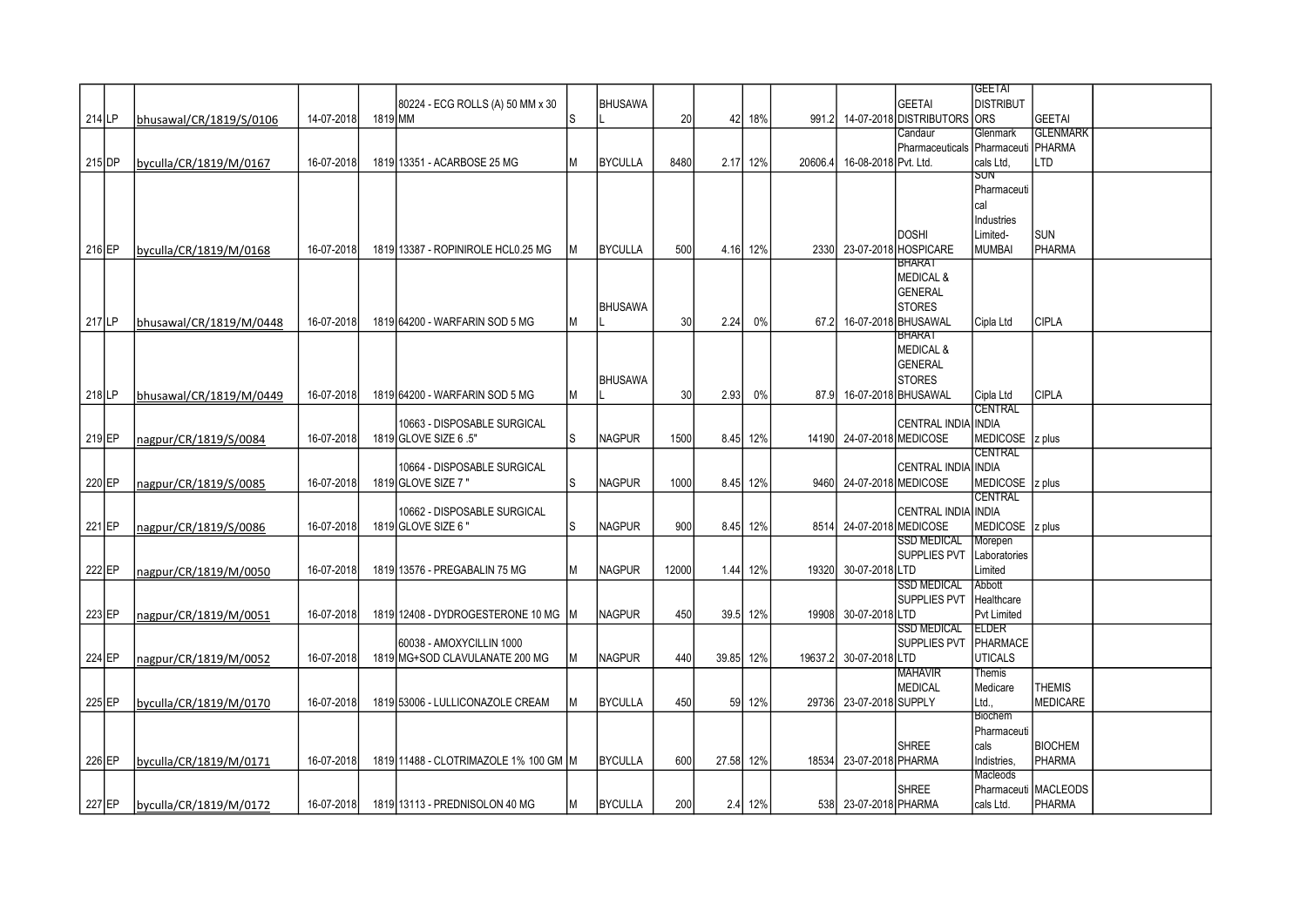|          |                         |            |         |                                    |    |                |      |            |          |                |                           |                      | Macleods                |                        |          |
|----------|-------------------------|------------|---------|------------------------------------|----|----------------|------|------------|----------|----------------|---------------------------|----------------------|-------------------------|------------------------|----------|
|          |                         |            |         |                                    |    |                |      |            |          |                |                           | <b>SHREE</b>         |                         | Pharmaceuti   MACLEODS |          |
| 228 EP   | byculla/CR/1819/M/0173  | 16-07-2018 |         | 1819 15161 - ETIZOLAM 0.5 MG       | IМ | <b>BYCULLA</b> | 1000 |            | 2.83 12% |                | 3170 23-07-2018 PHARMA    |                      | cals Ltd.               | PHARMA                 |          |
|          |                         |            |         |                                    |    |                |      |            |          |                |                           |                      | Biochem                 |                        |          |
|          |                         |            |         |                                    |    |                |      |            |          |                |                           |                      | Pharmaceuti             |                        |          |
|          |                         |            |         |                                    |    |                |      |            |          |                |                           | <b>SHREE</b>         | cals                    |                        |          |
| 229 EP   | byculla/CR/1819/M/0174  | 16-07-2018 |         | 1819 72077 - AMLODIPINE 10 MG      | Iм | <b>BYCULLA</b> | 3000 |            | 0.3 12%  |                | 1020 23-07-2018 PHARMA    |                      | Indistries,             | skymap lab             |          |
|          |                         |            |         |                                    |    |                |      |            |          |                |                           |                      | Biochem                 |                        |          |
|          |                         |            |         |                                    |    |                |      |            |          |                |                           |                      | Pharmaceuti             |                        |          |
|          |                         |            |         | 13580 - ONDANSETRON 2 MG / 5 ML    |    |                |      |            |          |                |                           | <b>SHREE</b>         | cals                    |                        |          |
| 230 EP   | byculla/CR/1819/M/0177  | 16-07-2018 |         | 1819 - 30 ML                       | lм | <b>BYCULLA</b> | 350  |            | 8.62 12% |                | 3377.5 23-07-2018 PHARMA  |                      | Indistries,             | skymap lab             |          |
|          |                         |            |         |                                    |    |                |      |            |          |                |                           |                      | Biochem                 |                        |          |
|          |                         |            |         |                                    |    |                |      |            |          |                |                           |                      | Pharmaceuti             |                        |          |
|          |                         |            |         | 11551 - DOXYLAMINE.SUCC.10         |    |                |      |            |          |                |                           | <b>SHREE</b>         | cals                    |                        |          |
| 231 EP   | byculla/CR/1819/M/0179  | 16-07-2018 |         | 1819 MG+B6 10 MG                   | lм | <b>BYCULLA</b> | 700  |            | 0.59 12% |                | 462 23-07-2018 PHARMA     |                      | Indistries,             | Skymap Lab             |          |
|          |                         |            |         |                                    |    |                |      |            |          |                |                           |                      | Neon                    |                        |          |
|          |                         |            |         | 14081 - ATRACURIUM BESYLATE        |    |                |      |            |          |                |                           | <b>SHREE</b>         | Laboratories            |                        |          |
| 232 EP   | byculla/CR/1819/M/0180  | 16-07-2018 |         | 1819 25MG/2.5ML                    | Iм | <b>BYCULLA</b> | 400  | 41.04 12%  |          |                | 18384 23-07-2018 PHARMA   |                      | Ltd                     | NEON LAB               |          |
|          |                         |            |         |                                    |    |                |      |            |          |                |                           | BHARAT               |                         |                        |          |
|          |                         |            |         |                                    |    |                |      |            |          |                |                           | <b>MEDICAL &amp;</b> |                         |                        |          |
|          |                         |            |         |                                    |    |                |      |            |          |                |                           | <b>GENERAL</b>       | Macleods                |                        |          |
|          |                         |            |         | 10125 - CEFPODOXIME PROXETIL       |    | <b>BHUSAWA</b> |      |            |          |                |                           | <b>STORES</b>        | Pharmaceuti             |                        |          |
| $233$ LP | bhusawal/CR/1819/M/0450 | 17-07-2018 |         | 1819 100 MG                        | lм |                | 20   | 7.1        | 0%       |                | 142 17-07-2018 BHUSAWAL   |                      | cals Ltd.               | <b>MACLEODS</b>        |          |
|          |                         |            |         |                                    |    |                |      |            |          |                |                           |                      |                         |                        |          |
|          |                         |            |         |                                    |    |                |      |            |          |                |                           |                      |                         |                        |          |
|          |                         |            |         |                                    |    |                |      |            |          |                |                           | <b>BHARAT</b>        | <b>BHARAT</b>           |                        |          |
|          |                         |            |         |                                    |    |                |      |            |          |                |                           | <b>MEDICAL &amp;</b> | <b>MEDICAL &amp;</b>    |                        |          |
|          |                         |            |         |                                    |    |                |      |            |          |                |                           | <b>GENERAL</b>       | <b>GENERAL</b>          |                        |          |
|          |                         |            |         |                                    |    | <b>BHUSAWA</b> |      |            |          |                |                           | <b>STORES</b>        | <b>STORES</b>           |                        |          |
| 234 LP   | bhusawal/CR/1819/M/0451 | 17-07-2018 |         | 1819 64200 - WARFARIN SOD 5 MG     |    |                | 15   | 2.22       | 0%       |                | 33.3 17-07-2018 BHUSAWAL  |                      | <b>BHUSAWAL</b> ROUSSEL |                        |          |
|          |                         |            |         |                                    |    |                |      |            |          |                |                           | <b>BHARAT</b>        |                         |                        |          |
|          |                         |            |         |                                    |    |                |      |            |          |                |                           | <b>MEDICAL &amp;</b> | SGS                     |                        |          |
|          |                         |            |         |                                    |    |                |      |            |          |                |                           | <b>GENERAL</b>       | PHARMACE                |                        |          |
|          |                         |            |         | 161931 - TRIMETHOPRIM 160 MG       |    | <b>BHUSAWA</b> |      |            |          |                |                           | <b>STORES</b>        | UTICAL PVT SGS          |                        |          |
|          |                         |            |         |                                    |    |                |      |            | 0%       |                |                           |                      |                         | PHARMA                 |          |
| 235 LP   | bhusawal/CR/1819/M/0452 | 17-07-2018 |         | 1819 + SULPHAMETHAXAZOLE 800 MG    | Iм |                | 15   | 2.69       |          |                | 40.35 17-07-2018 BHUSAWAL |                      | LTD<br>Neon             |                        |          |
|          |                         |            |         | 10012 - LIGNOCAINE HCL 2% WITH     |    |                |      |            |          |                |                           | <b>SHREE</b>         | Laboratories            |                        |          |
|          |                         |            |         | 1819 ADRENALINE 30 ML              |    |                |      |            |          |                |                           |                      | Ltd                     |                        |          |
| 236 DP   | kalyan/CR/1819/M/0154   | 17-07-2018 |         | 10114 - AMOXYCILLIN 125            | lм | <b>KALYAN</b>  | 39   |            | 20 12%   | 873.6          | 02-08-2018 PHARMA         |                      | Galpha                  | Neon Lab               | Repeated |
|          |                         |            |         |                                    |    |                |      |            |          |                |                           | <b>SHREE</b>         |                         |                        |          |
|          |                         |            |         | MG+SOD.CLAV.ACID 31.25 MG 30       |    |                |      |            |          |                |                           |                      | Laboratories   Saitech  |                        |          |
| 237 DP   | kalyan/CR/1819/M/0155   | 17-07-2018 | 1819 ML |                                    | lм | <b>KALYAN</b>  | 500  |            | 25.2 12% | 14110          | 02-08-2018 PHARMA         |                      | Limited                 | Medicare               | Repeated |
|          |                         |            |         |                                    |    |                |      |            |          |                |                           |                      |                         |                        |          |
|          |                         |            |         |                                    |    |                |      |            |          |                |                           | MAINAU               |                         |                        |          |
|          |                         |            |         |                                    |    |                |      |            |          |                |                           | PHARMA INDIA         | Natco                   |                        |          |
| 238 EP   | kalyan/CR/1819/M/0156   | 17-07-2018 |         | 1819 20112 - DACLATASVIR 60 MG     | lм | <b>KALYAN</b>  | 196  | 78.57 12%  |          | 17248          | 02-08-2018 PVT LTD        |                      | Pharma Ltd Natco        |                        | Repeated |
|          |                         |            |         |                                    |    |                |      |            |          |                |                           |                      | Neon                    |                        |          |
|          |                         |            |         | 11532 - VIT D3 300000 IU 7.5 MG/ML |    |                |      |            |          |                |                           | <b>SHREE</b>         | Laboratories            |                        |          |
| 239 EP   | kalyan/CR/1819/M/0157   | 17-07-2018 |         | 1819 1 ML (ARACHITOL)              | Iм | <b>KALYAN</b>  | 1000 |            | 17 12%   | 19040 <b>I</b> | 02-08-2018 PHARMA         |                      | Ltd                     | Neon Lab               | Repeated |
|          |                         |            |         |                                    |    |                |      |            |          |                |                           | <b>SHREE</b>         |                         |                        |          |
| 240 EP   | kalyan/CR/1819/M/0158   | 17-07-2018 |         | 1819 10241 - TUBERCULIN10 TU/5 ML  | lМ | <b>KALYAN</b>  | 20   | 111.82 12% |          |                | 2504.8 02-08-2018 PHARMA  |                      |                         | Arkray                 | Repeated |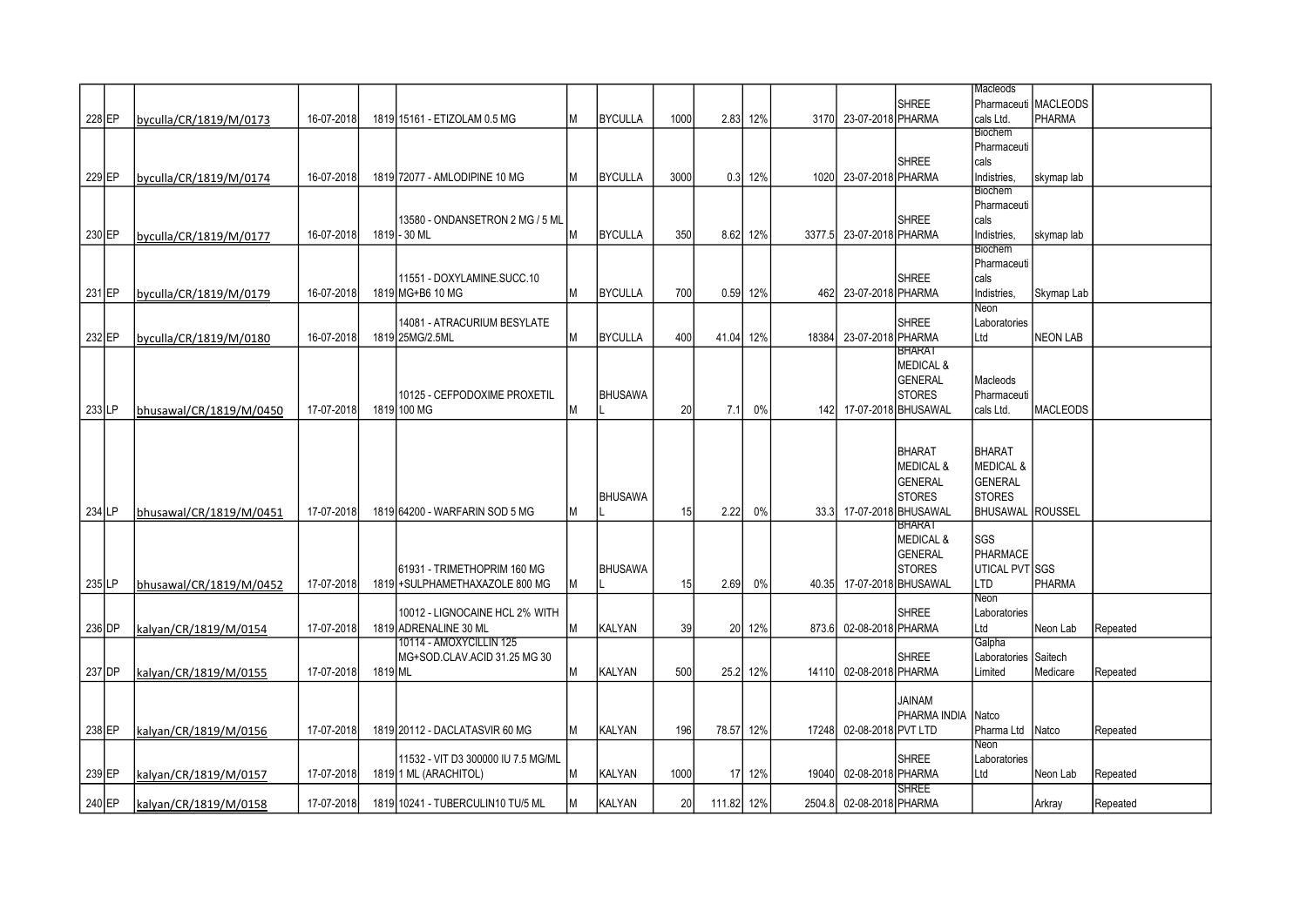|          |                        |            |                                    |     |                |       |           |          |          |                               |                                            | Cadila              |                        |          |
|----------|------------------------|------------|------------------------------------|-----|----------------|-------|-----------|----------|----------|-------------------------------|--------------------------------------------|---------------------|------------------------|----------|
|          |                        |            | 11593 - LOTION POVIDONE-IODINE     |     |                |       |           |          |          |                               | <b>SHREE</b>                               | Pharmaceuti         |                        |          |
| 241 EP   | kalyan/CR/1819/S/0060  | 17-07-2018 | 1819 5% 500 ML                     | S   | KALYAN         | 60    | 65.35 12% |          | 4391.4   | 02-08-2018 PHARMA             |                                            | cal Ltd             | Glide Chem Repeated    |          |
|          |                        |            | 11562 - ROLLER BANDAGE COTTON      |     |                |       |           |          |          |                               | <b>SHREE</b>                               |                     | M D                    |          |
| 242 EP   | kalyan/CR/1819/S/0061  | 17-07-2018 | 1819 15CM*4M IN DOZENS             | S   | <b>KALYAN</b>  | 100   | 85.73     | 12%      | 9602     | 02-08-2018 PHARMA             |                                            |                     | Enterprises            | Repeated |
|          |                        |            | 12088 - THYROXINE SODIUM 25        |     |                |       |           |          |          |                               | <b>MH MEDICUS</b>                          | Unicure             |                        |          |
| $243$ EP | kalyan/CR/1819/M/0159  | 17-07-2018 | 1819 MCG                           | М   | KALYAN         | 30000 | 0.28      | 12%      | 9300     | 02-08-2018 PVT LTD            |                                            | India Ltd           | Unicure                | Repeated |
|          |                        |            |                                    |     |                |       |           |          |          |                               |                                            | πνοναπιπ            |                        |          |
|          |                        |            |                                    |     |                |       |           |          |          |                               |                                            | Healthcare          |                        |          |
|          |                        |            |                                    |     |                |       |           |          |          |                               |                                            | Private             |                        |          |
|          |                        |            |                                    |     |                |       |           |          |          |                               |                                            | Limited             |                        |          |
|          |                        |            |                                    |     |                |       |           |          |          |                               |                                            | (MARKED             |                        |          |
|          |                        |            |                                    |     |                |       |           |          |          |                               |                                            | <b>FOR</b>          |                        |          |
|          |                        |            |                                    |     |                |       |           |          |          |                               |                                            | <b>DELETION</b>     |                        |          |
|          |                        |            |                                    |     |                |       |           |          |          |                               |                                            | AS                  | NOVARTIS               |          |
|          |                        |            | 10957 - INDACATROL 110 MCG         |     |                |       |           |          |          |                               |                                            | <b>DUPLICATE</b>    | <b>HEALTH</b>          |          |
| 244 EP   | byculla/CR/1819/M/0181 | 17-07-2018 | 1819 PLUS GLYCOPYROLATE 50 MCG     | М   | <b>BYCULLA</b> | 11    | 1597.58   | 12%      | 19682.19 |                               | 23-07-2018 ENTERPRISES                     |                     | CARE                   |          |
|          |                        |            |                                    |     |                |       |           |          |          |                               |                                            |                     | MSD                    |          |
|          |                        |            |                                    |     |                |       |           |          |          |                               |                                            | <b>MSD</b>          | PHARMACE               |          |
|          |                        |            |                                    |     |                |       |           |          |          |                               |                                            | Pharmaceuti UTICALS |                        |          |
|          |                        |            | 15326 - SITAGLIPTIN 50 MG +        |     |                |       |           |          |          |                               | <b>SPAN</b>                                | cals Private        | <b>PRIVATE</b>         |          |
| 245 EP   | byculla/CR/1819/M/0182 | 17-07-2018 | 1819 METFORMIN 500 MG              | М   | <b>BYCULLA</b> | 1120  | 15.78 12% |          |          |                               | 19790.4 24-07-2018 ENTERPRISES             | Limited,            | LTD.                   |          |
|          |                        |            |                                    |     |                |       |           |          |          |                               |                                            |                     |                        |          |
|          |                        |            | 17085 - SUTURE - 3/8 CIRCLE        |     |                |       |           |          |          |                               |                                            |                     |                        |          |
|          |                        |            | REVERSE CUTTING, 3-0, 26 MM,       |     |                |       |           |          |          |                               |                                            |                     |                        |          |
|          |                        |            | <b>ETHILON BLACK MONOFILAMENT</b>  |     |                |       |           |          |          |                               | <b>NIYATI</b>                              |                     | <b>JOHNSON &amp;</b>   |          |
| 246 EP   | byculla/CR/1819/S/0322 | 18-07-2018 | 1819 70 CM - CODE 3328             | S   | <b>BYCULLA</b> | 10    | 1544      | 12%      |          | 17292.8 27-07-2018 SURGICAL   |                                            |                     | <b>JOHNSON</b>         |          |
|          |                        |            | 43016 - SUTURE 1/2 CIRCLE          |     |                |       |           |          |          |                               |                                            |                     |                        |          |
|          |                        |            | TAPERCUT V-55,5,55 MM ETHIBOND     |     |                |       |           |          |          |                               |                                            |                     |                        |          |
|          |                        |            | EXCEL GREEN BRAIDED 75 CM-,        |     |                |       |           |          |          |                               |                                            |                     | <b>JOHNSON &amp;</b>   |          |
| 247 EP   | byculla/CR/1819/S/0323 | 18-07-2018 | 1819 CODE 4846                     | S   | <b>BYCULLA</b> |       | 10684     | 12%      |          | 11966.08 27-07-2018 HEM & CO. |                                            |                     | <b>JOHNSON</b>         |          |
|          |                        |            |                                    |     |                |       |           |          |          |                               | <b>KEPS</b>                                |                     |                        |          |
|          |                        |            |                                    |     |                |       |           |          |          |                               | <b>MEDICARE</b>                            |                     |                        |          |
|          |                        |            | 11594 - CHLORHEXIDINE              |     |                |       |           |          |          |                               | PHARMACEUTI                                | Intas               |                        |          |
|          |                        |            | <b>GLUCONATE 1.5% + CETRIMIDE</b>  |     |                |       |           |          |          |                               | CAL                                        | Pharmaceuti         |                        |          |
| 248 LP   | kalyan/CR/1819/S/0062  | 02-07-2018 | 1819 3.0%                          | S   | <b>KALYAN</b>  | 24    | 62        | 12%      |          |                               | 1666.56 02-07-2018 DISTRIBUTORS cals Ltd., |                     | Glide Chem   LP No.877 |          |
|          |                        |            |                                    |     |                |       |           |          |          |                               |                                            |                     |                        |          |
|          |                        |            |                                    |     |                |       |           |          |          |                               | <b>IMPEX</b>                               |                     | ABBOTT                 |          |
|          |                        |            | 17627 - KETONE STRIPS PKT OF 10    |     |                |       |           |          |          |                               | <b>INTERNATIONA</b>                        |                     | <b>HEALTHCA</b>        |          |
| 249 EP   | byculla/CR/1819/S/0324 | 18-07-2018 | 1819 STRIPS                        | S   | <b>BYCULLA</b> | 16    |           | 1100 12% |          | 19712 27-07-2018 L            |                                            |                     | RE PVT LTD             |          |
|          |                        |            |                                    |     |                |       |           |          |          |                               |                                            |                     |                        |          |
|          |                        |            |                                    |     |                |       |           |          |          |                               | <b>KEPS</b>                                |                     |                        |          |
|          |                        |            |                                    |     |                |       |           |          |          |                               | <b>MEDICARE</b>                            |                     |                        |          |
|          |                        |            |                                    |     |                |       |           |          |          |                               | PHARMACEUTI                                |                     |                        |          |
|          |                        |            | 10696 - DISPOSABLE HYPODERMIC      |     |                |       |           |          |          |                               | CAL                                        |                     |                        |          |
| 250 EP   | byculla/CR/1819/S/0325 | 18-07-2018 | 1819 NEEDLE STERILE SIZE 18 X 1.5" | ls. | <b>BYCULLA</b> | 3000  |           | 0.99 12% |          |                               | 3330 27-07-2018 DISTRIBUTORS               |                     | HMD                    |          |
|          |                        |            |                                    |     |                |       |           |          |          |                               |                                            |                     | Cadila                 |          |
|          |                        |            |                                    |     |                |       |           |          |          |                               |                                            |                     | PHARMACE               |          |
|          |                        |            | 10662 - DISPOSABLE SURGICAL        |     |                |       |           |          |          |                               | <b>SHREE</b>                               |                     | <b>UTICALS</b>         |          |
| 251 EP   | byculla/CR/1819/S/0326 | 18-07-2018 | 1819 GLOVE SIZE 6"                 | ls. | <b>BYCULLA</b> | 2000  |           | 8.48 12% |          | 19000 27-07-2018 PHARMA       |                                            |                     | <b>LTD</b>             |          |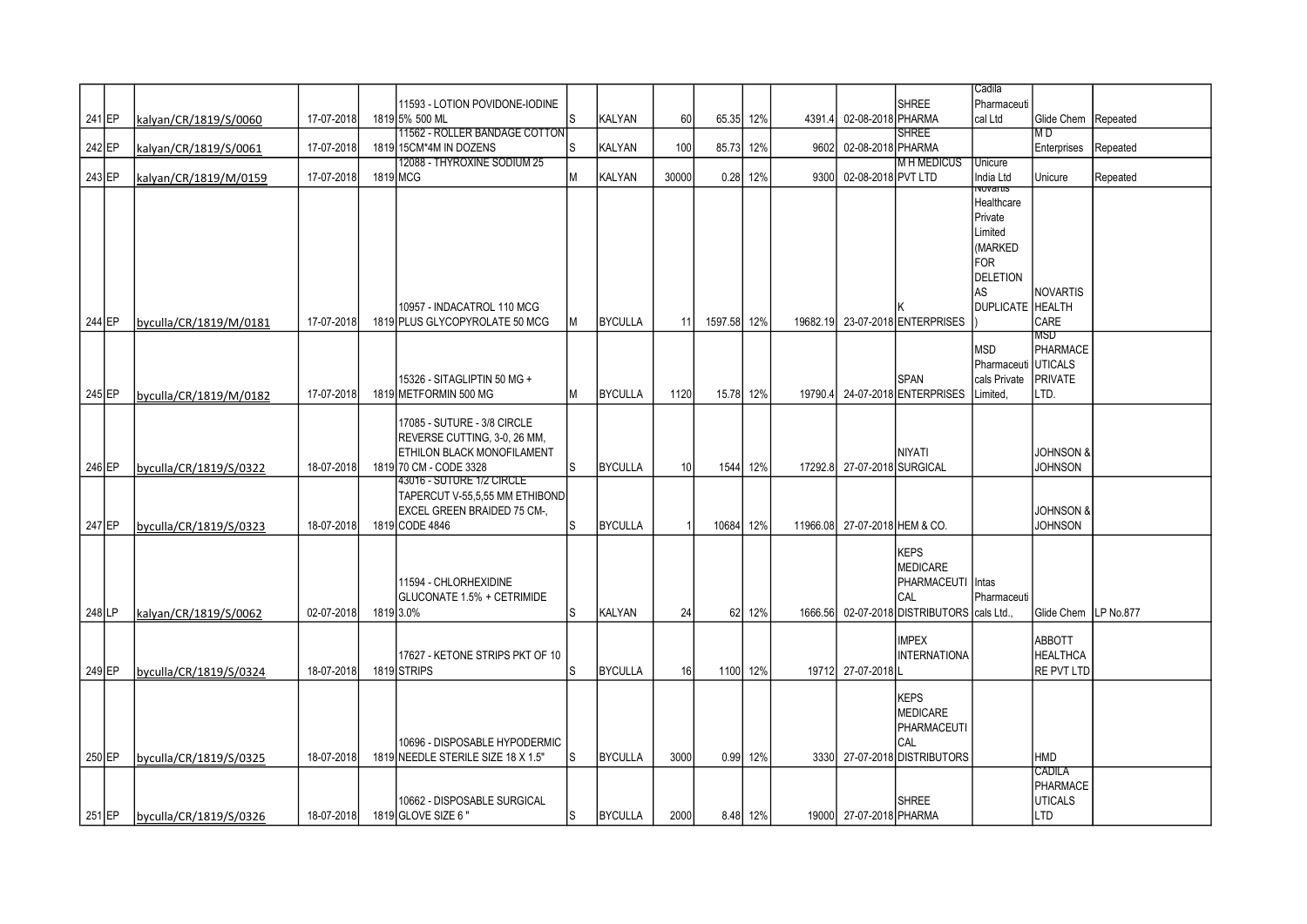|          |                         |            |                                    |    |                |                 |         |          |         |                    |                                               |                     | CADILA                |                           |
|----------|-------------------------|------------|------------------------------------|----|----------------|-----------------|---------|----------|---------|--------------------|-----------------------------------------------|---------------------|-----------------------|---------------------------|
|          |                         |            |                                    |    |                |                 |         |          |         |                    |                                               |                     | <b>PHARMACE</b>       |                           |
|          |                         |            | 10663 - DISPOSABLE SURGICAL        |    |                |                 |         |          |         |                    | <b>SHREE</b>                                  |                     | <b>UTICALS</b>        |                           |
| 252 EP   | byculla/CR/1819/S/0327  | 18-07-2018 | 1819 GLOVE SIZE 6 .5"              | Is | <b>BYCULLA</b> | 2000            |         | 8.48 12% | 19000   | 27-07-2018 PHARMA  |                                               |                     | ILTD                  |                           |
|          |                         |            |                                    |    |                |                 |         |          |         |                    |                                               |                     |                       |                           |
|          |                         |            |                                    |    |                |                 |         |          |         |                    |                                               |                     |                       | <b>BRAND-TERIFRAC</b>     |
|          |                         |            |                                    |    |                |                 |         |          |         |                    |                                               |                     |                       | INJECTION 3ML. REF:       |
|          |                         |            |                                    |    |                |                 |         |          |         |                    |                                               |                     |                       | CMS BSL LETTER No.        |
|          |                         |            |                                    |    |                |                 |         |          |         |                    |                                               |                     |                       | <b>BSL/MED/STORES/SPL</b> |
|          |                         |            |                                    |    |                |                 |         |          |         |                    |                                               |                     |                       | <b>MEDICINE Dated</b>     |
|          |                         |            |                                    |    |                |                 |         |          |         |                    |                                               |                     |                       |                           |
|          |                         |            |                                    |    |                |                 |         |          |         |                    |                                               |                     | <b>INTAS</b>          | 04/05/2018 For Mrs.Alka   |
|          |                         |            |                                    |    |                |                 |         |          |         |                    |                                               | Intas               |                       | PHARMACE W/O Anil Devidas |
|          |                         |            | 14024 - TERIPARATIDE 600 MCG/2.4   |    | <b>BHUSAWA</b> |                 |         |          |         |                    | <b>S S PHARMA</b>                             | Pharmaceuti UTICALS |                       | Mahajan Rt.MCM SSE        |
| $253$ EP | hgtrs/CR/1819/M/0115    | 19-07-2018 | 1819 ML OR 750 MCG/3ML PFS         |    |                |                 | 2166.67 | 12%      | 7280.01 | 18-08-2018 AGENCY  |                                               | cals Ltd.,          | LTD                   | (C&W) BSL.                |
|          |                         |            |                                    |    |                |                 |         |          |         |                    | BHARAT                                        |                     | <b>ROUSSEL</b>        |                           |
|          |                         |            |                                    |    |                |                 |         |          |         |                    | <b>MEDICAL &amp;</b>                          |                     | <b>LABORATO</b>       |                           |
|          |                         |            |                                    |    |                |                 |         |          |         |                    | <b>GENERAL</b>                                | <b>MAXFORD</b>      | <b>RIES</b>           |                           |
|          |                         |            |                                    |    | <b>BHUSAWA</b> |                 |         |          |         |                    | <b>STORES</b>                                 | <b>HEALTHCA</b>     | <b>IPRIVATE</b>       |                           |
| 254 LP   | bhusawal/CR/1819/M/0453 | 18-07-2018 | 1819 64200 - WARFARIN SOD 5 MG     |    |                | 30 <sup>1</sup> | 2.23    | 0%       | 66.9    |                    | 18-07-2018 BHUSAWAL                           | <b>RE</b>           | <b>LIMITED</b>        |                           |
|          |                         |            |                                    |    |                |                 |         |          |         |                    | <b>MH MEDICUS</b>                             | Unicure             | <b>UNICURE</b>        |                           |
| 255 HP   | hqtrs/CR/1819/M/0116    | 19-07-2018 | 1819 71130 - DICYCLOMINE HCL 20 MG |    | <b>NAGPUR</b>  | 29100           | 0.85    | 12%      | 27645   | 18-09-2018 PVT LTD |                                               | India Ltd           | LAB LTD               | <b>BRAND-NIMSPA-D</b>     |
|          |                         |            |                                    |    |                |                 |         |          |         |                    |                                               | <b>Intas</b>        |                       |                           |
|          |                         |            | 11505 - HUMAN SERUM ALBUMIN        |    |                |                 |         |          |         |                    | <b>S S PHARMA</b>                             | Pharmaceuti IINTAS  |                       |                           |
| 256 EP   | byculla/CR/1819/M/0184  | 18-07-2018 | 1819 20% 100 ML                    |    | <b>BYCULLA</b> |                 | 3666.67 | 5%       | 19250   | 25-07-2018 AGENCY  |                                               | cals Ltd.,          | PHARMA                |                           |
|          |                         |            |                                    |    |                |                 |         |          |         |                    |                                               | lpca                |                       |                           |
|          |                         |            |                                    |    |                |                 |         |          |         |                    | <b>RISHABH</b>                                | Laboratories        |                       |                           |
|          |                         | 19-07-2018 | 1819 12687 - PAROXETINE 12.5 MG CR |    | KALYAN         | 2200            |         | 12%      | 8624    |                    | 18-08-2018 TRADING CO.                        | Ltd                 | <b>IPCA LAB</b>       | Repeated                  |
| 257 DP   | kalyan/CR/1819/M/0160   |            |                                    |    |                |                 | 3.5     |          |         |                    |                                               | Psychotropic        |                       |                           |
|          |                         |            |                                    |    |                |                 |         |          |         |                    |                                               |                     |                       |                           |
|          |                         |            |                                    |    |                |                 |         |          |         |                    |                                               | s India             | Psychotropic          |                           |
| 258 DP   | kalyan/CR/1819/M/0161   | 19-07-2018 | 1819 10178 - RISPERIDONE 4 MG      |    | <b>KALYAN</b>  | 1100            |         | 1.2 12%  | 1474    |                    | 18-08-2018 KEPS PHARMA,                       | Limited             | s India Ltd           | Repeated                  |
|          |                         |            |                                    |    |                |                 |         |          |         |                    |                                               | <b>APEX</b>         | Zhejiang              |                           |
|          |                         |            | 12213 - KIT HCG STRIPS PACK OF     |    |                |                 |         |          |         |                    | <b>APEX</b>                                   |                     | DIAGNOSTI Orient Gene |                           |
| 259 DP   | kalyan/CR/1819/S/0063   | 19-07-2018 | 1819 100 TESTS                     | ls | KALYAN         | 1000            | 3.5     | 5%       | 3680    |                    | 10-08-2018 DIAGNOSTICS,                       | CS,                 | Biotech               | Repeated                  |
|          |                         |            |                                    |    |                |                 |         |          |         |                    |                                               | Morepen             |                       |                           |
|          |                         |            |                                    |    |                |                 |         |          |         |                    |                                               | Laboratories        |                       |                           |
| 260 EP   | kalyan/CR/1819/M/0162   | 19-07-2018 | 1819 10203 - ITRACONAZOLE 100 MG   |    | KALYAN         | 4000            |         | 3.68 12% | 16480   |                    | 06-08-2018 KEPS PHARMA,                       | Limited             | Morepen               | Repeated                  |
|          |                         |            |                                    |    |                |                 |         |          |         |                    |                                               | Morepen             |                       |                           |
|          |                         |            |                                    |    |                |                 |         |          |         |                    |                                               | Laboratories        |                       |                           |
| 261 EP   | kalyan/CR/1819/M/0163   | 19-07-2018 | 1819 10215 - ARTESUNATE 60 MG      |    | <b>KALYAN</b>  | 250             | 21.85   | 12%      | 6117.5  |                    | 06-08-2018 KEPS PHARMA.                       | Limited             | Osper                 | Repeated                  |
|          |                         |            |                                    |    |                |                 |         |          |         |                    |                                               | Morepen             |                       |                           |
|          |                         |            | 10274 - BROMHEXINE 4 MG/5 ML       |    |                |                 |         |          |         |                    |                                               | Laboratories        |                       |                           |
| 262 EP   | kalyan/CR/1819/M/0164   | 19-07-2018 | 1819 100 ML                        |    | <b>KALYAN</b>  | 375             | 12.65   | 12%      | 5313.75 |                    | 06-08-2018 KEPS PHARMA,                       | _imited             | E G Pharma Repeated   |                           |
|          |                         |            |                                    |    |                |                 |         |          |         |                    |                                               | Morepen             |                       |                           |
|          |                         |            | 11666 - CHONDROITIN 200            |    |                |                 |         |          |         |                    |                                               | Laboratories        |                       |                           |
| 263 EP   | kalyan/CR/1819/M/0165   | 19-07-2018 | 1819 MG+GLUCOSAMINE 250 MG         |    | KALYAN         | 4000            |         | 2.76 12% | 12360   |                    | 06-08-2018 KEPS PHARMA,                       | Limited             | D M Pharma Repeated   |                           |
|          |                         |            |                                    |    |                |                 |         |          |         |                    |                                               | Morepen             |                       |                           |
|          |                         |            |                                    |    |                |                 |         |          |         |                    |                                               | Laboratories        |                       |                           |
| 264 EP   | kalyan/CR/1819/M/0166   | 19-07-2018 | 1819 13576 - PREGABALIN 75 MG      |    | <b>KALYAN</b>  | 12000           |         | 1.38 12% | 18600   |                    | 06-08-2018 KEPS PHARMA.                       | Limited             | Gracure               | Repeated                  |
|          |                         |            |                                    |    |                |                 |         |          |         |                    |                                               |                     |                       |                           |
| 265 EP   | kalyan/CR/1819/M/0167   | 19-07-2018 | 1819 17814 - CILINIDIPINE 10 MG    | Iм | <b>KALYAN</b>  | 3000            |         | 1.4 12%  | 4710I   |                    | 06-08-2018 KEPS PHARMA, FDC Limited Ravenbhel |                     |                       | Repeated                  |
|          |                         |            |                                    |    |                |                 |         |          |         |                    |                                               |                     |                       |                           |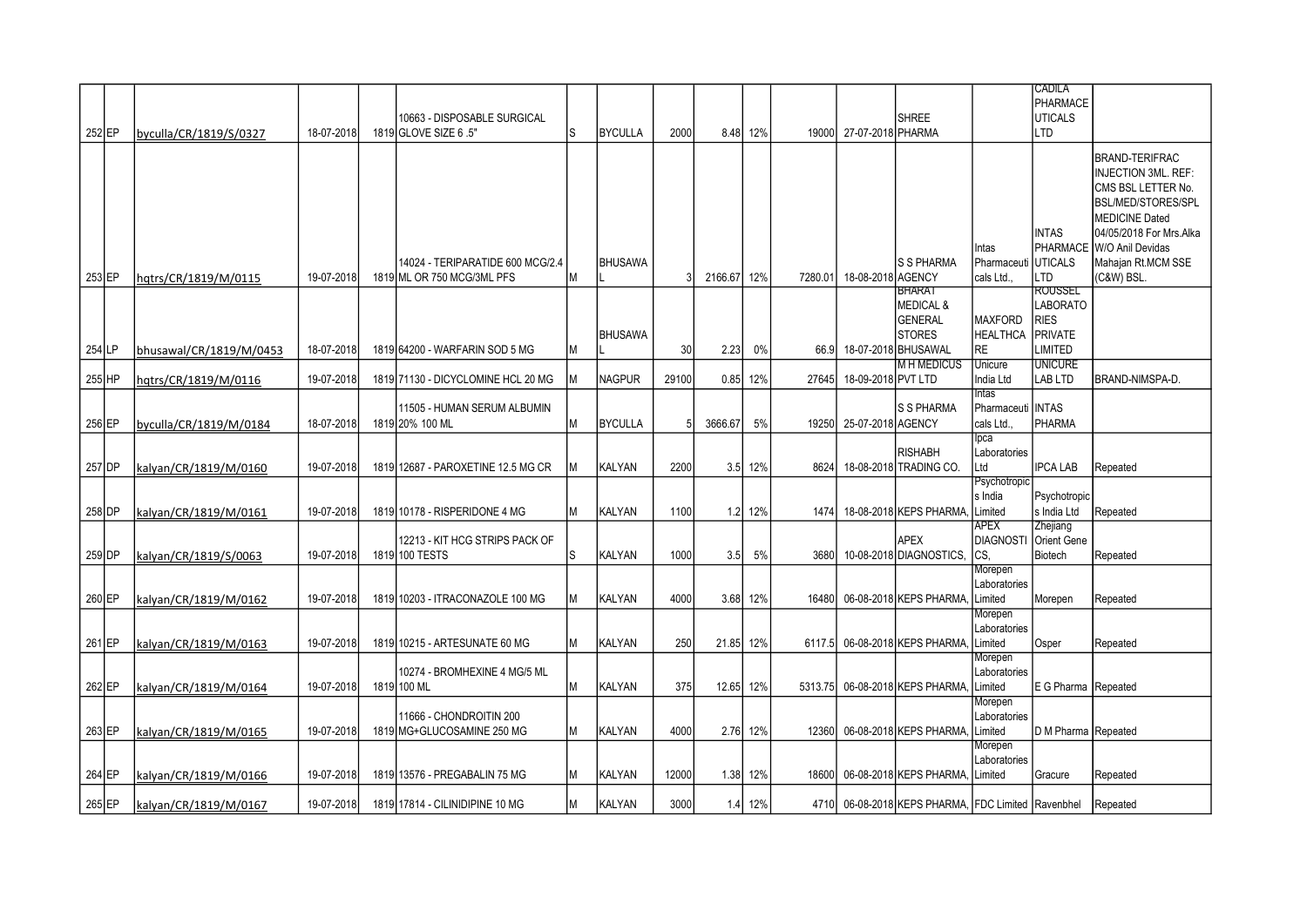|          |                         |            |                                        |    |                |                  |      |          |         |                          |                                  | Psychotropic     |                   |                       |
|----------|-------------------------|------------|----------------------------------------|----|----------------|------------------|------|----------|---------|--------------------------|----------------------------------|------------------|-------------------|-----------------------|
|          |                         |            |                                        |    |                |                  |      |          |         |                          | <b>SAAS</b>                      | s India          |                   | Under 30 % clause AMI |
|          |                         |            |                                        |    |                |                  |      |          |         |                          | 19-08-2018 MARKETING             |                  |                   |                       |
| 267 DP   | nagpur/CR/1819/M/0053   | 19-07-2018 | 1819 12690 - ESCITALOPRAM 20 MG        | ΙM | <b>NAGPUR</b>  | 600              |      | 1.95 12% | 1308    |                          |                                  | Limited          | psychotropic 1819 |                       |
|          |                         |            | 80519 - CHLORHEXIDINE GLU              |    |                |                  |      |          |         |                          | Sainath                          | Sainath          | cadila /          |                       |
| 268 DP   | nagpur/CR/1819/S/0087   | 19-07-2018 | 1819 7.5% + CETRIMIDE 15% 1 LTR        | ls | <b>NAGPUR</b>  | 240              | 44   | 12%      | 11827.2 | 20-08-2018 Medicose      |                                  | Medicose         | troikka           |                       |
|          |                         |            |                                        |    |                |                  |      |          |         |                          | <b>SAMRAT</b>                    | <b>ARIHANT</b>   |                   |                       |
| 269 DP   | nagpur/CR/1819/S/0088   | 19-07-2018 | 1819 80501 - GLYCERINE PURE 450 GM     |    | <b>NAGPUR</b>  | 100 <sub>l</sub> |      | 57.6 12% | 6451    |                          | 20-08-2018 MEDICOSE              | <b>MEDITECH</b>  |                   |                       |
|          |                         |            |                                        |    |                |                  |      |          |         |                          |                                  |                  |                   |                       |
|          |                         |            |                                        |    |                |                  |      |          |         |                          | <b>KEPS</b>                      |                  |                   |                       |
|          |                         |            | 12488 - DISPOSABLE EYE IOL             |    |                |                  |      |          |         |                          | <b>MEDICARE</b>                  |                  |                   |                       |
|          |                         |            | POSTERIOR CHEMBER MODIFIED C           |    |                |                  |      |          |         |                          | PHARMACEUTI APPASAMY             |                  |                   |                       |
|          |                         |            |                                        |    |                |                  |      |          |         |                          |                                  |                  |                   |                       |
|          |                         |            | LOOP EQUICONVEX OR BICONVEX            |    |                |                  |      |          |         |                          | CAL                              | <b>ASSOCIATE</b> |                   |                       |
| 270 DP   | nagpur/CR/1819/S/0089   | 19-07-2018 | 1819 5.5 MM OPTICS LENCE               | ls | <b>NAGPUR</b>  | 60               |      | 104 12%  |         |                          | 6988.8 20-08-2018 DISTRIBUTORS S |                  | appaswami         |                       |
|          |                         |            |                                        |    |                |                  |      |          |         |                          |                                  | <b>GEETAI</b>    |                   |                       |
|          |                         |            | 80619 - METHYL ALCOHOL                 |    |                |                  |      |          |         |                          | <b>GEETAI</b>                    | <b>DISTRIBUT</b> |                   |                       |
| 271 DP   | nagpur/CR/1819/S/0090   | 19-07-2018 | 1819 ACETONE FREE 500 ML               | ls | <b>NAGPUR</b>  | 30 <sup>1</sup>  |      | 185 12%  | 6216    |                          | 20-08-2018 DISTRIBUTORS ORS      |                  | thomas            |                       |
|          |                         |            |                                        |    |                |                  |      |          |         |                          |                                  |                  |                   |                       |
|          |                         |            | 11901 - VACUITAINER EDTA 3 K           |    |                |                  |      |          |         |                          | <b>NANDANA</b>                   | <b>NANDANA</b>   | Vaxture Bio       |                       |
| 272 DP   | nagpur/CR/1819/S/0091   | 19-07-2018 | 1819 TUBES                             | ls | <b>NAGPUR</b>  | 10000            |      | 2.84 12% | 31800   |                          | 20-08-2018 SURGICALS             | SURGICALS Ltd    |                   |                       |
|          |                         |            |                                        |    |                |                  |      |          |         |                          |                                  | <b>KRUSH</b>     |                   |                       |
|          |                         |            |                                        |    |                |                  |      |          |         |                          |                                  |                  |                   |                       |
|          |                         |            | 10989 - KIT ANTIGEN WIDAL SLIDE        |    |                |                  |      |          |         |                          | <b>KRUSH</b>                     | <b>ENTERPRIS</b> |                   |                       |
| 273 DP   | nagpur/CR/1819/S/0092   | 19-07-2018 | 1819 METHOD 4X5ML 50 TEST PK           | ls | <b>NAGPUR</b>  | 15               |      | 142 12%  |         |                          | 2385.6 20-08-2018 ENTERPRISES    | <b>ES</b>        | ACCUCARE          |                       |
|          |                         |            | 14316 - ANTI BLOOD GROUP ABD           |    |                |                  |      |          |         |                          | GAGAN                            | <b>GAGAN</b>     |                   |                       |
| 274 DP   | nagpur/CR/1819/S/0093   | 19-07-2018 | 1819 SET OF 10 ML EACH                 | ls | <b>NAGPUR</b>  | $\Delta$         | 191  | 12%      |         | 855.68 20-08-2018 PHARMA |                                  | <b>PHARMA</b>    | <b>BIOLAB</b>     |                       |
|          |                         |            |                                        |    |                |                  |      |          |         |                          |                                  | KRUSH            |                   |                       |
|          |                         |            |                                        |    |                |                  |      |          |         |                          | <b>KRUSH</b>                     | <b>ENTERPRIS</b> |                   |                       |
| 275 DP   | nagpur/CR/1819/S/0094   | 19-07-2018 | 1819 11042 - KIT TOTAL BILIRUBIN IN ML | IS | <b>NAGPUR</b>  | 800              |      | 1.03 12% |         |                          | 920 20-08-2018 ENTERPRISES       | <b>IES</b>       | <b>ACCUCARE</b>   |                       |
|          |                         |            |                                        |    |                |                  |      |          |         |                          | BHARAT                           |                  |                   |                       |
|          |                         |            |                                        |    |                |                  |      |          |         |                          | <b>MEDICAL &amp;</b>             |                  |                   |                       |
|          |                         |            |                                        |    |                |                  |      |          |         |                          | <b>GENERAL</b>                   |                  |                   |                       |
|          |                         |            |                                        |    | <b>BHUSAWA</b> |                  |      |          |         |                          | <b>STORES</b>                    |                  |                   |                       |
|          |                         | 19-07-2018 | 1819 64200 - WARFARIN SOD 5 MG         |    |                | 15               | 2.19 | 0%       | 32.85   |                          | 19-07-2018 BHUSAWAL              |                  | ICIPLA            |                       |
| 276 LP   | bhusawal/CR/1819/M/0457 |            |                                        | lм |                |                  |      |          |         |                          |                                  | Cipla Ltd        |                   |                       |
|          |                         |            |                                        |    |                |                  |      |          |         |                          |                                  | <b>GEETAI</b>    |                   |                       |
|          |                         |            |                                        |    |                |                  |      |          |         |                          | <b>GEETAI</b>                    | <b>DISTRIBUT</b> | LIFE-O-           |                       |
| 277 DP   | nagpur/CR/1819/S/0095   | 19-07-2018 | 1819 10741 - RUBBER SHEETING IN MTR    | IS | <b>NAGPUR</b>  | 100              |      | 62 12%   | 6944    |                          | 20-08-2018 DISTRIBUTORS ORS      |                  | LINE              |                       |
|          |                         |            |                                        |    |                |                  |      |          |         |                          | BHARAT                           |                  |                   |                       |
|          |                         |            |                                        |    |                |                  |      |          |         |                          | <b>MEDICAL &amp;</b>             |                  |                   |                       |
|          |                         |            |                                        |    |                |                  |      |          |         |                          | <b>GENERAL</b>                   |                  |                   |                       |
|          |                         |            |                                        |    | <b>BHUSAWA</b> |                  |      |          |         |                          | <b>STORES</b>                    |                  |                   |                       |
| 278LP    | bhusawal/CR/1819/M/0458 | 19-07-2018 | 1819 64200 - WARFARIN SOD 5 MG         | M  |                | 15               | 2.93 | 0%       | 43.95   |                          | 19-07-2018 BHUSAWAL              | Cipla Ltd        | <b>CIPLA</b>      |                       |
|          |                         |            |                                        |    |                |                  |      |          |         |                          | <b>BHARAT</b>                    |                  | ROUSSEL           |                       |
|          |                         |            |                                        |    |                |                  |      |          |         |                          | <b>MEDICAL &amp;</b>             |                  | <b>LABORATO</b>   |                       |
|          |                         |            |                                        |    |                |                  |      |          |         |                          | <b>GENERAL</b>                   | <b>MAXFORD</b>   | <b>RIES</b>       |                       |
|          |                         |            |                                        |    |                |                  |      |          |         |                          |                                  |                  |                   |                       |
|          |                         |            |                                        |    | <b>BHUSAWA</b> |                  |      |          |         |                          | <b>STORES</b>                    | <b>HEALTHCA</b>  | <b>IPRIVATE</b>   |                       |
| $279$ LP | bhusawal/CR/1819/M/0459 | 19-07-2018 | 1819 64200 - WARFARIN SOD 5 MG         | M  |                | 15               | 2.22 | 0%       |         |                          | 33.3 19-07-2018 BHUSAWAL         | <b>RE</b>        | LIMITED           |                       |
|          |                         |            | 13684 - DISPOSABLE                     |    |                |                  |      |          |         |                          |                                  |                  |                   |                       |
|          |                         |            | <b>ELECTROCAUTERY HAND</b>             |    |                |                  |      |          |         |                          |                                  |                  | NUSAFE            |                       |
|          |                         |            | PENCIL, CORD AND HAND                  |    |                |                  |      |          |         |                          | NIYATI                           |                  | HEALTHCA          |                       |
| 280 EP   | byculla/CR/1819/S/0328  | 20-07-2018 | 1819 SWITCHES. VALLEYLAB TYPE          | ls | <b>BYCULLA</b> | 50               |      | 88.5 12% |         | 4956 20-09-2018 SURGICAL |                                  |                  | RE INDIA          |                       |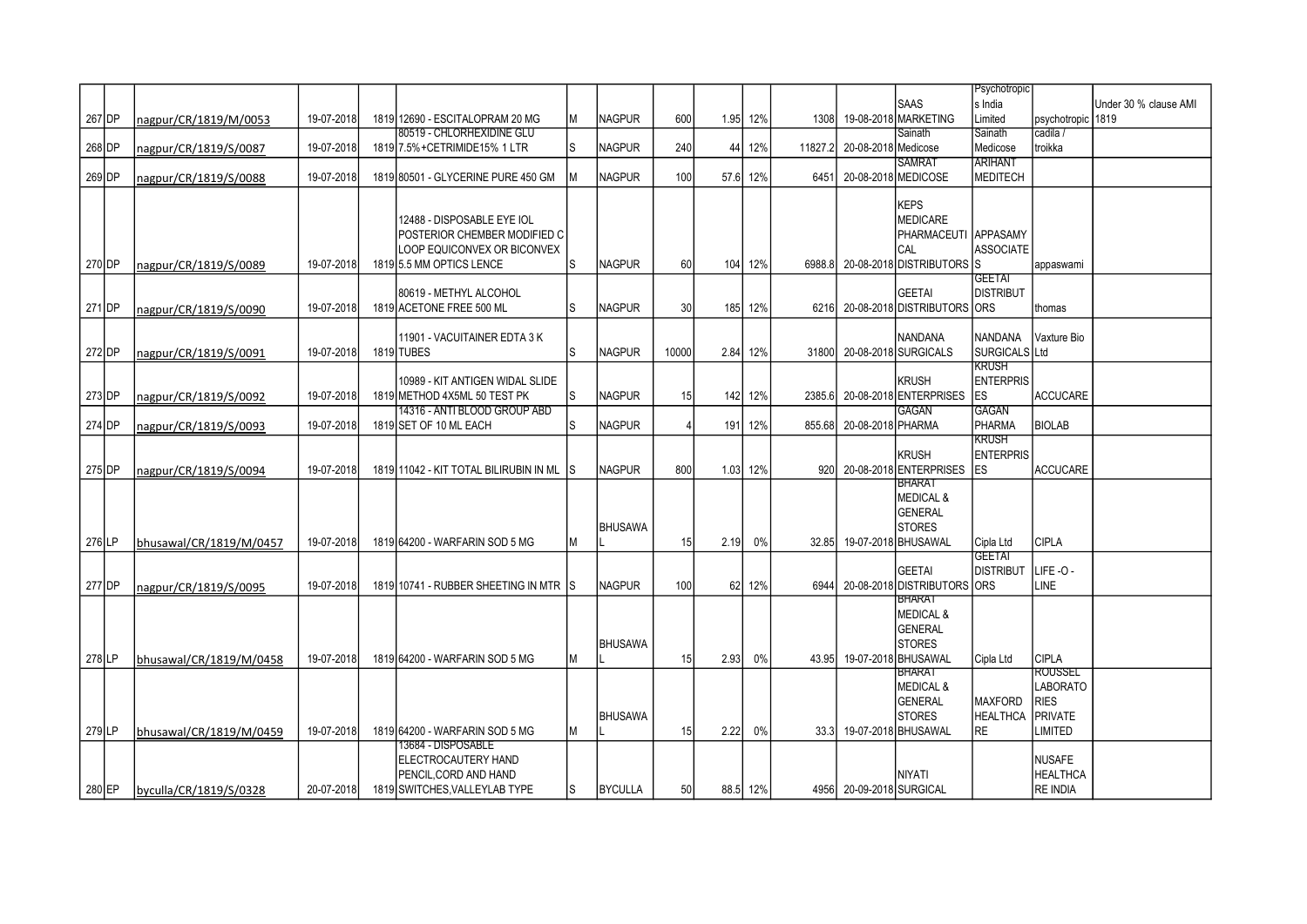|        |                        |            |         |                                       |     |                |                 |           |           |        |                           | <b>SSD MEDICAL</b>                                      | Reliance Life        |                  |                               |
|--------|------------------------|------------|---------|---------------------------------------|-----|----------------|-----------------|-----------|-----------|--------|---------------------------|---------------------------------------------------------|----------------------|------------------|-------------------------------|
|        |                        |            |         |                                       |     |                |                 |           |           |        |                           | SUPPLIES PVT                                            | Science Pvt          |                  |                               |
| 281 DP | Inagpur/CR/1819/S/0096 | 20-07-2018 |         | 1819 69151 - THIORIDAZINE HCL 25 MG   | M   | <b>NAGPUR</b>  | 600             |           | 2.76 12%  |        | 1854 20-08-2018 LTD       |                                                         | Ltd                  | RELIENCE         |                               |
|        |                        |            |         |                                       |     |                |                 |           |           |        |                           |                                                         | MERIL                |                  |                               |
|        |                        |            |         |                                       |     |                |                 |           |           |        |                           |                                                         | <b>ENDO</b>          |                  |                               |
|        |                        |            |         |                                       |     |                |                 |           |           |        |                           | S S PHARMA                                              | <b>SURGERY</b>       |                  |                               |
| 282 DP | nagpur/CR/1819/M/0054  | 20-07-2018 |         | 1819 11494 - CLONAZEPAM 0.5 MG        | M   | <b>NAGPUR</b>  | 6100            |           | 0.5 12%   |        | 3416 20-08-2018 AGENCY    |                                                         | <b>PVT LTD</b>       | Imicro           |                               |
|        |                        |            |         |                                       |     |                |                 |           |           |        |                           |                                                         | lpca                 |                  |                               |
|        |                        |            |         |                                       |     |                |                 |           |           |        |                           | <b>KOTHARI</b>                                          | Laboratories         |                  |                               |
| 283 DP | nagpur/CR/1819/M/0055  | 20-07-2018 |         | 1819 12687 - PAROXETINE 12.5 MG CR    |     | <b>NAGPUR</b>  | 2800            |           | 2.85 12%  |        | 8932 20-08-2018 PHARMA    |                                                         | Ltd                  | ipca             |                               |
|        |                        |            |         |                                       |     |                |                 |           |           |        |                           |                                                         |                      |                  |                               |
|        |                        |            |         |                                       |     |                |                 |           |           |        |                           |                                                         | Wallace              |                  |                               |
|        |                        |            |         | 75603 - POTASSIUM CHLORIDE 210        |     |                |                 |           |           |        |                           |                                                         | Pharmaceuti          |                  |                               |
| 284 DP | nagpur/CR/1819/M/0056  | 20-07-2018 | 1819 ML |                                       | M   | <b>NAGPUR</b>  | 40              |           | 33 12%    |        |                           | 1478.4 20-08-2018 KEPS PHARMA, Icals Pvt Ltd., Iwallace |                      |                  |                               |
|        |                        |            |         |                                       |     |                |                 |           |           |        |                           | IMPEX                                                   |                      |                  |                               |
|        |                        |            |         | 14171 - NEUROSURGICAL PETIPAD         |     |                |                 |           |           |        |                           | <b>INTERNATIONA</b>                                     |                      | POLLAK           |                               |
| 285 EP | byculla/CR/1819/S/0329 | 20-07-2018 |         | 1819 SPONGE                           | S   | <b>BYCULLA</b> | 10 <sup>1</sup> |           | 800 12%   |        | 8960 30-07-2018           |                                                         |                      | Iltd             |                               |
|        |                        |            |         |                                       |     |                |                 |           |           |        |                           |                                                         |                      | <b>ROMSONS</b>   |                               |
|        |                        |            |         |                                       |     |                |                 |           |           |        |                           |                                                         |                      | SCIENTIFIC       |                               |
|        |                        |            |         |                                       |     |                |                 |           |           |        |                           |                                                         |                      | <b>AND</b>       |                               |
|        |                        |            |         |                                       |     |                |                 |           |           |        |                           |                                                         |                      | SURGICAL         |                               |
|        |                        |            |         | 17187 - DISPOSABLE YANKUR             |     |                |                 |           |           |        |                           | <b>MEHTA</b>                                            |                      | INDUSTRIE        |                               |
| 286 EP | byculla/CR/1819/S/0330 | 20-07-2018 |         | 1819 SUCTION TUBE WITH CANNULA        | ls. | <b>BYCULLA</b> | 50              |           | 80 12%    |        | 4480 30-07-2018 SURGICAL  |                                                         |                      | Is               |                               |
|        |                        |            |         |                                       |     |                |                 |           |           |        |                           |                                                         |                      |                  |                               |
|        |                        |            |         |                                       |     |                |                 |           |           |        |                           | <b>KEPS</b>                                             |                      |                  |                               |
|        |                        |            |         |                                       |     |                |                 |           |           |        |                           | <b>MEDICARE</b>                                         |                      |                  |                               |
|        |                        |            |         |                                       |     |                |                 |           |           |        |                           | PHARMACEUTI                                             |                      |                  |                               |
|        |                        |            |         | 10644 - ENDOTRACHEAL TUBE NO.         |     |                |                 |           |           |        |                           | CAL                                                     |                      | <b>SMITH</b>     |                               |
| 287 EP | byculla/CR/1819/S/0331 | 20-07-2018 | 18198   |                                       | S   | <b>BYCULLA</b> | 50              |           | 57 12%    |        |                           | 3192 30-07-2018 DISTRIBUTORS                            |                      | MEDICAL          |                               |
|        |                        |            |         |                                       |     |                |                 |           |           |        |                           |                                                         |                      | <b>BOEHRING</b>  |                               |
|        |                        |            |         |                                       |     |                |                 |           |           |        |                           |                                                         |                      | <b>ER</b>        |                               |
|        |                        |            |         |                                       |     |                |                 |           |           |        |                           |                                                         | Boehringer           | <b>INGELHEM</b>  |                               |
|        |                        |            |         |                                       |     |                |                 |           |           |        |                           |                                                         | Ingelheim            | <b>INDIA PVT</b> |                               |
| 288 DP | pune/CR/1819/M/0045    | 20-07-2018 |         | 1819 21603 - EMPAGLIFLOZIN 10 MG      | M   | <b>PUNE</b>    | 1000            | 31.75 12% |           |        |                           | 35560 20-09-2018 ENTERPRISES                            | India Pvt Ltd        | Iltd             | TAB JARDIANCE 10 MG           |
|        |                        |            |         |                                       |     |                |                 |           |           |        |                           |                                                         |                      | <b>TIRUPATI</b>  |                               |
|        |                        |            |         | 12719 - CALICUM POLYSTYERENE          |     |                |                 |           |           |        |                           | <b>S S PHARMA</b>                                       | Panacea              |                  | MEDICARE   K BAIT SACHET(SUPP |
| 289 DP | lpune/CR/1819/M/0046   | 20-07-2018 |         | 1819 SULPHONATE (K-BIND 15 GMS)       | M   | <b>PUNE</b>    | 400             |           | 26.9 12%  |        | 12052 20-09-2018 AGENCY   |                                                         | <b>Biotec Ltd</b>    | Iltd             | <b>INDENT 2018-19)</b>        |
|        |                        |            |         |                                       |     |                |                 |           |           |        |                           |                                                         | ZYDUS                | CADILA           |                               |
|        |                        |            |         | 11869 - CALCIUM ACETATE 667 MG        |     |                |                 |           |           |        |                           |                                                         | <b>HEALTHCA</b>      | <b>HEALTHCA</b>  |                               |
| 290 DP | pune/CR/1819/M/0047    | 20-07-2018 |         | 1819 (LOWPHOS / HYPO-PHOS)            | M   | <b>PUNE</b>    | 7300            |           | 1.75 12%  |        |                           | 14308 20-09-2018 ENTERPRISES                            | RE LTD               | RE LTD           | TAB PHOSTAT 667 MG            |
|        |                        |            |         |                                       |     |                |                 |           |           |        |                           |                                                         |                      | <b>SHREYA</b>    |                               |
|        |                        |            |         |                                       |     |                |                 |           |           |        |                           |                                                         | Shreya Life          | LIFE             |                               |
|        |                        |            |         |                                       |     |                |                 |           |           |        |                           | <b>ASHISH</b>                                           | Sciences Pyt SCIENCE |                  | <b>CAP MINICYCLINE</b>        |
| 291 DP | pune/CR/1819/M/0048    | 20-07-2018 |         | 1819 60430 - DOXYCYCLINE HCL 100 MG M |     | <b>PUNE</b>    | 9000            |           | 1 12%     |        |                           | 10080 20-09-2018 SURGICALS                              | Ltd                  | <b>PVT LTD</b>   | (SUPP INDENT 2018-19)         |
|        |                        |            |         |                                       |     |                |                 |           |           |        |                           | <b>S S PHARMA</b>                                       | Micro Labs.          | <b>MICRO</b>     |                               |
| 292 DP | pune/CR/1819/M/0049    | 20-07-2018 |         | 1819 11494 - CLONAZEPAM 0.5 MG        | М   | <b>PUNE</b>    | 7170            |           | $0.5$ 12% | 4015.2 | 20-09-2018 AGENCY         |                                                         | Ltd.                 | <b>LABS LTD</b>  | TAB PETRIL 0.5 MG             |
|        |                        |            |         |                                       |     |                |                 |           |           |        |                           |                                                         | <b>Intas</b>         |                  |                               |
|        |                        |            |         | 11505 - HUMAN SERUM ALBUMIN           |     |                |                 |           |           |        |                           | S S PHARMA                                              | Pharmaceuti   INTAS  |                  |                               |
| 293 EP | byculla/CR/1819/M/0186 | 20-07-2018 |         | 1819 20% 100 ML                       | Μ   | <b>BYCULLA</b> | 51              | 3468.67   | 5%        |        | 18210.5 27-07-2018 AGENCY |                                                         | cals Ltd.,           | PHARMA           |                               |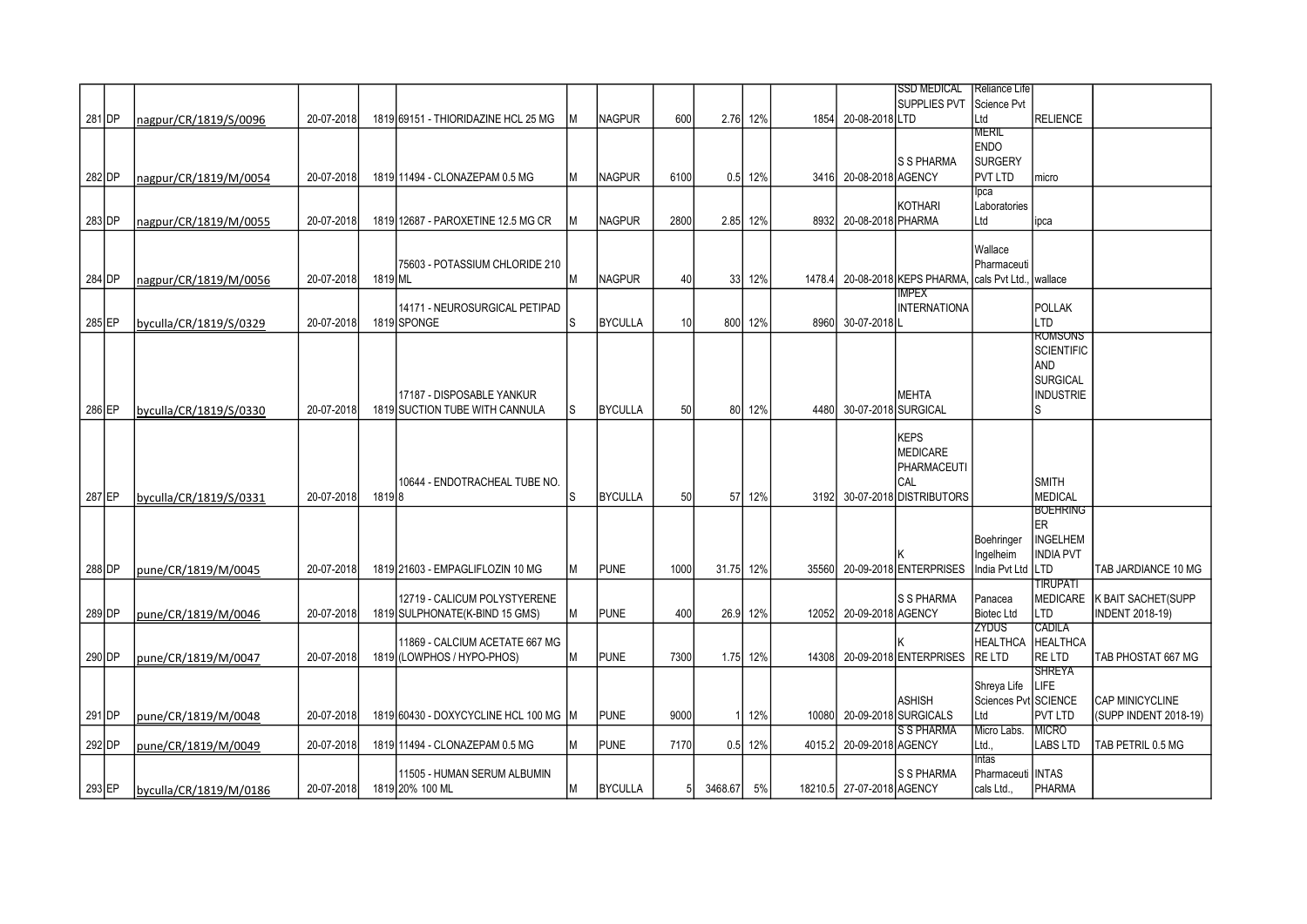|                     |                         |            |                                                         |     |                |                 |           |          |                         |                                             | Intas                        | INTAS<br>PHARMACE                 |                                              |
|---------------------|-------------------------|------------|---------------------------------------------------------|-----|----------------|-----------------|-----------|----------|-------------------------|---------------------------------------------|------------------------------|-----------------------------------|----------------------------------------------|
| 294 DP              |                         | 20-07-2018 | 1819 91028 - CITICOLINE 500 mg                          | M   | <b>PUNE</b>    | 3000            |           | 14 12%   | 47040 20-09-2018 AGENCY | <b>S S PHARMA</b>                           | Pharmaceuti<br>cals Ltd      | <b>UTICALS</b><br><b>LTD</b>      | TAB CC 500 MG(SUPP<br><b>INDENT 2018-19)</b> |
|                     | pune/CR/1819/M/0050     |            |                                                         |     |                |                 |           |          |                         |                                             |                              | PANACEA                           |                                              |
|                     |                         |            | 12719 - CALICUM POLYSTYERENE                            |     |                |                 |           |          |                         | <b>S S PHARMA</b>                           | Panacea                      | <b>BIOTEC</b>                     |                                              |
| 295 EP              | byculla/CR/1819/M/0187  | 20-07-2018 | 1819 SULPHONATE(K-BIND 15 GMS)                          | IМ. | <b>BYCULLA</b> | 500             |           | 27.5 12% | 15400 27-07-2018 AGENCY |                                             | <b>Biotec Ltd</b>            | LTD                               |                                              |
|                     |                         |            |                                                         |     |                |                 |           |          |                         |                                             | Abbott                       | <b>ABBOTT</b>                     | TAB NEO MERCAZOLE 5                          |
|                     |                         |            |                                                         |     |                |                 |           |          | 7080 20-09-2018 PVT LTD | <b>MH MEDICUS</b>                           | Healthcare                   | <b>HEALTHCA</b><br>RE PVT LTD 19) | MG(SUPP INDENT 2018-                         |
| 296 DP              | pune/CR/1819/M/0051     | 20-07-2018 | 1819 62820 - CARBIMAZOLE 5 MG                           | IМ  | <b>PUNE</b>    | 6000            |           | 1.05 12% |                         |                                             | <b>Pvt Limited</b>           | MSN                               |                                              |
|                     |                         |            |                                                         |     |                |                 |           |          |                         |                                             | <b>MSN</b>                   |                                   | LABORATO   TAB PULMONEXT 5                   |
| 297 DP              |                         |            |                                                         |     | <b>PUNE</b>    | 500             | 92.98 12% |          |                         | <b>DEEP</b><br>52070 20-09-2018 ENTERPRISES | Laboratories<br>Pvt Limited  | <b>RIES PVT</b><br><b>LIMITED</b> | MG(SUPP INDENT 2018-<br>19)                  |
|                     | pune/CR/1819/M/0052     | 20-07-2018 | 1819 10307 - AMBRISENTAN 5 mg                           | lм  |                |                 |           |          |                         | <b>BHARAT</b>                               |                              |                                   |                                              |
|                     |                         |            |                                                         |     |                |                 |           |          |                         | <b>MEDICAL &amp;</b>                        |                              |                                   |                                              |
|                     |                         |            | 10236 - GRANULES - SOD.<br>AMINOSALICYLATE 60% - 100 GM |     | <b>BHUSAWA</b> |                 |           |          |                         | <b>GENERAL</b><br><b>STORES</b>             | Lupin<br>Laboratories        |                                   |                                              |
| 298 LP              | bhusawal/CR/1819/M/0460 | 20-07-2018 | 1819 PACK                                               | M   |                | 31              | 302.96    | 0%       |                         | 908.88 20-07-2018 BHUSAWAL                  | Ltd.,                        | <b>LUPIN</b>                      |                                              |
|                     |                         |            |                                                         |     |                |                 |           |          |                         | <b>BHARAT</b>                               |                              |                                   |                                              |
|                     |                         |            |                                                         |     |                |                 |           |          |                         | <b>MEDICAL &amp;</b><br><b>GENERAL</b>      | Astra<br>Zeneca              |                                   |                                              |
|                     |                         |            | 13025 - ISOSORBIDE - 5 -                                |     | <b>BHUSAWA</b> |                 |           |          |                         | <b>STORES</b>                               | Pharma                       | ASTRA                             |                                              |
| 299 LP              | bhusawal/CR/1819/M/0461 | 20-07-2018 | 1819 MONONITRATE 30 MG C.R.                             | M   |                | 20              | 4.48      | 0%       |                         | 89.6 20-07-2018 BHUSAWAL                    | India Ltd                    | ZENECA                            |                                              |
|                     |                         |            |                                                         |     |                |                 |           |          |                         | BHARAT<br><b>MEDICAL &amp;</b>              | <b>SAMARTH</b>               |                                   |                                              |
|                     |                         |            |                                                         |     |                |                 |           |          |                         | <b>GENERAL</b>                              | <b>LIFE</b>                  |                                   |                                              |
|                     |                         |            | 13552 - FLUDROCORTISONE                                 |     | <b>BHUSAWA</b> |                 |           |          |                         | <b>STORES</b>                               | <b>SCIENCES</b>              |                                   |                                              |
| 300 LP              | bhusawal/CR/1819/M/0462 | 20-07-2018 | 1819 ACETATE100 MCG                                     | lм  |                | 30 <sup>1</sup> | 12.43     | 0%       |                         | 372.9 20-07-2018 BHUSAWAL                   | <b>PVT LTD</b>               | <b>SAMARTH</b>                    |                                              |
|                     |                         |            |                                                         |     | <b>BHUSAWA</b> |                 |           |          |                         |                                             | <b>POLY</b><br>MEDICURE POLY |                                   |                                              |
| $301$ <sub>LP</sub> | bhusawal/CR/1819/S/0109 | 20-07-2018 | 1819 80265 - I.V.CANULA PORT SIZE 20                    | IS  |                | 100             |           | 11.5 12% |                         | 1288 20-07-2018 ANIL MEDICALS LTD           |                              | MEDICURE                          |                                              |
|                     |                         |            |                                                         |     |                |                 |           |          |                         | <b>BHARAT</b>                               |                              |                                   |                                              |
|                     |                         |            |                                                         |     |                |                 |           |          |                         | <b>MEDICAL &amp;</b><br><b>GENERAL</b>      | Intas                        | <b>INTAS</b><br><b>PHARMACE</b>   |                                              |
|                     |                         |            |                                                         |     | <b>BHUSAWA</b> |                 |           |          |                         | <b>STORES</b>                               | Pharmaceuti                  | <b>UTICALS</b>                    |                                              |
| 302LP               | bhusawal/CR/1819/M/0463 | 21-07-2018 | 1819 12414 - TOPIRAMATE 50 MG                           | M   |                | 60              | 15.13     | $0\%$    |                         | 907.8 21-07-2018 BHUSAWAL                   | cals Ltd                     | <b>LTD</b>                        |                                              |
|                     |                         |            |                                                         |     |                |                 |           |          |                         | BHARAT<br><b>MEDICAL &amp;</b>              |                              |                                   |                                              |
|                     |                         |            |                                                         |     |                |                 |           |          |                         | <b>GENERAL</b>                              |                              |                                   |                                              |
|                     |                         |            | 11532 - VIT D3 300000 IU 7.5 MG/ML                      |     | <b>BHUSAWA</b> |                 |           |          |                         | <b>STORES</b>                               | Abbott India                 |                                   |                                              |
| 303 LP              | bhusawal/CR/1819/M/0464 | 21-07-2018 | 1819 1 ML (ARACHITOL)                                   | lм  |                | 4               | 41.56     | 0%       |                         | 166.24 21-07-2018 BHUSAWAL<br><b>BHARAT</b> | Ltd.                         | <b>ABBOTT</b>                     |                                              |
|                     |                         |            |                                                         |     |                |                 |           |          |                         | <b>MEDICAL &amp;</b>                        |                              |                                   |                                              |
|                     |                         |            |                                                         |     |                |                 |           |          |                         | <b>GENERAL</b>                              |                              |                                   |                                              |
| 304 LP              | bhusawal/CR/1819/M/0465 | 21-07-2018 | 1819 69000 - AMITRIPTILINE HCL 25 MG                    | IM  | <b>BHUSAWA</b> | 60 <sup>1</sup> | 2.16      | 0%       |                         | <b>STORES</b><br>129.6 21-07-2018 BHUSAWAL  | Wockhardt<br>Limited         | <b>WOCKHAR</b><br>Idt             |                                              |
|                     |                         |            |                                                         |     |                |                 |           |          |                         |                                             | Corona                       | CORONA                            |                                              |
|                     |                         |            | 12101 - SILVER SULPHADIAZINE 1%                         |     |                |                 |           |          |                         | <b>SHREE</b>                                | Remedies                     | <b>REMEDIES</b>                   |                                              |
| $305$ EP            | byculla/CR/1819/M/0189  | 21-07-2018 | 1819 W/W 250 GM IN JARS                                 | IМ  | <b>BYCULLA</b> | 27              |           | 150 12%  | 4536 28-07-2018 PHARMA  |                                             | Pvt Ltd                      | PVT. LTD                          |                                              |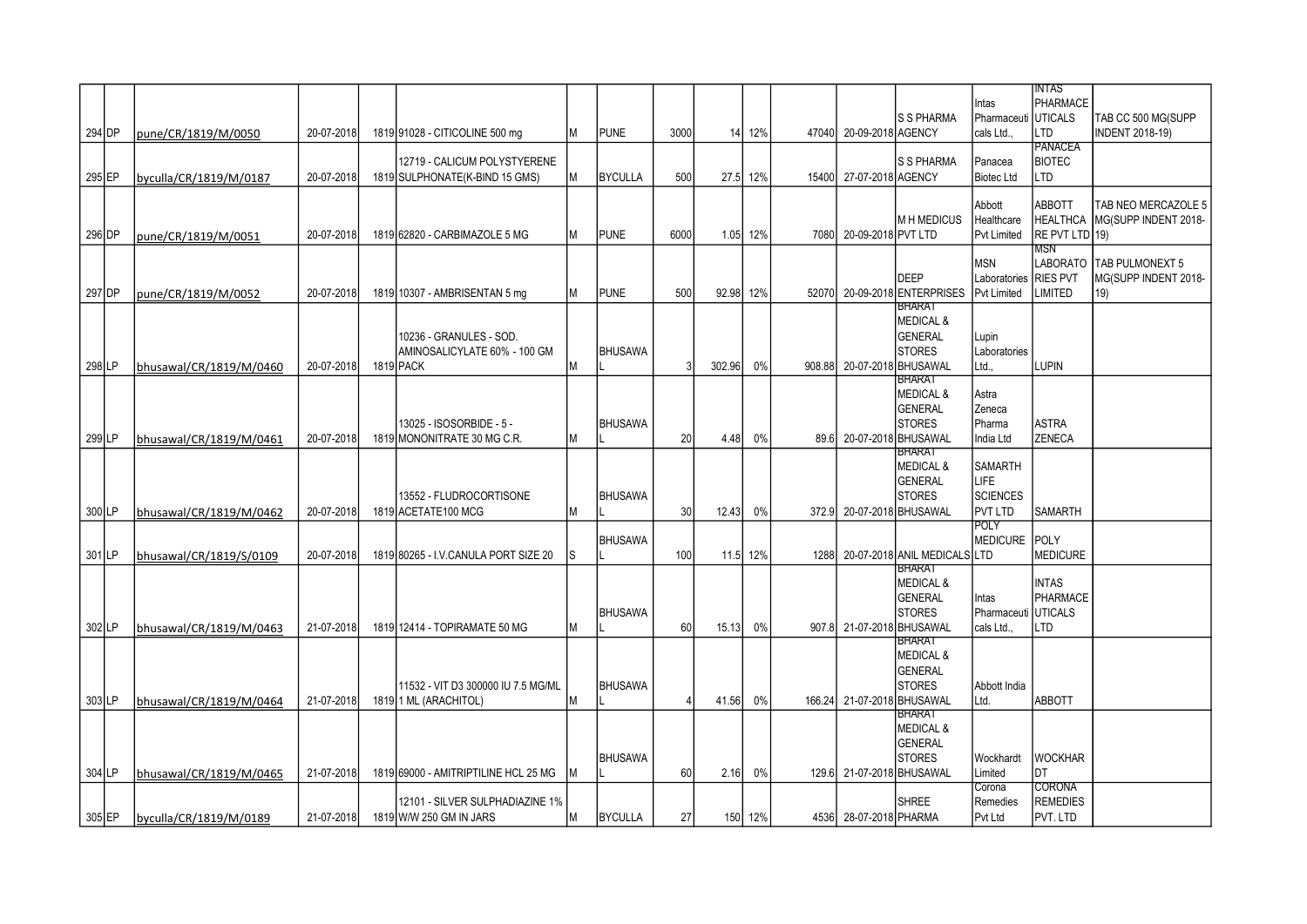|        |                         |            |                                       |   |                |      |        |          |       |                            |                                         | Galpha         |                      |          |
|--------|-------------------------|------------|---------------------------------------|---|----------------|------|--------|----------|-------|----------------------------|-----------------------------------------|----------------|----------------------|----------|
|        |                         |            | 10469 - POVIDONE IODINE MOUTH         |   |                |      |        |          |       |                            | <b>SHREE</b>                            | Laboratories   | <b>GALPHA</b>        |          |
| 306 EP | byculla/CR/1819/M/0190  | 21-07-2018 | 1819 WASH 50 ML                       | Μ | <b>BYCULLA</b> | 600  | 28.75  | 12%      |       | 19320 28-07-2018 PHARMA    |                                         | Limited        | LAB                  |          |
|        |                         |            |                                       |   |                |      |        |          |       |                            |                                         | Biochem        |                      |          |
|        |                         |            |                                       |   |                |      |        |          |       |                            |                                         | Pharmaceuti    |                      |          |
|        |                         |            | 64003 - ELEMENTAL IRON 50 MG /        |   |                |      |        |          |       |                            | <b>SHREE</b>                            | cals           |                      |          |
| 307 EP | byculla/CR/1819/M/0191  | 21-07-2018 | 1819 ML + FOLIC ACID                  | М | <b>BYCULLA</b> | 1000 |        | 11.2 12% |       | 12540 28-07-2018 PHARMA    |                                         | Indistries,    | skymap lab           |          |
|        |                         |            | 63304 - MENADIONE SODIUM              |   |                |      |        |          |       |                            | <b>SHREE</b>                            | Vulcan         | VULCAN               |          |
|        |                         |            |                                       |   |                |      |        |          |       |                            |                                         |                |                      |          |
| 308 EP | byculla/CR/1819/M/0192  | 21-07-2018 | 1819 BISULPHATE 10 MG (VIT K)         | Μ | <b>BYCULLA</b> | 500  | 3.45   | 12%      | 1930  | 28-07-2018 PHARMA          |                                         | laboratories   | LAB                  |          |
|        |                         |            |                                       |   |                |      |        |          |       |                            |                                         | Biochem        |                      |          |
|        |                         |            |                                       |   |                |      |        |          |       |                            |                                         | Pharmaceuti    |                      |          |
|        |                         |            |                                       |   |                |      |        |          |       |                            | <b>SHREE</b>                            | cals           | <b>SKYMAP</b>        |          |
| 309 EP | byculla/CR/1819/M/0193  | 21-07-2018 | 1819 61600 - ALBENDAZOLE 400 MG       | М | <b>BYCULLA</b> | 1600 |        | 1.5 12%  |       | 2688 28-07-2018 PHARMA     |                                         | Indistries,    | LAB                  |          |
|        |                         |            |                                       |   |                |      |        |          |       |                            |                                         |                | NEW I RAMA           |          |
|        |                         |            |                                       |   |                |      |        |          |       |                            |                                         |                | X                    |          |
|        |                         |            |                                       |   |                |      |        |          |       |                            |                                         |                | <b>HEALTHCA</b>      |          |
|        |                         |            |                                       |   |                |      |        |          |       |                            |                                         |                | RE / GEM             |          |
|        |                         |            |                                       |   |                |      |        |          |       |                            |                                         |                | MANKIND /            |          |
|        |                         |            |                                       |   |                |      |        |          |       |                            |                                         |                |                      |          |
|        |                         |            |                                       |   |                |      |        |          |       |                            |                                         |                | <b>MANKIND</b>       |          |
|        |                         |            | 12915 - NUTRITIONAL DIET              |   | BHUSAWA        |      |        |          |       |                            |                                         | anil           | PHARMA               |          |
| 310 LP | bhusawal/CR/1819/M/0466 | 21-07-2018 | 1819 SUPPLEMENT 56 GM SACHETS         | Μ |                |      | 56     | 18%      |       |                            | 66.08 21-07-2018 ANIL MEDICALS MEDICALS |                | <b>LTD</b>           |          |
|        |                         |            |                                       |   |                |      |        |          |       |                            |                                         |                |                      |          |
|        |                         |            |                                       |   |                |      |        |          |       |                            |                                         | Serum          |                      |          |
|        |                         |            |                                       |   |                |      |        |          |       |                            | <b>KEMBRE</b>                           | Institute of   | Serum                |          |
| 311 EP | kalyan/CR/1819/M/0168   | 23-07-2018 | 1819 79701 - MMR VACCINE              | Μ | <b>KALYAN</b>  | 100  | 122.67 | 5%       | 12880 | 10-08-2018 PHARMA          |                                         | India Pvt Ltd  | Institute            | Repeated |
|        |                         |            |                                       |   |                |      |        |          |       |                            | <b>BHARAT</b>                           |                |                      |          |
|        |                         |            |                                       |   |                |      |        |          |       |                            | <b>MEDICAL &amp;</b>                    |                | <b>INTAS</b>         |          |
|        |                         |            |                                       |   |                |      |        |          |       |                            | <b>GENERAL</b>                          |                | PHARMACE             |          |
|        |                         |            |                                       |   |                |      |        |          |       |                            |                                         | Intas          |                      |          |
|        |                         |            |                                       |   | <b>BHUSAWA</b> |      |        |          |       |                            | <b>STORES</b>                           | Pharmaceuti    | UTICALS              |          |
| 312 LP | bhusawal/CR/1819/M/0467 | 23-07-2018 | 1819 12414 - TOPIRAMATE 50 MG         | M |                | 50   | 24.61  | 0%       |       | 1230.5 23-07-2018 BHUSAWAL |                                         | cals Ltd       | LTD                  |          |
|        |                         |            |                                       |   |                |      |        |          |       |                            |                                         | APEX           |                      |          |
|        |                         |            | 11021 - HEPATATIS C FOR 50            |   |                |      |        |          |       |                            | APEX                                    | DIAGNOSTI Apex |                      |          |
| 313 EP | kalyan/CR/1819/S/0065   | 23-07-2018 | 1819 TESTS 130                        | S | <b>KALYAN</b>  | 700  | 24     | 5%       | 17640 |                            | 10-08-2018 DIAGNOSTICS                  | CS.            | Diagnostics          | Repeated |
|        |                         |            |                                       |   |                |      |        |          |       |                            | <b>SSD MEDICAL</b>                      | <b>ELDER</b>   |                      |          |
|        |                         |            | 10115 - AMOXYCILLIN 125 MG/5 ML       |   |                |      |        |          |       |                            | <b>SUPPLIES PVT</b>                     | PHARMACE       |                      |          |
| 314 DP | nagpur/CR/1819/M/0057   | 23-07-2018 | 1819 60 ML                            | М | <b>NAGPUR</b>  | 750  | 12     | 12%      |       | 10080 23-08-2018 LTD       |                                         | <b>UTICALS</b> | elder                |          |
|        |                         |            |                                       |   |                |      |        |          |       |                            |                                         |                |                      |          |
|        |                         |            |                                       |   |                |      |        |          |       |                            |                                         |                |                      |          |
|        |                         |            | 11050 - KIT SERUM CHOLESTROL          |   |                |      |        |          |       |                            |                                         |                |                      |          |
|        |                         |            | <b>ENZYMATIC LIQUID STABLE SINGLE</b> |   |                |      |        |          |       |                            | <b>NANDANA</b>                          |                |                      |          |
| 315 EP | kalvan/CR/1819/S/0066   | 23-07-2018 | 1819 REAGENT                          | S | <b>KALYAN</b>  | 5000 |        | 2.94 12% | 16450 |                            | 10-08-2018 SURGICALS                    |                | Yucca                | Repeated |
|        |                         |            |                                       |   |                |      |        |          |       |                            |                                         |                |                      |          |
|        |                         |            | 11293 - ABSORBABLE HEMOSTAT -         |   |                |      |        |          |       |                            |                                         |                |                      |          |
|        |                         |            | <b>OXIDIZED REGENERATED</b>           |   |                |      |        |          |       |                            |                                         |                | <b>JOHNSON &amp;</b> |          |
| 316 EP | byculla/CR/1819/S/0332  | 23-07-2018 | 1819 CELLULOSE (SURGICEL)             | S | <b>BYCULLA</b> |      | 18600  | 5%       |       | 19530 01-08-2018 HEM & CO. |                                         |                | <b>JOHNSON</b>       |          |
|        |                         |            | 34017 - DISPOSABLE SUCTION            |   |                |      |        |          |       |                            |                                         |                |                      |          |
|        |                         |            | LINEAR BAG WITH INBUILT               |   |                |      |        |          |       |                            |                                         |                | <b>NEON</b>          |          |
|        |                         |            |                                       |   |                |      |        |          |       |                            |                                         |                |                      |          |
|        |                         |            | SOLIDIFYING AGENT PRE GREE -          |   |                |      |        |          |       |                            | <b>SHREE</b>                            |                | <b>LABORATO</b>      |          |
| 317 EP | byculla/CR/1819/S/0333  | 23-07-2018 | 1819 FIT FIX LINEAR BAG               | S | <b>BYCULLA</b> | 20   |        | 630 12%  |       | 14112 01-08-2018 PHARMA    |                                         |                | <b>RIES</b>          |          |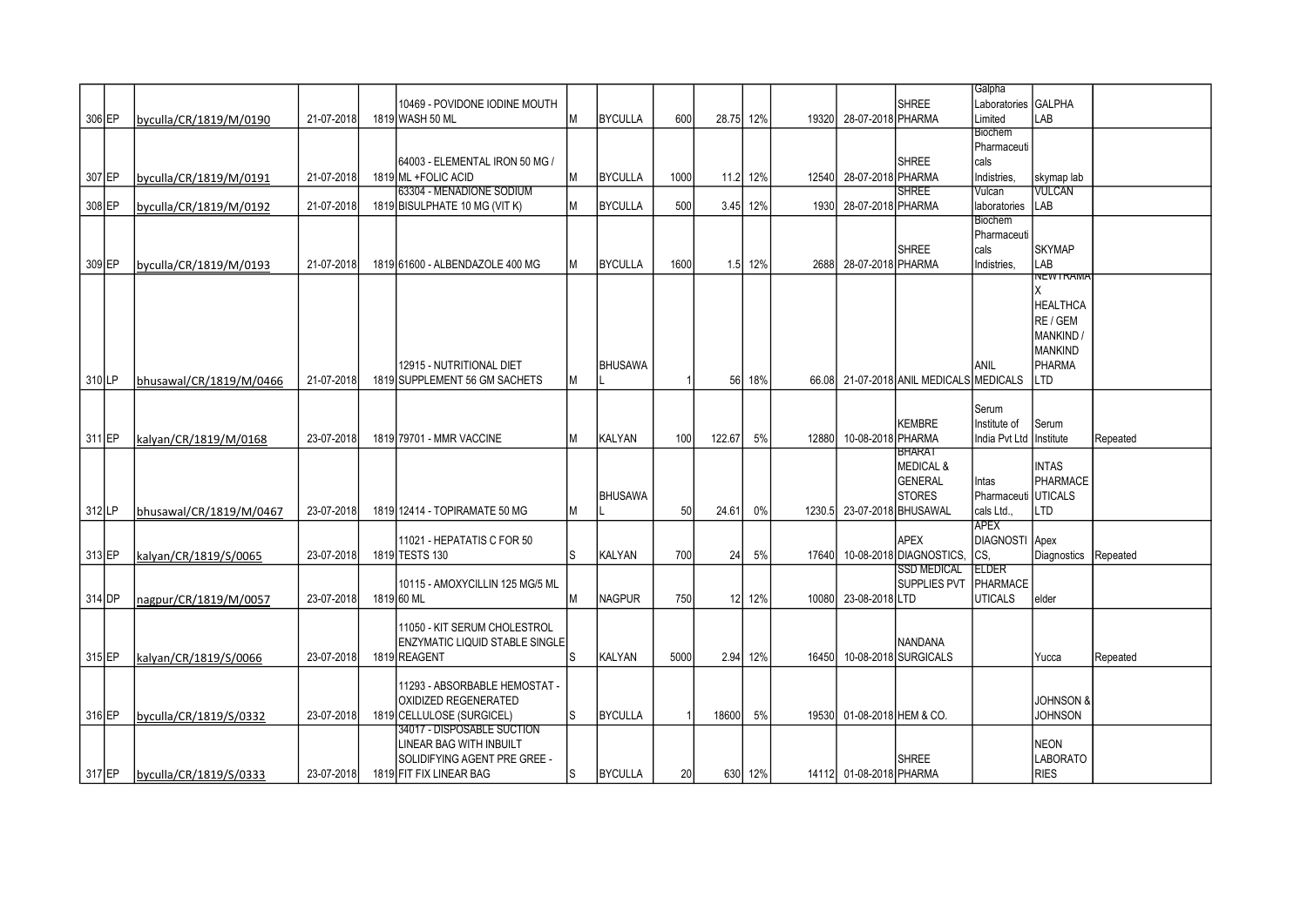| 318 LP   | bhusawal/CR/1819/M/0468 | 23-07-2018 | 61931 - TRIMETHOPRIM 160 MG<br>1819 + SULPHAMETHAXAZOLE 800 MG                                   | M | <b>BHUSAWA</b> | 15   | 2.24    | $0\%$ |           |                            | <b>BHARAT</b><br><b>MEDICAL &amp;</b><br><b>GENERAL</b><br><b>STORES</b><br>33.6 23-07-2018 BHUSAWAL | <b>BHARAT</b><br><b>MEDICAL &amp;</b><br><b>GENERAL</b><br><b>STORES</b><br><b>BHUSAWAL RIDLEY</b> |                                                                              |                                                                                                                                                                                                    |
|----------|-------------------------|------------|--------------------------------------------------------------------------------------------------|---|----------------|------|---------|-------|-----------|----------------------------|------------------------------------------------------------------------------------------------------|----------------------------------------------------------------------------------------------------|------------------------------------------------------------------------------|----------------------------------------------------------------------------------------------------------------------------------------------------------------------------------------------------|
| $319$ LP | bhusawal/CR/1819/M/0469 | 23-07-2018 | 1819 64200 - WARFARIN SOD 5 MG                                                                   | M | <b>BHUSAWA</b> | 30   | 2.23    | 0%    | 66.9      |                            | <b>BHARA</b> I<br><b>MEDICAL &amp;</b><br><b>GENERAL</b><br><b>STORES</b><br>23-07-2018 BHUSAWAL     | <b>MAXFORD</b><br><b>HEALTHCA</b><br><b>RE</b>                                                     | ROUSSEL<br><b>LABORATO</b><br><b>RIES</b><br><b>PRIVATE</b><br><b>IMITED</b> |                                                                                                                                                                                                    |
| 320LP    | bhusawal/CR/1819/M/0470 | 23-07-2018 | 1819 64200 - WARFARIN SOD 5 MG                                                                   | М | <b>BHUSAWA</b> | 30   | 2.19    | 0%    | 65.7      |                            | <b>BHARA1</b><br><b>MEDICAL &amp;</b><br><b>GENERAL</b><br><b>STORES</b><br>23-07-2018 BHUSAWAL      | Cipla Ltd                                                                                          | <b>CIPLA</b>                                                                 |                                                                                                                                                                                                    |
| 321 HP   | hqtrs/CR/1819/S/0093    | 26-07-2018 | 11293 - ABSORBABLE HEMOSTAT -<br>OXIDIZED REGENERATED<br>1819 CELLULOSE (SURGICEL)               | S | <b>BYCULLA</b> | 17   | 6325    | 5%    | 112901.25 |                            | <b>NIYATI</b><br>25-09-2018 SURGICAL                                                                 |                                                                                                    | <b>JOHNSON</b>                                                               | <b>BRAND OF JOHNSON &amp;</b><br>JOHNSON & JOHNSON-SURGICEL.<br>Pack of 12 foils.                                                                                                                  |
| 322 HP   | hqtrs/CR/1819/S/0093    | 26-07-2018 | 11293 - ABSORBABLE HEMOSTAT -<br>OXIDIZED REGENERATED<br>1819 CELLULOSE (SURGICEL)               | S | <b>SOLAPUR</b> | 5    | 6325    | 5%    | 33206.25  |                            | <b>NIYATI</b><br>25-09-2018 SURGICAL                                                                 |                                                                                                    | <b>JOHNSON</b>                                                               | <b>BRAND OF JOHNSON &amp;</b><br>JOHNSON & JJOHNSON-SURGICEL.<br>Pack of 12 foils.<br>BRAND OF Smith and                                                                                           |
| 323 HP   | hqtrs/CR/1819/S/0094    | 26-07-2018 | 18066 - TWIN FIX TITANIUM 5.0<br>SUTURE ANCHOR WITH TWO<br>PLATE ULTRA SUTURE AND<br>1819 NEEDLE | S | <b>BYCULLA</b> | 10   | 12560   | 5%    |           | 131880 25-07-2019 SURGICAL | <b>MEHTA</b>                                                                                         |                                                                                                    | Smith and<br>Nephew                                                          | Nephew. Delivery: As and<br>when required by the<br>consignee upto one year<br>from the date of Supply<br>Order.                                                                                   |
| 324 HP   | hatrs/CR/1819/S/0095    | 26-07-2018 | 18067 - TWIN FIX TITANIUM 3.5<br>SUTURE ANCHOR WITH TWO<br>PLATE ULTRA SUTURE AND<br>1819 NEEDLE | S | <b>BYCULLA</b> | 30   | 12660   | 5%    | 398790    |                            | <b>MEHTA</b><br>25-07-2019 SURGICAL                                                                  |                                                                                                    | Smith and<br>Nephew                                                          | <b>BRAND OF Smith and</b><br>Nephew. Delivery: As and<br>when required by the<br>consignee upto one year<br>from the date of Supply<br>Order.                                                      |
| 325 EP   | byculla/CR/1819/S/0335  | 24-07-2018 | 11293 - ABSORBABLE HEMOSTAT -<br><b>OXIDIZED REGENERATED</b><br>1819 CELLULOSE (SURGICEL)        | S | <b>BYCULLA</b> |      | 10938.5 | 5%    | 11485.43  |                            | 02-08-2018 HEM & CO.                                                                                 |                                                                                                    | <b>JOHNSON &amp;</b><br><b>JOHNSON</b>                                       |                                                                                                                                                                                                    |
| 326 HP   | hqtrs/CR/1819/M/0117    | 26-07-2018 | 1920 10364 - CYCLOSPORINE 100 MG                                                                 | Μ | <b>BYCULLA</b> | 2688 | 23.71   | 5%    |           | 66931.2 10-09-2018 AGENCY  | <b>S S PHARMA</b>                                                                                    | Panacea<br><b>Biotec Ltd</b>                                                                       | PANACEA<br><b>BIOTECH</b>                                                    | BRAND-Panimun Biorar<br>100mg. Pack of 6s.<br>Ref:CA approval<br>dt.13/06/2018 for 80% of<br>last year consumption Qty<br>as per RB Lt No.<br>2018/Trans<br>Cell/Conclave/Health<br>Dt.23/03/2018. |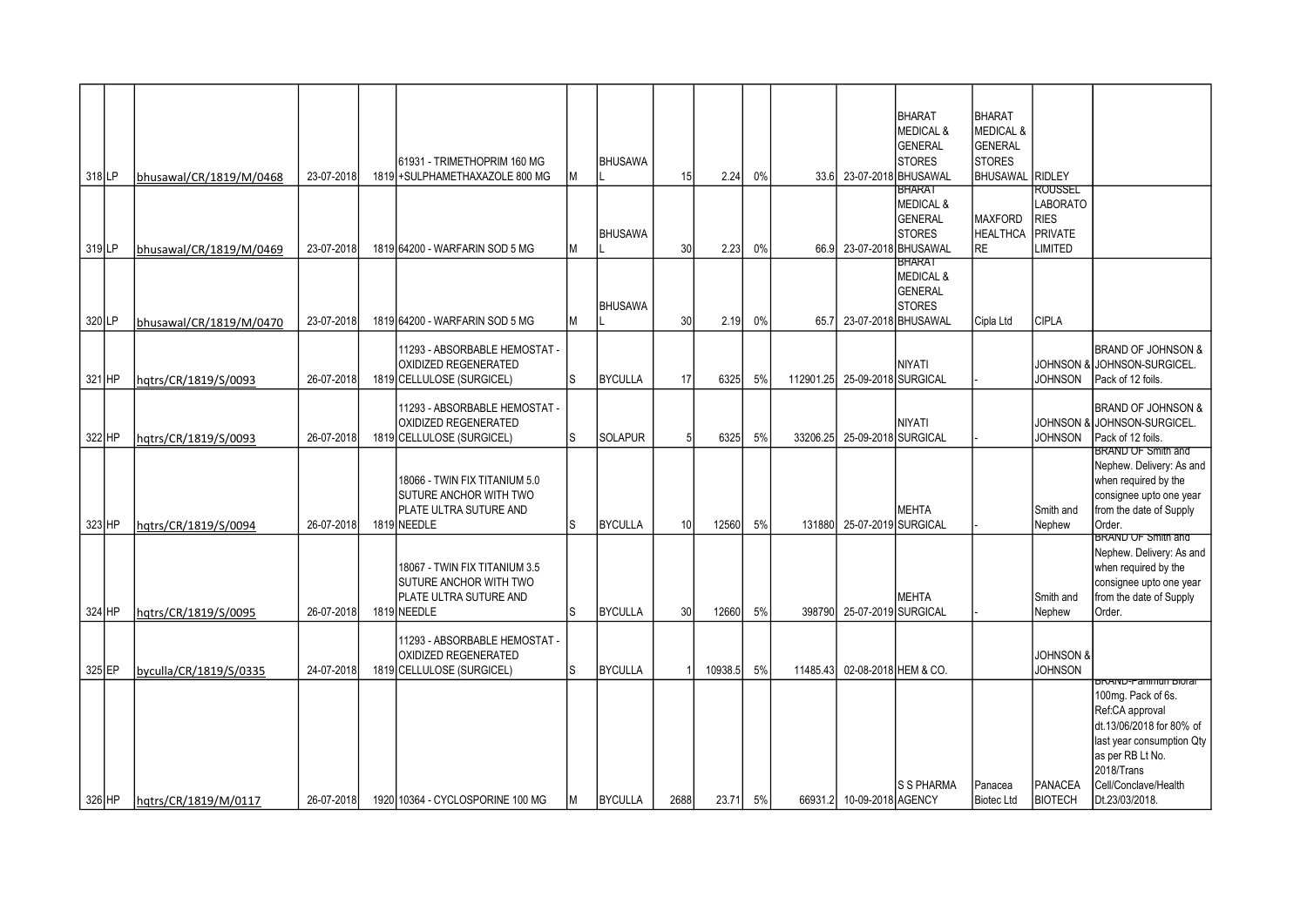|          |                        |            |                                    |    |                |        |       |          |                |                     |                                     |                       |                       | <del>BRAND-Panimun Biorar</del> |
|----------|------------------------|------------|------------------------------------|----|----------------|--------|-------|----------|----------------|---------------------|-------------------------------------|-----------------------|-----------------------|---------------------------------|
|          |                        |            |                                    |    |                |        |       |          |                |                     |                                     |                       |                       | 100mg. Pack of 6s.              |
|          |                        |            |                                    |    |                |        |       |          |                |                     |                                     |                       |                       | Ref:CA approval                 |
|          |                        |            |                                    |    |                |        |       |          |                |                     |                                     |                       |                       | dt.13/06/2018 for 80% of        |
|          |                        |            |                                    |    |                |        |       |          |                |                     |                                     |                       |                       |                                 |
|          |                        |            |                                    |    |                |        |       |          |                |                     |                                     |                       |                       | last year consumption Qty       |
|          |                        |            |                                    |    |                |        |       |          |                |                     |                                     |                       |                       | as per RB Lt No.                |
|          |                        |            |                                    |    |                |        |       |          |                |                     |                                     |                       |                       | 2018/Trans                      |
|          |                        |            |                                    |    |                |        |       |          |                |                     | <b>S S PHARMA</b>                   | Panacea               | PANACEA               | Cell/Conclave/Health            |
| 327 HP   | hgtrs/CR/1819/M/0117   | 26-07-2018 | 1920 10364 - CYCLOSPORINE 100 MG   |    | <b>SOLAPUR</b> | 1344   | 23.71 | 5%       | 33465.6        | 10-09-2018 AGENCY   |                                     | <b>Biotec Ltd</b>     | <b>BIOTECH</b>        | Dt.23/03/2018.                  |
|          |                        |            |                                    |    |                |        |       |          |                |                     |                                     | Pulse                 | <b>PULSE</b>          |                                 |
|          |                        |            |                                    |    |                |        |       |          |                |                     |                                     |                       | Pharmcutical PHARMACE |                                 |
|          |                        |            |                                    |    |                |        |       |          |                |                     | <b>RISHABH</b>                      | s Private             | <b>UTICALS</b>        |                                 |
| 328 HP   | hqtrs/CR/1819/M/0118   | 26-07-2018 | 1819 13636 - THIOCOLCHICOSIDE 4 MG |    | <b>BYCULLA</b> | 33770  | 4.71  | 12%      | 178305.6       |                     | 25-09-2018 TRADING CO.              | Limited               | <b>PVT LTD</b>        | BRAND-Bakwel 4.                 |
|          |                        |            |                                    |    |                |        |       |          |                |                     |                                     | Pulse                 | <b>PULSE</b>          |                                 |
|          |                        |            |                                    |    |                |        |       |          |                |                     |                                     |                       | Pharmcutical PHARMACE |                                 |
|          |                        |            |                                    |    |                |        |       |          |                |                     | <b>RISHABH</b>                      | s Private             | <b>IUTICALS</b>       |                                 |
|          |                        |            | 1819 13636 - THIOCOLCHICOSIDE 4 MG |    | <b>PUNE</b>    |        |       | 12%      | 8500.8         |                     | 25-09-2018 TRADING CO.              | Limited               | <b>PVT LTD</b>        | BRAND-Bakwel 4.                 |
| 329 HP   | hqtrs/CR/1819/M/0118   | 26-07-2018 |                                    |    |                | 1610   | 4.71  |          |                |                     |                                     |                       | PULSE                 |                                 |
|          |                        |            |                                    |    |                |        |       |          |                |                     |                                     | Pulse                 |                       |                                 |
|          |                        |            |                                    |    |                |        |       |          |                |                     |                                     |                       | Pharmcutical PHARMACE |                                 |
|          |                        |            |                                    |    |                |        |       |          |                |                     | <b>RISHABH</b>                      | s Private             | <b>IUTICALS</b>       |                                 |
| 330 HP   | hqtrs/CR/1819/M/0118   | 26-07-2018 | 1819 13636 - THIOCOLCHICOSIDE 4 MG |    | <b>KALYAN</b>  | 4560   | 4.71  | 12%      | 24076.8        |                     | 25-09-2018 TRADING CO.              | Limited               | <b>PVT LTD</b>        | BRAND-Bakwel 4.                 |
|          |                        |            |                                    |    |                |        |       |          |                |                     |                                     | Pulse                 | PULSE                 |                                 |
|          |                        |            |                                    |    |                |        |       |          |                |                     |                                     |                       | Pharmcutical PHARMACE |                                 |
|          |                        |            |                                    |    |                |        |       |          |                |                     | <b>RISHABH</b>                      | s Private             | <b>UTICALS</b>        |                                 |
| 331 HP   | hatrs/CR/1819/M/0118   | 26-07-2018 | 1819 13636 - THIOCOLCHICOSIDE 4 MG |    | <b>SOLAPUR</b> | 4210   | 4.71  | 12%      | 22228.8        |                     | 25-09-2018 TRADING CO.              | _imited               | <b>PVT LTD</b>        | BRAND-Bakwel 4.                 |
|          |                        |            |                                    |    |                |        |       |          |                |                     |                                     | Pulse                 | PULSE                 |                                 |
|          |                        |            |                                    |    |                |        |       |          |                |                     |                                     |                       | Pharmcutical PHARMACE |                                 |
|          |                        |            |                                    |    |                |        |       |          |                |                     | <b>RISHABH</b>                      | s Private             | <b>UTICALS</b>        |                                 |
| 332 HP   | hgtrs/CR/1819/M/0118   | 26-07-2018 | 1819 13636 - THIOCOLCHICOSIDE 4 MG |    | <b>NAGPUR</b>  | 1330   |       | 4.71 12% | 7022.4         |                     | 25-09-2018 TRADING CO.              | _imited               | <b>PVT LTD</b>        | BRAND-Bakwel 4.                 |
|          |                        |            | 14982 - CIPROFLOXACIN +            |    |                |        |       |          |                |                     | <b>DOSHI</b>                        |                       |                       |                                 |
| 333 EP   | byculla/CR/1819/M/0195 | 24-07-2018 | 1819 DEXAMETHASONE                 | M  | <b>BYCULLA</b> | 2400   | 7.38  | 12%      | 19848 <b>I</b> |                     | 31-07-2018 BROTHERS                 | FDC Limited IFDC LTD. |                       |                                 |
|          |                        |            | 62054 - DEXAMETHASONE 4 MG/ML      |    |                |        |       |          |                |                     | Sainath                             | Sainath               |                       |                                 |
| 334 EP   | nagpur/CR/1819/M/0058  | 24-07-2018 | 1819 <sub>2</sub> ML               | ΙM | <b>NAGPUR</b>  | 500    | 4.1   | 12%      | 2295           | 08-08-2018 Medicose |                                     | Medicose              | <b>CADILA</b>         |                                 |
|          |                        |            |                                    |    |                |        |       |          |                |                     | ASPIRE                              | <b>ASPIRE</b>         |                       |                                 |
|          |                        |            |                                    |    |                |        |       |          |                |                     | PHARMACEUTI                         | PHARMACE              |                       |                                 |
| 335 EP   |                        | 24-07-2018 | 1819 64603 - ANTI-RABIES VACCINE   | M  | <b>NAGPUR</b>  | 80     | 235   | 5%       | 19740 <b>1</b> | 08-08-2018 CALS     |                                     | <b>UTICALS</b>        | <b>BIOMED</b>         |                                 |
|          | nagpur/CR/1819/M/0059  |            |                                    |    |                |        |       |          |                |                     |                                     |                       |                       | (12 % GST included)             |
|          |                        |            |                                    |    |                |        |       |          |                |                     |                                     | <b>ELDER</b>          |                       | UNDER 30 % CLAUSE               |
|          |                        |            |                                    |    |                |        |       |          |                |                     |                                     |                       |                       |                                 |
|          |                        |            | 91033 - RABEPRAZOLE 20 MG +        |    |                |        |       |          |                |                     | <b>SAAS</b>                         | PHARMACE              |                       | against PO No 0205 dated        |
| 336 DP   | nagpur/CR/1819/M/0060  | 24-07-2018 | 1718 DOMPERIDON 10 MG              | М  | <b>NAGPUR</b>  | 10800  | 0.78  | 0%       |                |                     | 8424 24-08-2018 MARKETING           | <b>UTICALS</b>        | elder                 | 31/08/2018                      |
|          |                        |            |                                    |    |                |        |       |          |                |                     |                                     | Anglo                 | anglo                 |                                 |
|          |                        |            |                                    |    |                |        |       |          |                |                     |                                     | French                | <b>IFRENCH</b>        |                                 |
|          |                        |            |                                    |    |                |        |       |          |                |                     |                                     | Drugs &               | DRUGS&                |                                 |
|          |                        |            |                                    |    | <b>BHUSAWA</b> |        |       |          |                |                     |                                     | Industries            |                       | INDUSTRIE BRAND- TAB BEPLEX     |
| 338 HP   | hqtrs/CR/1819/M/0119   | 27-07-2018 | 1819 63537 - B COMPLEX WITH VIT C  | М  |                | 16000  |       | 0.79 12% | 14080          |                     | 26-09-2018 KEPS PHARMA,             | Ltd.                  | ls ltd                | FORTE.                          |
|          |                        |            |                                    |    |                |        |       |          |                |                     |                                     | Anglo                 | <b>ANGLO</b>          |                                 |
|          |                        |            |                                    |    |                |        |       |          |                |                     |                                     | French                | <b>IFRENCH</b>        |                                 |
|          |                        |            |                                    |    |                |        |       |          |                |                     |                                     | Drugs &               | <b>DRUGS&amp;</b>     |                                 |
|          |                        |            |                                    |    |                |        |       |          |                |                     |                                     | Industries            | <b>INDUSTRIE</b>      | BRAND-TAB BEPLEX                |
| $339$ HP | hqtrs/CR/1819/M/0119   | 27-07-2018 | 1819 63537 - B COMPLEX WITH VIT C  |    | <b>PUNE</b>    | 100000 |       | 0.79 12% |                |                     | 88000 26-09-2018 KEPS PHARMA, Ltd., |                       | ls ltd                | FORTE.                          |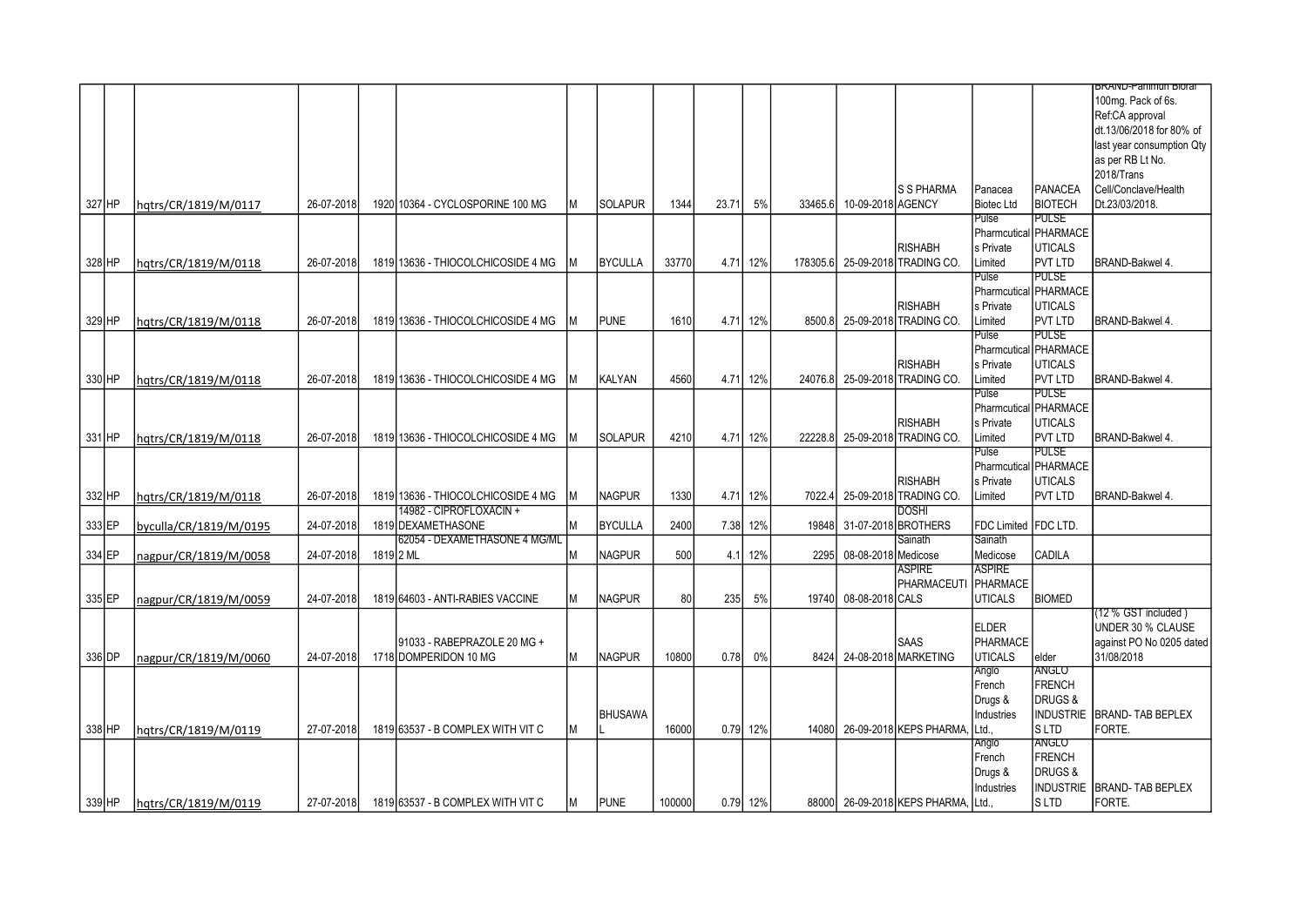|          |                         |            |         |                                     |    |                |        |           |          |          |             |                                  | Anglo                 | <b>IANGLO</b>       |                             |
|----------|-------------------------|------------|---------|-------------------------------------|----|----------------|--------|-----------|----------|----------|-------------|----------------------------------|-----------------------|---------------------|-----------------------------|
|          |                         |            |         |                                     |    |                |        |           |          |          |             |                                  | French                | FRENCH              |                             |
|          |                         |            |         |                                     |    |                |        |           |          |          |             |                                  | Drugs &               | DRUGS&              |                             |
|          |                         |            |         |                                     |    |                |        |           |          |          |             |                                  | Industries            |                     | INDUSTRIE BRAND- TAB BEPLEX |
| 340 HP   | hqtrs/CR/1819/M/0119    | 27-07-2018 |         | 1819 63537 - B COMPLEX WITH VIT C   | M  | <b>KALYAN</b>  | 300000 |           | 0.79 12% | 264000   |             | 26-09-2018 KEPS PHARMA,          | Ltd.                  | ls ltd              | FORTE.                      |
|          |                         |            |         |                                     |    |                |        |           |          |          |             |                                  | Anglo                 | <b>ANGLO</b>        |                             |
|          |                         |            |         |                                     |    |                |        |           |          |          |             |                                  | French                | FRENCH              |                             |
|          |                         |            |         |                                     |    |                |        |           |          |          |             |                                  | Drugs &               | DRUGS&              |                             |
|          |                         |            |         |                                     |    |                |        |           |          |          |             |                                  | Industries            |                     | INDUSTRIE BRAND- TAB BEPLEX |
| 341 HP   |                         | 27-07-2018 |         | 1819 63537 - B COMPLEX WITH VIT C   | M  | <b>SOLAPUR</b> | 60000  | 0.79      | 12%      | 52800    |             | 26-09-2018 KEPS PHARMA,          | Ltd.,                 | <b>SLTD</b>         | FORTE.                      |
|          | hqtrs/CR/1819/M/0119    |            |         |                                     |    |                |        |           |          |          |             |                                  | Anglo                 | <b>ANGLO</b>        |                             |
|          |                         |            |         |                                     |    |                |        |           |          |          |             |                                  | French                | FRENCH              |                             |
|          |                         |            |         |                                     |    |                |        |           |          |          |             |                                  |                       |                     |                             |
|          |                         |            |         |                                     |    |                |        |           |          |          |             |                                  | Drugs &               | DRUGS&              |                             |
|          |                         |            |         |                                     |    |                |        |           |          |          |             |                                  | Industries            | Industrie           | <b>BRAND-TAB BEPLEX</b>     |
| 342 HP   | hatrs/CR/1819/M/0119    | 27-07-2018 |         | 1819 63537 - B COMPLEX WITH VIT C   | lм | <b>NAGPUR</b>  | 250000 |           | 0.79 12% | 220000   |             | 26-09-2018 KEPS PHARMA. Ltd      |                       | ls ltd              | FORTE.                      |
|          |                         |            |         |                                     |    |                |        |           |          |          |             | <b>BHARAT</b>                    |                       |                     |                             |
|          |                         |            |         |                                     |    |                |        |           |          |          |             | <b>MEDICAL &amp;</b>             |                       | <b>INTAS</b>        |                             |
|          |                         |            |         |                                     |    |                |        |           |          |          |             | <b>GENERAL</b>                   | Intas                 | <b>PHARMACE</b>     |                             |
|          |                         |            |         |                                     |    | <b>BHUSAWA</b> |        |           |          |          |             | <b>STORES</b>                    | Pharmaceuti UTICALS   |                     |                             |
| $343$ LP | bhusawal/CR/1819/M/0471 | 24-07-2018 |         | 1819 12414 - TOPIRAMATE 50 MG       | M  |                | 60     | 7.79      | 0%       |          |             | 467.4 24-07-2018 BHUSAWAL        | cals Ltd              | <b>LTD</b>          |                             |
|          |                         |            |         |                                     |    |                |        |           |          |          |             |                                  |                       |                     |                             |
|          |                         |            |         |                                     |    |                |        |           |          |          |             |                                  |                       |                     | BRAND-CTD 6.25 TAB.         |
|          |                         |            |         |                                     |    |                |        |           |          |          |             |                                  |                       |                     | PACK OF 15s. Ref:PCMD       |
|          |                         |            |         |                                     |    |                |        |           |          |          |             |                                  |                       |                     | approval dt.13/06/2018 for  |
|          |                         |            |         |                                     |    |                |        |           |          |          |             |                                  |                       |                     | 80% of last year            |
|          |                         |            |         |                                     |    |                |        |           |          |          |             |                                  |                       |                     | consumption Qty as per      |
|          |                         |            |         |                                     |    |                |        |           |          |          |             |                                  | lpca                  |                     | RB Lt No. 2018/Trans        |
|          |                         |            |         |                                     |    |                |        |           |          |          |             | <b>RISHABH</b>                   | Laboratories IPCA LAB |                     | Cell/Conclave/Health        |
| 344 HP   | hqtrs/CR/1819/M/0120    | 26-07-2018 |         | 1920 17745 - CHLORTHALIDONE 6.25 MG |    | <b>BYCULLA</b> | 28905  | 0.75      | 12%      | 24280.2  |             | 25-09-2018 TRADING CO.           | Ltd                   | LTD                 | Dt.23/03/2018.              |
|          |                         |            |         |                                     |    |                |        |           |          |          |             | <b>IMPEX</b>                     |                       |                     |                             |
|          |                         |            |         | 15478 - CAMERA COVER                |    |                |        |           |          |          |             | <b>INTERNATIONA</b>              |                       | <b>S4 HEALTH</b>    |                             |
| 345 EP   | byculla/CR/1819/S/0336  | 24-07-2018 |         | 1819 DISPOSABLE (TUBULAR SEATH)     | s  | <b>BYCULLA</b> | 50     | 40        | 18%      | 2360     | 02-08-2018L |                                  |                       | CARE                |                             |
|          |                         |            |         |                                     |    |                |        |           |          |          |             |                                  | <b>GEETAI</b>         |                     |                             |
|          |                         |            |         |                                     |    | <b>BHUSAWA</b> |        |           |          |          |             | <b>GEETAI</b>                    | <b>DISTRIBUT</b>      |                     |                             |
|          |                         |            |         | 80224 - ECG ROLLS (A) 50 MM x 30    |    |                |        |           |          |          |             |                                  |                       |                     |                             |
| 346LP    | bhusawal/CR/1819/S/0110 | 24-07-2018 | 1819 MM |                                     | S  |                | 25     | 42        | 18%      |          |             | 1239 24-07-2018 DISTRIBUTORS ORS |                       | <b>ILARK</b>        |                             |
|          |                         |            |         |                                     |    |                |        |           |          |          |             |                                  | Corona                |                     |                             |
|          |                         |            |         |                                     |    |                |        |           |          |          |             |                                  | Remedies              |                     |                             |
| 348 EP   | kalyan/CR/1819/M/0170   | 25-07-2018 |         | 1819 21534 - TENELIGLIPTIN 20 MG    | М  | <b>KALYAN</b>  | 6240   | 2.86      | 12%      | 19968    |             | 18-08-2018 ENTERPRISES           | Pvt Ltd               | Synokem             | Repeated                    |
|          |                         |            |         |                                     |    |                |        |           |          |          |             |                                  | Astra                 |                     |                             |
|          |                         |            |         |                                     |    |                |        |           |          |          |             |                                  | Zeneca                |                     |                             |
|          |                         |            |         |                                     |    |                |        |           |          |          |             | <b>SPAN</b>                      | Pharma                | Astra               |                             |
| 349 EP   | kalyan/CR/1819/M/0171   | 25-07-2018 |         | 1819 17786 - TICAGRELOR 90 MG       | M  | <b>KALYAN</b>  | 742    | 20.05     | 12%      | 16665.32 |             | 18-08-2018 ENTERPRISES           | India Ltd             | Zeneca              | Repeated                    |
|          |                         |            |         |                                     |    |                |        |           |          |          |             |                                  | <b>MSD</b>            |                     |                             |
|          |                         |            |         |                                     |    |                |        |           |          |          |             |                                  | Pharmaceuti MSD       |                     |                             |
|          |                         |            |         |                                     |    |                |        |           |          |          |             | <b>SPAN</b>                      | cals Private          | <b>IPharmaceuti</b> |                             |
| 351 EP   | kalyan/CR/1819/M/0173   | 25-07-2018 |         | 1819 15284 - SITAGLIPTIN 100 MG     | M  | <b>KALYAN</b>  | 280    | 30.79     | 12%      | 9654.4   |             | 18-08-2018 ENTERPRISES           | Limited,              | cals                | Repeated                    |
|          |                         |            |         |                                     |    |                |        |           |          |          |             |                                  | MSD                   |                     |                             |
|          |                         |            |         |                                     |    |                |        |           |          |          |             |                                  | Pharmaceuti MSD       |                     |                             |
|          |                         |            |         | 15326 - SITAGLIPTIN 50 MG +         |    |                |        |           |          |          |             | <b>SPAN</b>                      | cals Private          | Pharmaceuti         |                             |
| 352 EP   | kalyan/CR/1819/M/0174   | 25-07-2018 |         | 1819 METFORMIN 500 MG               | M  | <b>KALYAN</b>  | 560    | 15.78 12% |          |          |             | 9895.2 18-08-2018 ENTERPRISES    | Limited,              | cals                | Repeated                    |
|          |                         |            |         |                                     |    |                |        |           |          |          |             |                                  |                       |                     |                             |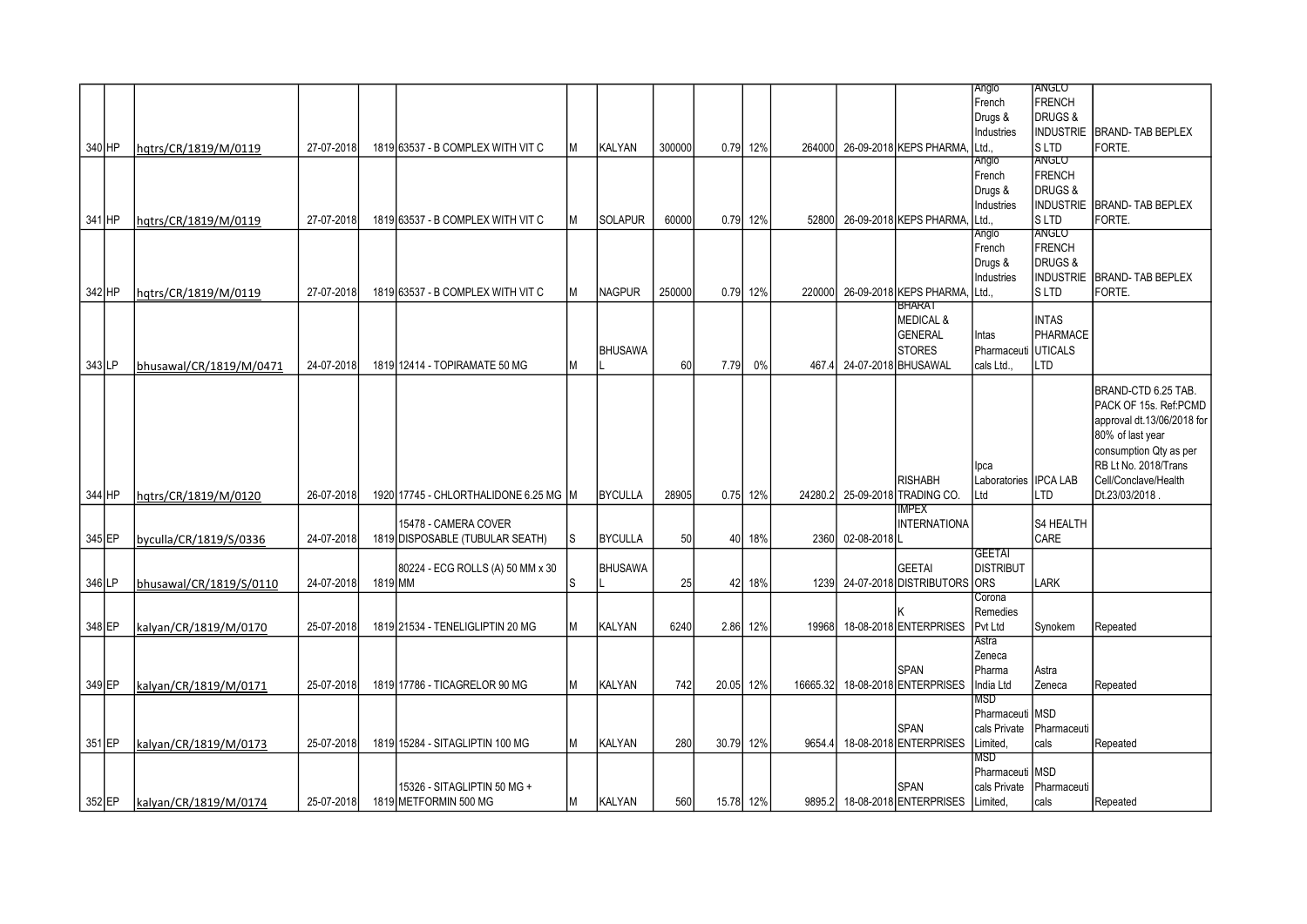| 353 EP   | kalyan/CR/1819/M/0175   | 25-07-2018 | 1819 13517 - B12+FOLIC ACID 5ML                                                           |    | KALYAN         | 150    | 29.43     | 12%        | 4944      |                              | <b>IDOSHI</b><br>18-08-2018 HOSPICARE          | FDC Limited   FDC LTD                                     |                                 | Repeated                                                                                                                                                                                                 |
|----------|-------------------------|------------|-------------------------------------------------------------------------------------------|----|----------------|--------|-----------|------------|-----------|------------------------------|------------------------------------------------|-----------------------------------------------------------|---------------------------------|----------------------------------------------------------------------------------------------------------------------------------------------------------------------------------------------------------|
| 354 DP   | kalyan/CR/1819/M/0176   | 25-07-2018 | 1819 15095 - SILDENAFIL 25 MG                                                             | lм | <b>KALYAN</b>  | 1300   |           | 1.89 12%   | 2756      |                              | 18-08-2018 PHARMA INDIA Cipla Ltd              |                                                           | <b>CIPLA</b>                    | Repeated                                                                                                                                                                                                 |
| 355 EP   | byculla/CR/1819/S/0337  | 26-07-2018 | 11024 - KIT HIV 1 AND 2 PACK OF<br>100 CARDS WITH SEPARATE<br>1819 CONJUGATE AND BUFFER   | ls | <b>BYCULLA</b> | 850    | 21.25     | 5%         | 18963.5   |                              | <b>APEX</b><br>04-08-2018 DIAGNOSTICS          |                                                           | <b>APEX</b><br>DIAGNOSTI<br> cs |                                                                                                                                                                                                          |
| 356 EP   | byculla/CR/1819/S/0338  | 26-07-2018 | 1819 17395 - FOOT ELIVATOR                                                                | ls | <b>BYCULLA</b> |        | 8000      | 18%        | 9440      | 04-08-2018L                  | <b>IMPEX</b><br>INTERNATIONA                   |                                                           | IR R<br>SURGICAL                | <b>FOR AMBULANCE /</b><br><b>CASUALTY</b>                                                                                                                                                                |
| 357 DP   | byculla/CR/1819/S/0339  | 26-07-2018 | 13455 - GLASS INOMER LUTING<br>CEMENT 30 q POWDER AND 15 ML<br>1819 LIQUID SYSTEM STD 3 M | ls | <b>BYCULLA</b> |        | 2544      | 12%        |           | 25643.52 27-08-2018 SURGICAL | <b>MEHTA</b>                                   |                                                           | l3M                             |                                                                                                                                                                                                          |
| 358 LP   | bhusawal/CR/1819/M/0472 | 26-07-2018 | 1819 20078 - L - ARGININE 6 GM SACHET IM                                                  |    | <b>BHUSAWA</b> | 20     | 29.82 12% |            | 668       |                              | ANIL<br>26-07-2018 DISTRIBUTORS                | <b>Bharat</b><br>Serums and SWISS<br>Vaccines Ltd GARNIER |                                 |                                                                                                                                                                                                          |
| 359 LP   | bhusawal/CR/1819/M/0473 | 26-07-2018 | 72585 - ISOXSUPRINE HCL RETARD<br>1819 40 MG                                              | Iм | <b>BHUSAWA</b> | 100    |           | 2.79 12%   | 312l      |                              | 26-07-2018 ANIL MEDICALS RE LTD                | <b>LEEFORD</b><br><b>HEALTHCA</b>                         | <b>JUNIX</b><br>Івютєсн         |                                                                                                                                                                                                          |
| 360LP    | bhusawal/CR/1819/S/0111 | 26-07-2018 | 1819 80265 - I.V.CANULA PORT SIZE 20                                                      | ls | <b>BHUSAWA</b> | 20     |           | 11.5 12%   | 257.6     |                              | 26-07-2018 ANIL MEDICALS LTD                   | <b>POLY</b><br>MEDICURE POLY                              | <b>MEDICURE</b>                 | BRAND-ECOSPIIII / OIIIQ.                                                                                                                                                                                 |
| 361 HP   | hqtrs/CR/1819/M/0121    | 27-07-2018 | 15557 - ACETYL SALICYLIC ACID 75<br>1920 MG DELAYED RELEASE                               | Iм | <b>BYCULLA</b> | 432194 |           | 0.23 12%   | 112370.44 |                              | <b>SPAN</b><br>12-09-2018 ENTERPRISES          | <b>USV Private</b><br>Limited                             |                                 | Pack of 14s. Ref:PCMD<br>approval dt.13/06/2018 for<br>80% of last year<br>consumption Qty as per<br>RB Lt No. 2018/Trans<br>Cell/Conclave/Health<br>USV Pvt Ltd Dt.23/03/2018.                          |
| 362 HP   | hgtrs/CR/1819/M/0121    | 27-07-2018 | 15557 - ACETYL SALICYLIC ACID 75<br>1920 MG DELAYED RELEASE                               | Iм | <b>PUNE</b>    | 9240   |           | $0.23$ 12% | 2402.4    |                              | SPAN<br>12-09-2018 ENTERPRISES                 | <b>USV Private</b><br>.imited                             |                                 | BRAND-ECOSprin / 5mg.<br>Pack of 14s. Ref:PCMD<br>approval dt.13/06/2018 for<br>80% of last year<br>consumption Qty as per<br>RB Lt No. 2018/Trans<br>Cell/Conclave/Health<br>USV Pvt Ltd Dt.23/03/2018. |
| $363$ HP | hqtrs/CR/1819/M/0121    | 27-07-2018 | 15557 - ACETYL SALICYLIC ACID 75<br>1920 MG DELAYED RELEASE                               | lМ | <b>KALYAN</b>  | 113428 |           | 0.23 12%   |           |                              | <b>SPAN</b><br>29491.28 12-09-2018 ENTERPRISES | <b>USV Private</b><br>Limited                             |                                 | BRAND-ECOSprin / 5mg.<br>Pack of 14s. Ref:PCMD<br>approval dt.13/06/2018 for<br>80% of last year<br>consumption Qty as per<br>RB Lt No. 2018/Trans<br>Cell/Conclave/Health<br>USV Pvt Ltd Dt.23/03/2018. |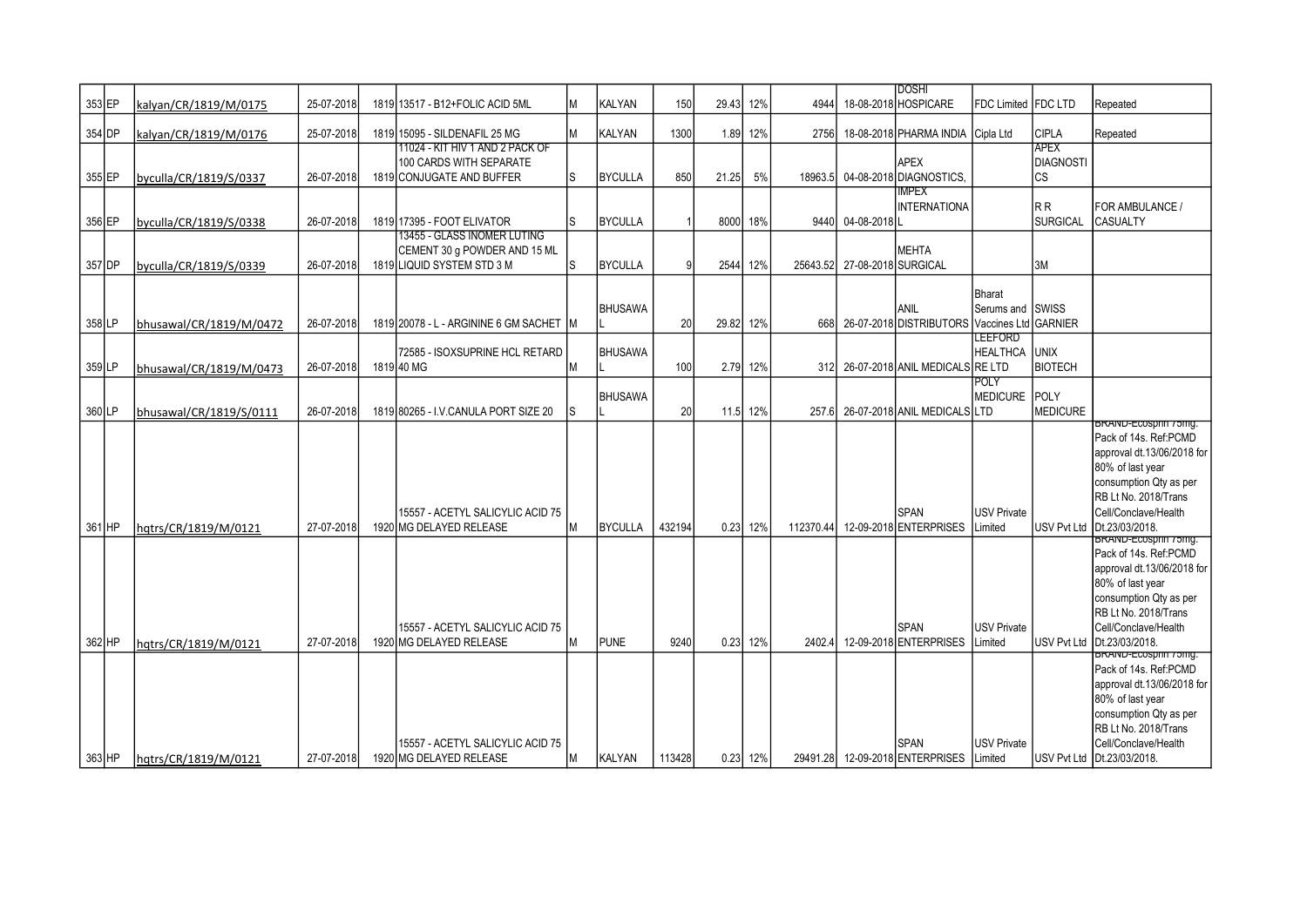|          |                      |            |                                  |    |                |       |      |          |         |                           |                        |                      |                  | BRAND-ECOSprin / 5mg.         |
|----------|----------------------|------------|----------------------------------|----|----------------|-------|------|----------|---------|---------------------------|------------------------|----------------------|------------------|-------------------------------|
|          |                      |            |                                  |    |                |       |      |          |         |                           |                        |                      |                  | Pack of 14s. Ref:PCMD         |
|          |                      |            |                                  |    |                |       |      |          |         |                           |                        |                      |                  | approval dt.13/06/2018 for    |
|          |                      |            |                                  |    |                |       |      |          |         |                           |                        |                      |                  | 80% of last year              |
|          |                      |            |                                  |    |                |       |      |          |         |                           |                        |                      |                  |                               |
|          |                      |            |                                  |    |                |       |      |          |         |                           |                        |                      |                  | consumption Qty as per        |
|          |                      |            |                                  |    |                |       |      |          |         |                           |                        |                      |                  | RB Lt No. 2018/Trans          |
|          |                      |            | 15557 - ACETYL SALICYLIC ACID 75 |    |                |       |      |          |         |                           | <b>SPAN</b>            | <b>USV Private</b>   |                  | Cell/Conclave/Health          |
| 364 HP   | hqtrs/CR/1819/M/0121 | 27-07-2018 | 1920 MG DELAYED RELEASE          | lм | <b>SOLAPUR</b> | 22036 | 0.23 | 12%      | 5729.36 |                           | 12-09-2018 ENTERPRISES | Limited              |                  | USV Pvt Ltd Dt.23/03/2018.    |
|          |                      |            |                                  |    |                |       |      |          |         |                           |                        | Franco               |                  |                               |
|          |                      |            |                                  |    |                |       |      |          |         |                           |                        | Indian               | <b>CHERYL</b>    |                               |
|          |                      |            | 11540 - CALCIUM (BT OF 150 ML TO |    |                |       |      |          |         |                           |                        | Pharmaceuti          | LAB. PVT         | <b>BRAND-OMICAL</b>           |
| 365 HP   | hqtrs/CR/1819/M/0122 | 27-07-2018 | 1819 200 ML)                     | M  | <b>BYCULLA</b> | 1210  | 42   | 12%      | 56918.4 |                           | 27-09-2018 ENTERPRISES | cals Ltd.            | LTD              | SUSPENSION.                   |
|          |                      |            |                                  |    |                |       |      |          |         |                           |                        | Franco               |                  |                               |
|          |                      |            |                                  |    |                |       |      |          |         |                           |                        | Indian               | <b>CHERYL</b>    |                               |
|          |                      |            |                                  |    |                |       |      |          |         |                           |                        |                      | LAB. PVT         |                               |
|          |                      |            | 11540 - CALCIUM (BT OF 150 ML TO |    | <b>BHUSAWA</b> |       |      |          |         |                           |                        | Pharmaceuti          |                  | <b>BRAND-OMICAL</b>           |
| 366 HP   | hqtrs/CR/1819/M/0122 | 27-07-2018 | 1819 200 ML)                     | M  |                | 320   | 42   | 12%      | 15052.8 |                           | 27-09-2018 ENTERPRISES | cals Ltd             | <b>LTD</b>       | SUSPENSION.                   |
|          |                      |            |                                  |    |                |       |      |          |         |                           |                        | Franco               |                  |                               |
|          |                      |            |                                  |    |                |       |      |          |         |                           |                        | Indian               | <b>CHERYL</b>    |                               |
|          |                      |            | 11540 - CALCIUM (BT OF 150 ML TO |    |                |       |      |          |         |                           |                        | Pharmaceuti LAB. PVT |                  | <b>BRAND-OMICAL</b>           |
| 367 HP   | hqtrs/CR/1819/M/0122 | 27-07-2018 | 1819 200 ML)                     | M  | <b>PUNE</b>    | 600   | 42   | 12%      | 28224   |                           | 27-09-2018 ENTERPRISES | cals Ltd             | LTD              | SUSPENSION.                   |
|          |                      |            |                                  |    |                |       |      |          |         |                           |                        | Franco               |                  |                               |
|          |                      |            |                                  |    |                |       |      |          |         |                           |                        | Indian               | <b>CHERYL</b>    |                               |
|          |                      |            | 11540 - CALCIUM (BT OF 150 ML TO |    |                |       |      |          |         |                           |                        | Pharmaceut           | LAB. PVT         | <b>BRAND-OMICAL</b>           |
| 368 HP   | hqtrs/CR/1819/M/0122 | 27-07-2018 | 1819 200 ML)                     | M  | KALYAN         | 3700  |      | 42 12%   | 174048  |                           | 27-09-2018 ENTERPRISES | cals Ltd.            | LTD              | SUSPENSION.                   |
|          |                      |            |                                  |    |                |       |      |          |         |                           |                        | Franco               |                  |                               |
|          |                      |            |                                  |    |                |       |      |          |         |                           |                        | Indian               | <b>CHERYL</b>    |                               |
|          |                      |            |                                  |    |                |       |      |          |         |                           |                        |                      | LAB. PVT         |                               |
|          |                      |            | 11540 - CALCIUM (BT OF 150 ML TO |    |                |       |      |          |         |                           |                        | Pharmaceuti          |                  | <b>BRAND-OMICAL</b>           |
| 369 HP   | hqtrs/CR/1819/M/0122 | 27-07-2018 | 1819 200 ML)                     | M  | <b>SOLAPUR</b> | 750   |      | 42 12%   | 35280   |                           | 27-09-2018 ENTERPRISES | cals Ltd.            | LTD              | SUSPENSION.                   |
|          |                      |            |                                  |    |                |       |      |          |         |                           |                        |                      |                  | <b>BRAND-PRAMIRUL</b>         |
|          |                      |            |                                  |    |                |       |      |          |         |                           |                        |                      |                  | 0.5mg. Ref:PCMD               |
|          |                      |            |                                  |    |                |       |      |          |         |                           |                        |                      |                  | approval dt.13/06/2018 for    |
|          |                      |            |                                  |    |                |       |      |          |         |                           |                        |                      |                  | 80% of last year              |
|          |                      |            |                                  |    |                |       |      |          |         |                           |                        |                      | <b>INTAS</b>     | consumption Qty as per        |
|          |                      |            |                                  |    |                |       |      |          |         |                           |                        | Intas                |                  | PHARMACE RB Lt No. 2018/Trans |
|          |                      |            |                                  |    |                |       |      |          |         |                           | S S PHARMA             | Pharmaceut           | <b>UTICALS</b>   | Cell/Conclave/Health          |
| 370 HP   | hgtrs/CR/1819/M/0123 | 27-07-2018 | 1920 15110 - PRAMIPEXOLE 0.5 MG  | M  | <b>BYCULLA</b> | 2480  |      | 7.58 12% |         | 21055.2 27-09-2018 AGENCY |                        | cals Ltd.,           | <b>LTD</b>       | Dt.23/03/2018.                |
|          |                      |            |                                  |    |                |       |      |          |         |                           |                        |                      |                  | BRAND-PRAMIROL                |
|          |                      |            |                                  |    |                |       |      |          |         |                           |                        |                      |                  | 0.5mg. Ref:PCMD               |
|          |                      |            |                                  |    |                |       |      |          |         |                           |                        |                      |                  | approval dt.13/06/2018 for    |
|          |                      |            |                                  |    |                |       |      |          |         |                           |                        |                      |                  | 80% of last year              |
|          |                      |            |                                  |    |                |       |      |          |         |                           |                        |                      | <b>INTAS</b>     | consumption Qty as per        |
|          |                      |            |                                  |    |                |       |      |          |         |                           |                        | Intas                |                  | PHARMACE RB Lt No. 2018/Trans |
|          |                      |            |                                  |    | <b>BHUSAWA</b> |       |      |          |         |                           | <b>S S PHARMA</b>      |                      | <b>IUTICALS</b>  | Cell/Conclave/Health          |
|          |                      |            |                                  |    |                |       |      |          |         |                           |                        | Pharmaceuti          |                  |                               |
| 371 HP   | hatrs/CR/1819/M/0123 | 27-07-2018 | 1920 15110 - PRAMIPEXOLE 0.5 MG  | М  |                | 2720  | 7.58 | 12%      | 23092.8 | 27-09-2018 AGENCY         |                        | cals Ltd.,           | LTD              | Dt.23/03/2018.                |
|          |                      |            |                                  |    |                |       |      |          |         |                           |                        |                      |                  | brand-Amlomax.                |
|          |                      |            |                                  |    |                |       |      |          |         |                           |                        |                      |                  | Ref:PCMD approval             |
|          |                      |            |                                  |    |                |       |      |          |         |                           |                        |                      |                  | dt.13/06/2018 for 80% of      |
|          |                      |            |                                  |    |                |       |      |          |         |                           |                        |                      |                  | last year consumption Qty     |
|          |                      |            |                                  |    |                |       |      |          |         |                           |                        |                      |                  | as per RB Lt No.              |
|          |                      |            |                                  |    |                |       |      |          |         |                           |                        |                      |                  |                               |
|          |                      |            |                                  |    |                |       |      |          |         |                           |                        |                      |                  | 2018/Trans                    |
|          |                      |            |                                  |    |                |       |      |          |         |                           | <b>MH MEDICUS</b>      | Unicure              | <b>UNICURE</b>   | Cell/Conclave/Health          |
| $372$ HP | hqtrs/CR/1819/M/0124 | 27-07-2018 | 1920 72077 - AMLODIPINE 10 MG    | м  | <b>BYCULLA</b> | 7200  |      | 0.44 12% |         | 3528 11-09-2018 PVT LTD   |                        | India Ltd            | <b>INDIA LTD</b> | Dt.23/03/2018.                |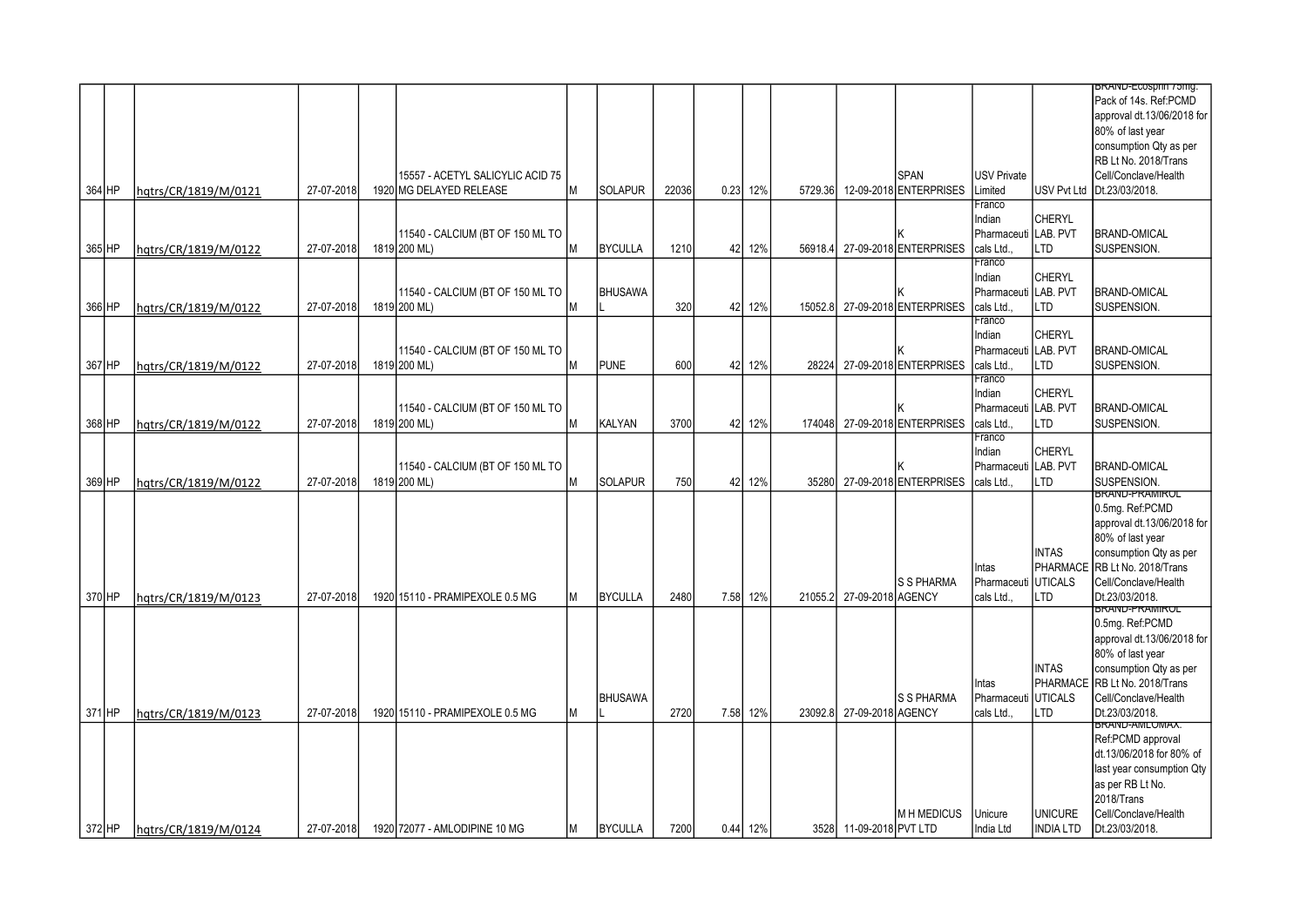|        |                         |            |         |                                          |    |                |                 |        |     |           |                            |                                               |                  |                    | <b>BRAND-AMLUMAX.</b>                           |
|--------|-------------------------|------------|---------|------------------------------------------|----|----------------|-----------------|--------|-----|-----------|----------------------------|-----------------------------------------------|------------------|--------------------|-------------------------------------------------|
|        |                         |            |         |                                          |    |                |                 |        |     |           |                            |                                               |                  |                    | Ref:PCMD approval                               |
|        |                         |            |         |                                          |    |                |                 |        |     |           |                            |                                               |                  |                    | dt.13/06/2018 for 80% of                        |
|        |                         |            |         |                                          |    |                |                 |        |     |           |                            |                                               |                  |                    | last year consumption Qty                       |
|        |                         |            |         |                                          |    |                |                 |        |     |           |                            |                                               |                  |                    | as per RB Lt No.                                |
|        |                         |            |         |                                          |    |                |                 |        |     |           |                            |                                               |                  |                    | 2018/Trans                                      |
|        |                         |            |         |                                          |    |                |                 |        |     |           |                            | <b>MH MEDICUS</b>                             | Unicure          | <b>UNICURE</b>     | Cell/Conclave/Health                            |
| 373 HP | hqtrs/CR/1819/M/0124    | 27-07-2018 |         | 1920 72077 - AMLODIPINE 10 MG            | lМ | <b>KALYAN</b>  | 61920           | 0.44   | 12% |           | 30340.8 11-09-2018 PVT LTD |                                               | India Ltd        | <b>INDIA LTD</b>   | Dt.23/03/2018.                                  |
|        |                         |            |         |                                          |    |                |                 |        |     |           |                            |                                               |                  |                    |                                                 |
|        |                         |            |         |                                          |    |                |                 |        |     |           |                            |                                               | <b>Bharat</b>    |                    |                                                 |
|        |                         |            |         |                                          |    | <b>BHUSAWA</b> |                 |        |     |           |                            |                                               | Serums and SWISS |                    |                                                 |
| 374 LP | bhusawal/CR/1819/M/0474 | 27-07-2018 |         | 1819 20078 - L - ARGININE 6 GM SACHET IM |    |                | 10 <sup>1</sup> | 29.82  | 12% | 334       |                            | 27-07-2018 ANIL MEDICALS Vaccines Ltd GARNIER |                  |                    |                                                 |
|        |                         |            |         |                                          |    |                |                 |        |     |           |                            |                                               |                  |                    |                                                 |
|        |                         |            |         |                                          |    |                |                 |        |     |           |                            |                                               |                  |                    | <b>BRAND-INJ SCAPHO</b>                         |
|        |                         |            |         |                                          |    |                |                 |        |     |           |                            |                                               |                  |                    | 150MG/ML.                                       |
|        |                         |            |         |                                          |    |                |                 |        |     |           |                            |                                               |                  | <b>NOVARTIS</b>    | REF:CMS/KYN Letter No.                          |
|        |                         |            |         |                                          |    |                |                 |        |     |           |                            |                                               |                  | Ipharma            | KYN/H/S/AMI2018-19                              |
|        |                         |            |         |                                          |    |                |                 |        |     |           |                            |                                               | <b>NOVARTIS</b>  | <b>STEIN AG,</b>   | DT.10/07/2018 FOR FOR                           |
|        |                         |            |         |                                          |    |                |                 |        |     |           |                            |                                               |                  |                    |                                                 |
|        |                         |            |         | 17730 - SECUKINUMAB 150 MG/ML            |    |                |                 |        |     |           |                            | Κ                                             | <b>HEALTHCA</b>  | SWITZERLA          | Mr. Sundar Madaswami                            |
| 375 EP | hgtrs/CR/1819/M/0125    | 27-07-2018 |         | 1819 SCAPHO)                             | M  | <b>KALYAN</b>  | 12              | 12857  | 12% | 172798.08 |                            | 27-08-2018 ENTERPRISES                        | RE PVT LTD ND    |                    | Fitter/Mech/MTN.<br><del>טו האטט-טעוואי</del> ם |
|        |                         |            |         |                                          |    |                |                 |        |     |           |                            |                                               |                  |                    | 150MG/ML. REF-CMS                               |
|        |                         |            |         |                                          |    |                |                 |        |     |           |                            |                                               |                  |                    | <b>BSL Lt.</b>                                  |
|        |                         |            |         |                                          |    |                |                 |        |     |           |                            |                                               |                  |                    | No.SK/1/DRUGS/SPL                               |
|        |                         |            |         |                                          |    |                |                 |        |     |           |                            |                                               |                  |                    |                                                 |
|        |                         |            |         |                                          |    |                |                 |        |     |           |                            |                                               |                  |                    | MEDICINE/2018-19                                |
|        |                         |            |         |                                          |    |                |                 |        |     |           |                            |                                               |                  |                    | Dt.07/07/18 For                                 |
|        |                         |            |         |                                          |    |                |                 |        |     |           |                            |                                               |                  | Inovartis          | Smt.Halima Shaikh w/o                           |
|        |                         |            |         |                                          |    |                |                 |        |     |           |                            |                                               |                  | Ipharma            | Shaikh Hussain Abdul                            |
|        |                         |            |         |                                          |    |                |                 |        |     |           |                            |                                               | <b>NOVARTIS</b>  | <b>STEIN AG.</b>   | Raheman Rt.MCM unser                            |
|        |                         |            |         | 17730 - SECUKINUMAB 150 MG/ML            |    | <b>BHUSAWA</b> |                 |        |     |           |                            |                                               |                  | HEALTHCA SWITZERLA | CWM MANMAD, MIC No.                             |
| 376 EP | hatrs/CR/1819/M/0126    | 27-07-2018 |         | 1819 SCAPHO)                             | M  |                | 12              | 12857  | 12% |           |                            | 172798.08 27-08-2018 ENTERPRISES              | IRE PVT LTD IND  |                    | 041917.                                         |
|        |                         |            |         |                                          |    |                |                 |        |     |           |                            |                                               |                  |                    | <b>BRAND-CYENDIV T50</b>                        |
|        |                         |            |         |                                          |    |                |                 |        |     |           |                            |                                               |                  |                    | MG. REF: CMS PA                                 |
|        |                         |            |         |                                          |    |                |                 |        |     |           |                            |                                               |                  | Boehringer         | LETTER No.                                      |
|        |                         |            |         |                                          |    |                |                 |        |     |           |                            |                                               |                  | Ingelheim          | PA/MED/EP/2018-19/2                             |
|        |                         |            |         |                                          |    |                |                 |        |     |           |                            |                                               |                  | Pharma             | dated 09/07/18 For                              |
|        |                         |            |         |                                          |    |                |                 |        |     |           |                            |                                               | <b>NOVARTIS</b>  | GmbH & Co.         | Mrs.Suman F/47 w/o                              |
|        |                         |            |         | 191060 - NINTEDANIB ESYLATE 150          |    |                |                 |        |     |           |                            | κ                                             | <b>HEALTHCA</b>  | KG., German        | Devendrakumar, MED                              |
| 377 EP | hqtrs/CR/1819/M/0127    | 27-07-2018 | 1819 MG |                                          | lм | <b>PUNE</b>    | 360             | 974.44 | 12% | 392893.2  |                            | 27-08-2018 ENTERPRISES                        | RE PVT LTD V     |                    | CARD NO. 562053.                                |
|        |                         |            |         |                                          |    |                |                 |        |     |           |                            | <b>PREGNA</b>                                 | <b>PREGNA</b>    |                    |                                                 |
|        |                         |            |         | 12416 - LEVONORGESTREL 20MCG             |    |                |                 |        |     |           |                            | INTERNATIONA INTERNATI                        |                  | Pregna             |                                                 |
|        |                         | 27-07-2018 |         |                                          |    | <b>KALYAN</b>  | 6               | 2910   | 0%  | 17460     | 20-08-2018 L LTD           |                                               | <b>ONAL LTD</b>  |                    |                                                 |
| 378 EP | kalyan/CR/1819/M/0177   |            |         | 1819 INTRA UTERINE SYSTEM                | Iм |                |                 |        |     |           |                            | BHARAT                                        |                  | International      |                                                 |
|        |                         |            |         |                                          |    |                |                 |        |     |           |                            | <b>MEDICAL &amp;</b>                          |                  |                    |                                                 |
|        |                         |            |         |                                          |    |                |                 |        |     |           |                            |                                               |                  |                    |                                                 |
|        |                         |            |         |                                          |    |                |                 |        |     |           |                            | <b>GENERAL</b>                                |                  |                    |                                                 |
|        |                         |            |         |                                          |    | <b>BHUSAWA</b> |                 |        |     |           |                            | <b>STORES</b>                                 |                  |                    |                                                 |
| 379 LP | bhusawal/CR/1819/M/0475 | 25-07-2018 |         | 1819 64200 - WARFARIN SOD 5 MG           | Iм |                | 15              | 2.19   | 0%  |           | 32.85 25-07-2018 BHUSAWAL  |                                               | Cipla Ltd        | <b>CIPLA</b>       |                                                 |
|        |                         |            |         |                                          |    |                |                 |        |     |           |                            | <b>BHARAT</b>                                 |                  | ROUSSEL            |                                                 |
|        |                         |            |         |                                          |    |                |                 |        |     |           |                            | MEDICAL &                                     |                  | <b>LABORATO</b>    |                                                 |
|        |                         |            |         |                                          |    |                |                 |        |     |           |                            | <b>GENERAL</b>                                | <b>MAXFORD</b>   | <b>RIES</b>        |                                                 |
|        |                         |            |         |                                          |    | <b>BHUSAWA</b> |                 |        |     |           |                            | <b>STORES</b>                                 | <b>HEALTHCA</b>  | PRIVATE            |                                                 |
| 380LP  | bhusawal/CR/1819/M/0476 | 25-07-2018 |         | 1819 64200 - WARFARIN SOD 5 MG           | ΙM |                | 15              | 2.22   | 0%  |           |                            | 33.3 25-07-2018 BHUSAWAL                      | <b>RE</b>        | LIMITED            |                                                 |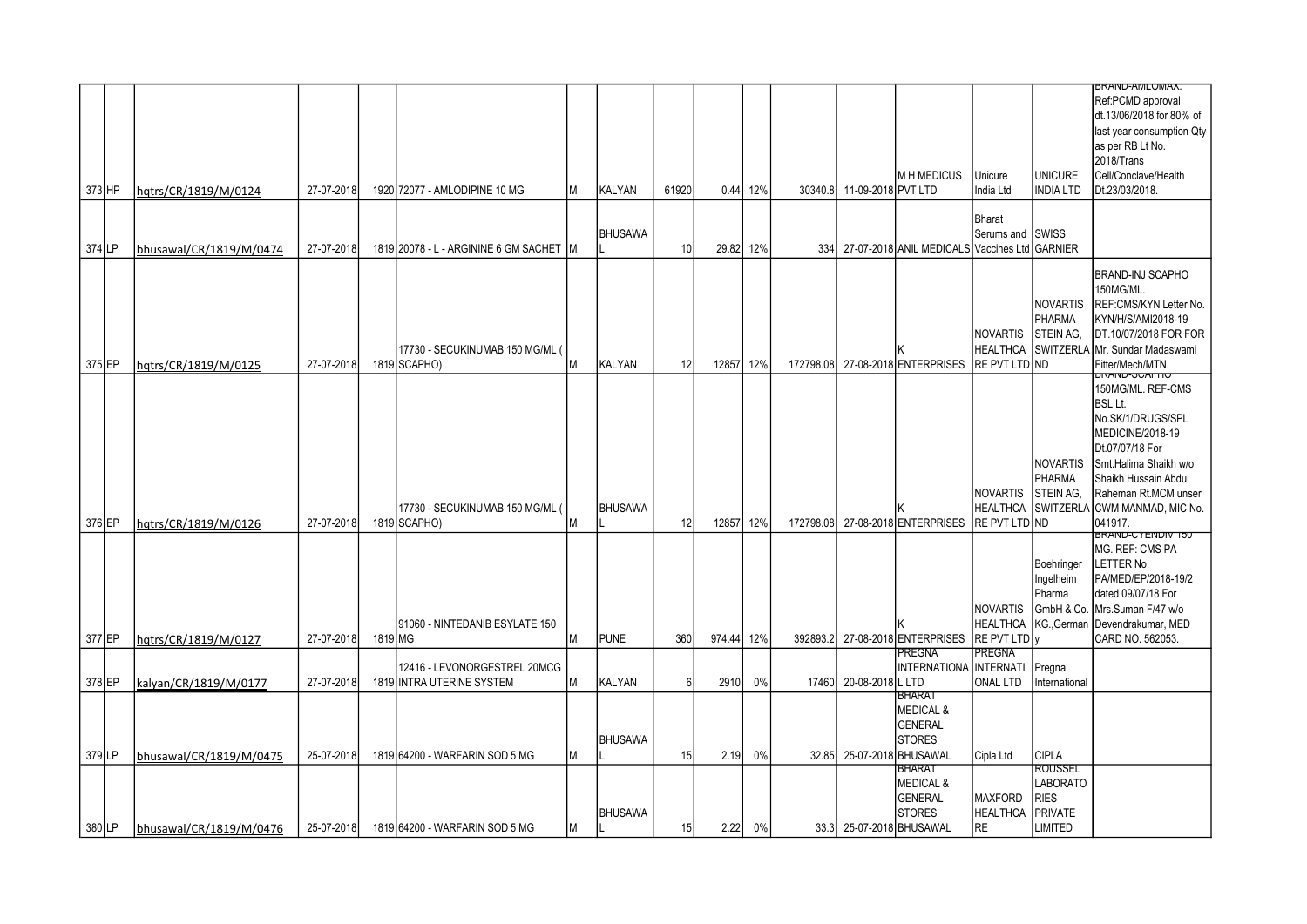|        |                         |            |                    |                                                            |    |                |       |           |          |         |                           |                                       | Corona                      |                       |                           |
|--------|-------------------------|------------|--------------------|------------------------------------------------------------|----|----------------|-------|-----------|----------|---------|---------------------------|---------------------------------------|-----------------------------|-----------------------|---------------------------|
| 381 EP | kalyan/CR/1819/M/0178   | 27-07-2018 |                    | 1819 11553 - ONDANSETRON 8 MG                              | lм | <b>KALYAN</b>  | 6000  |           | 0.52 12% | 3480    |                           | 20-08-2018 ENTERPRISES                | Remedies<br>Pvt Ltd         | Corona                | Repeated                  |
|        |                         |            |                    |                                                            |    |                |       |           |          |         |                           | <b>BHARAT</b>                         |                             |                       |                           |
|        |                         |            |                    |                                                            |    |                |       |           |          |         |                           | <b>MEDICAL &amp;</b>                  |                             |                       |                           |
|        |                         |            |                    |                                                            |    |                |       |           |          |         |                           | <b>GENERAL</b>                        | Cadila                      |                       |                           |
|        |                         |            |                    | 12719 - CALICUM POLYSTYERENE                               |    | <b>BHUSAWA</b> |       |           |          |         |                           | <b>STORES</b>                         | Healthcare                  |                       |                           |
| 382 LP | bhusawal/CR/1819/M/0477 | 27-07-2018 |                    | 1819 SULPHONATE(K-BIND 15 GMS)                             | lМ |                | 20    | 107.4     | 0%       |         | 2148 27-07-2018 BHUSAWAL  |                                       | Limited                     | <b>CADILA</b>         |                           |
|        |                         |            |                    |                                                            |    |                |       |           |          |         |                           | <b>BHARA1</b><br><b>MEDICAL &amp;</b> |                             |                       |                           |
|        |                         |            |                    |                                                            |    |                |       |           |          |         |                           | <b>GENERAL</b>                        |                             |                       |                           |
|        |                         |            |                    |                                                            |    | <b>BHUSAWA</b> |       |           |          |         |                           | <b>STORES</b>                         | <b>BIOLOGICA</b>            |                       |                           |
| 383 LP | bhusawal/CR/1819/M/0478 | 27-07-2018 |                    | 1819164234 - HEPARIN SOD 25000 IU/5ML IM                   |    |                |       | 204.99    | 0%       | 1024.95 |                           | 27-07-2018 BHUSAWAL                   | L E.                        | IB.E.                 |                           |
|        |                         |            |                    |                                                            |    |                |       |           |          |         |                           |                                       | Morepen                     |                       |                           |
|        |                         |            |                    | 10059 - SERRATIOPEPTIDASE 10                               |    |                |       |           |          |         |                           |                                       | Laboratories                |                       |                           |
| 384 DP | kalyan/CR/1819/M/0179   | 27-07-2018 | 1819 MG            |                                                            | Iм | <b>KALYAN</b>  | 12000 |           | 0.52 12% | 6960    |                           | 20-08-2018 KEPS PHARMA,               | Limited                     | Morepen               | Repeated                  |
|        |                         |            |                    |                                                            |    |                |       |           |          |         |                           |                                       | Mylan                       | <b>MYLAN</b>          |                           |
|        |                         |            |                    | 13388 - ATAZANAVIR 300 MG +                                |    |                |       |           |          |         |                           | Mahalaxmi                             |                             | Laboratories LABORATO |                           |
| 385 LP | solapur/CR/1819/M/0011  | 27-07-2018 |                    | 1819 RITONAVIR 100 MG<br>11034 - KIT RA FACTOR IN ML MAKET | ΙM | <b>SOLAPUR</b> | 30    |           | 56.5 12% | 1898.4  | 27-09-2018 Distributor    |                                       | Limited                     | Iriesd                |                           |
|        |                         |            |                    | OF                                                         |    |                |       |           |          |         |                           |                                       | <b>ARKRAY</b>               |                       |                           |
|        |                         |            |                    | OMEGA/SPINREACT/SIEMENS/TULI                               |    | <b>BHUSAWA</b> |       |           |          |         |                           | SHRI NIJNANDI                         | <b>HEALTH</b>               |                       |                           |
| 386LP  | bhusawal/CR/1819/S/0112 | 27-07-2018 | 1819 <sub>P</sub>  |                                                            | ls |                | 20    | 26.5      | 0%       |         |                           | 530 27-07-2018 DISTRIBUTORS           | <b>CARE LTD</b>             | arkray                |                           |
|        |                         |            |                    |                                                            |    |                |       |           |          |         |                           |                                       |                             |                       |                           |
|        |                         |            |                    | 11002 - CRP KIT IN ML MAKE OF                              |    |                |       |           |          |         |                           |                                       | <b>ARKRAY</b>               |                       |                           |
|        |                         |            |                    | OMEGA/SPINREACT/SIEMENS/TULI                               |    | <b>BHUSAWA</b> |       |           |          |         |                           | SHRI NIJNANDI                         | <b>HEALTH</b>               |                       |                           |
| 387 LP | bhusawal/CR/1819/S/0113 | 27-07-2018 | 1819 <sub>IP</sub> |                                                            | Is |                | 20    | 32.14 12% |          | 720I    |                           | $27-07-2018$ DISTRIBUTORS             | <b>CARE LTD</b>             | <b>ARKRAY</b>         |                           |
|        |                         |            |                    |                                                            |    |                |       |           |          |         |                           | <b>SHREE</b>                          | <b>Neon</b><br>Laboratories |                       |                           |
| 388 EP | kalyan/CR/1819/M/0180   | 28-07-2018 |                    | 1819 75005 - OXYTOCIN 5 IU/ML 0.5 ML                       |    | <b>KALYAN</b>  | 900   |           | 7.4 12%  |         | 7461 27-08-2018 PHARMA    |                                       | Ltd                         | Neon Lab              | Repeated                  |
|        |                         |            |                    |                                                            |    |                |       |           |          |         |                           |                                       |                             |                       |                           |
| 389 EP | kalyan/CR/1819/M/0181   | 28-07-2018 |                    | 1819 72077 - AMLODIPINE 10 MG                              |    | <b>KALYAN</b>  | 25000 |           | 0.3 12%  | 8500    |                           | 20-08-2018 KEPS PHARMA.               |                             | Gracure               | Repeated                  |
|        |                         |            |                    |                                                            |    |                |       |           |          |         |                           |                                       |                             |                       |                           |
|        |                         |            |                    |                                                            |    |                |       |           |          |         |                           |                                       | L.G. Life                   |                       |                           |
|        |                         |            |                    | 12387 - LEUPROLIDE ACETATE 3.75                            |    |                |       |           |          |         |                           | <b>NANDANA</b>                        | Science                     | <b>BDR</b>            |                           |
| 390 EP | kalyan/CR/1819/M/0182   | 28-07-2018 | 1819 MG            | 13757 - 3.5 LCP FOR PROXIMAL                               |    | <b>KALYAN</b>  | 10    |           | 1500 12% |         |                           | 16800 20-08-2018 SURGICALS            | India Pvt Ltd. Pharma       |                       | Repeated                  |
|        |                         |            |                    | MEDIAL TIBIAL PLATE SET OF 1                               |    |                |       |           |          |         |                           |                                       |                             |                       |                           |
|        |                         |            |                    | PLATE + 8 LOCKING SCREWS -                                 |    |                |       |           |          |         |                           |                                       |                             |                       |                           |
|        |                         |            |                    | IMPORTED, INTERCHANGEABLE                                  |    |                |       |           |          |         |                           | <b>MEHTA</b>                          |                             | Smith                 |                           |
| 391 EP | kalyan/CR/1819/S/0067   | 23-07-2018 |                    | 1819 SIZE                                                  | ls | <b>KALYAN</b>  |       | 26500     | 5%       | 27825   | 03-08-2018 SURGICAL       |                                       |                             | Nephew                |                           |
|        |                         |            |                    | 13757 - 3.5 LCP FOR PROXIMAL                               |    |                |       |           |          |         |                           |                                       |                             |                       |                           |
|        |                         |            |                    | MEDIAL TIBIAL PLATE SET OF 1                               |    |                |       |           |          |         |                           |                                       |                             |                       | Tibia Nail 10x 32 cm, 5.0 |
|        |                         |            |                    | PLATE + 8 LOCKING SCREWS -                                 |    |                |       |           |          |         |                           |                                       |                             |                       | locking screw 34          |
|        |                         |            |                    | IMPORTED, INTERCHANGEABLE                                  |    | <b>KALYAN</b>  |       |           |          |         |                           | <b>MEHTA</b>                          |                             |                       | mm, 4.5mm locking screw   |
| 392 EP | kalyan/CR/1819/S/0068   | 24-07-2018 |                    | 1819 SIZE                                                  | s  |                |       | 28400     | 5%       |         | 29820 03-08-2018 SURGICAL |                                       |                             | Stryker               | 30mm/34mm - 01 each       |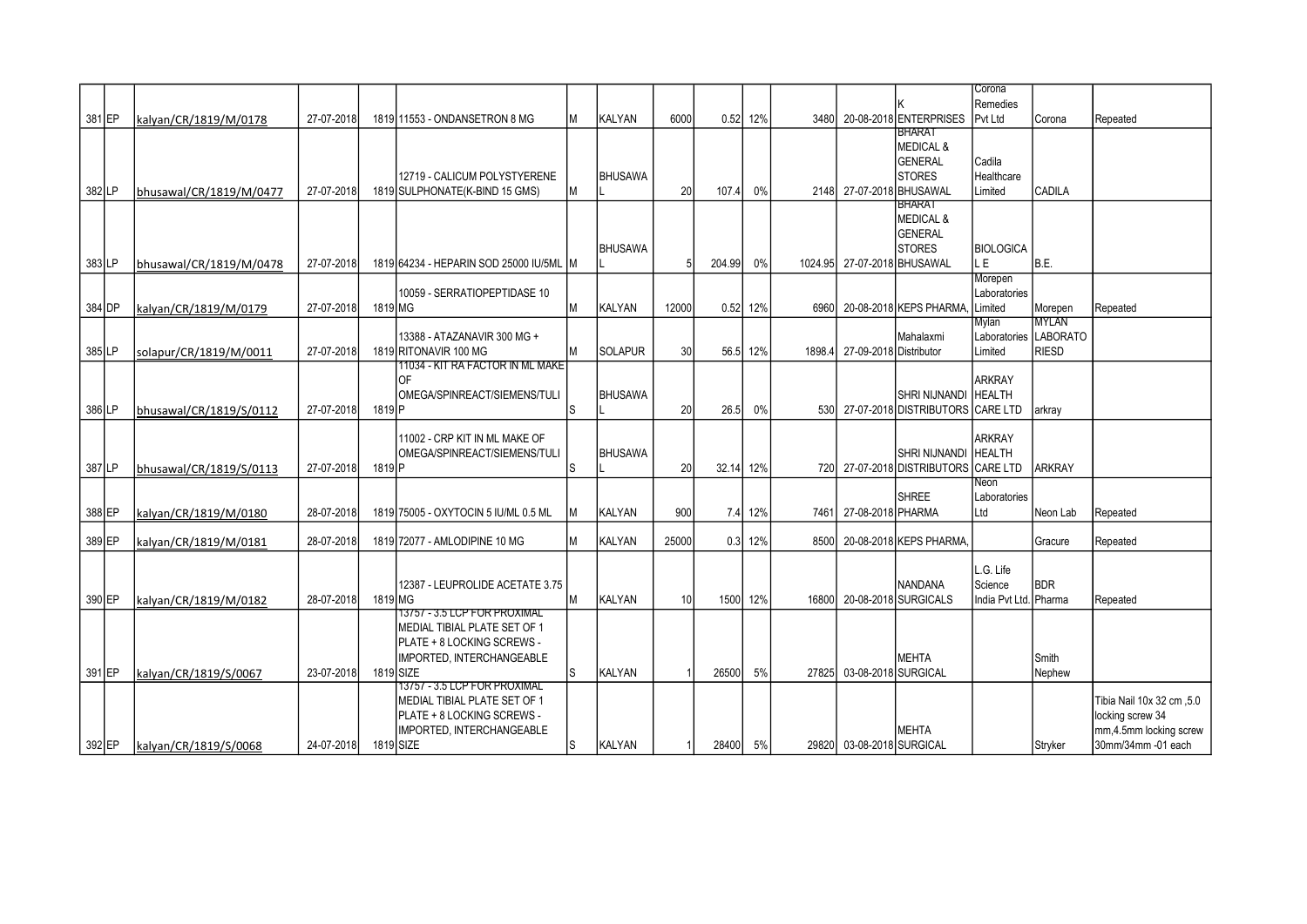|        |          |                         |            |         |                                    |    |                |        |          |          |       |                           |                                | isun              |                                 |                           |
|--------|----------|-------------------------|------------|---------|------------------------------------|----|----------------|--------|----------|----------|-------|---------------------------|--------------------------------|-------------------|---------------------------------|---------------------------|
|        |          |                         |            |         |                                    |    |                |        |          |          |       |                           | <b>BHARAT</b>                  | Pharmaceuti       |                                 |                           |
|        |          |                         |            |         |                                    |    |                |        |          |          |       |                           | <b>MEDICAL &amp;</b>           | cal               |                                 |                           |
|        |          |                         |            |         |                                    |    |                |        |          |          |       |                           | GENERAL                        | Industries        |                                 |                           |
|        |          |                         |            |         |                                    |    | <b>BHUSAWA</b> |        |          |          |       |                           | <b>STORES</b>                  | Limited-          |                                 |                           |
|        | 393 LP   | bhusawal/CR/1819/M/0479 | 28-07-2018 |         | 1819 13387 - ROPINIROLE HCL0.25 MG |    |                | 30     | 4.65     | 0%       |       | 139.5 28-07-2018 BHUSAWAL |                                | <b>MUMBAI</b>     | SUN                             |                           |
|        |          |                         |            |         |                                    |    |                |        |          |          |       |                           | BHARAT<br><b>MEDICAL &amp;</b> |                   |                                 |                           |
|        |          |                         |            |         |                                    |    |                |        |          |          |       |                           | GENERAL                        |                   |                                 |                           |
|        |          |                         |            |         | 72310 - PENTOXYFYLLINE 400 MG      |    | <b>BHUSAWA</b> |        |          |          |       |                           | <b>STORES</b>                  | Sanofi India      |                                 |                           |
| 394 LP |          | bhusawal/CR/1819/M/0480 | 28-07-2018 |         | 1819 DRAGEES                       | lм |                | 60     | 3.08     | 0%       |       | 184.8 28-07-2018 BHUSAWAL |                                | Limited           | <b>SANOFI</b>                   |                           |
|        |          |                         |            |         |                                    |    |                |        |          |          |       |                           | BHARAI                         |                   |                                 |                           |
|        |          |                         |            |         |                                    |    |                |        |          |          |       |                           | <b>MEDICAL &amp;</b>           |                   | <b>INTAS</b>                    |                           |
|        |          |                         |            |         |                                    |    |                |        |          |          |       |                           | <b>GENERAL</b>                 | Intas             | PHARMACE                        |                           |
|        |          |                         |            |         |                                    |    | <b>BHUSAWA</b> |        |          |          |       |                           | <b>STORES</b>                  | Pharmaceuti       | <b>UTICALS</b>                  |                           |
| 395LP  |          | bhusawal/CR/1819/M/0481 | 28-07-2018 |         | 1819 12414 - TOPIRAMATE 50 MG      | lм |                | 60     | 15.13    | 0%       |       | 907.8 28-07-2018 BHUSAWAL |                                | cals Ltd          | <b>LTD</b>                      |                           |
|        |          |                         |            |         | 17343 - SET OF (1) PROXIMAL        |    |                |        |          |          |       |                           |                                |                   |                                 |                           |
|        |          |                         |            |         | FEMORAL NAIL (2) TWO LOCKING       |    |                |        |          |          |       |                           |                                |                   |                                 |                           |
|        |          |                         |            |         | BOLT(3)ONE HELICAL BLADE           |    |                |        |          |          |       |                           |                                |                   |                                 | HFN Nail 12x 230cm, Lag   |
|        |          |                         |            |         | <b>IMPORTED AND INTERCHANGEBLE</b> |    |                |        |          |          |       |                           | <b>MEHTA</b>                   |                   | Bonetech                        | Screw 80mm,5.0Locking     |
|        | 396 EP   | kalyan/CR/1819/S/0069   | 30-07-2018 |         | 1819 SIZES                         | ls | KALYAN         |        | 24000    | 5%       |       | 25200 03-08-2018 SURGICAL |                                |                   | Medisys                         | Bolt 32mm, Fixetion Screw |
|        |          |                         |            |         |                                    |    |                |        |          |          |       |                           |                                | Biochem           | <b>SKYMAP</b>                   |                           |
|        |          |                         |            |         | 11443 - BETAMETHASONE              |    | <b>BHUSAWA</b> |        |          |          |       |                           | <b>SHREE</b>                   | cals              | Pharmaceuti PHARMACE<br>UTICALS |                           |
|        | 397 EP   |                         | 30-07-2018 |         | 1819 0.12% + NEOMYCIN 0.5% 15 GM   | Iм |                | 925    |          | 9.65 12% |       | 9999.25 30-08-2018 PHARMA |                                | Indistries.       | LTD.                            |                           |
|        |          | bhusawal/CR/1819/M/0482 |            |         |                                    |    |                |        |          |          |       |                           |                                | <b>Scott Edil</b> | SCOTT                           |                           |
|        |          |                         |            |         |                                    |    |                |        |          |          |       |                           | R.K.MEDICAL                    | Pharmacia         | EDIL                            |                           |
|        | 398 EP   | solapur/CR/1819/M/0012  | 30-07-2018 |         | 1819 76183 - CETIRIZINE 10 MG      | lм | <b>SOLAPUR</b> | 100000 | 0.13 12% |          | 15000 | 30-09-2018 AGENCIES       |                                | Ltd               | PHARMA                          |                           |
|        |          |                         |            |         | 12383 - ACUTE TRIPLE LUMEN         |    |                |        |          |          |       |                           |                                |                   |                                 |                           |
|        |          |                         |            |         | CATHETER KIT 12FR (4.0 MM) X 16    |    |                |        |          |          |       |                           | <b>NIYATI</b>                  |                   |                                 |                           |
| 399 EP |          | byculla/CR/1819/S/0342  | 30-07-2018 | 1819 CM |                                    | s  | <b>BYCULLA</b> |        | 3230 12% |          | 18088 | 08-08-2018 SURGICAL       |                                |                   | IMAHURKAR                       |                           |
|        |          |                         |            |         |                                    |    |                |        |          |          |       |                           |                                |                   |                                 |                           |
|        |          |                         |            |         |                                    |    |                |        |          |          |       |                           |                                |                   | <b>BROWNDO</b>                  |                           |
|        |          |                         |            |         |                                    |    |                |        |          |          |       |                           |                                |                   | <b>NE</b>                       |                           |
|        |          |                         |            |         | 10686 - HAEMODIALYSIS BLOOD        |    |                |        |          |          |       |                           | <b>MEHTA</b>                   |                   | <b>HEALTHCA</b>                 |                           |
|        | 400 EP   | byculla/CR/1819/S/0343  | 30-07-2018 |         | 1819 TUBLINGS                      | ls | <b>BYCULLA</b> | 125    |          | 141 12%  |       | 19740 08-08-2018 SURGICAL |                                |                   | RE PVT LTD                      |                           |
|        |          |                         |            |         | 17218 - HOLLOW FIBER HIGH FLUX     |    |                |        |          |          |       |                           |                                |                   | <b>IFRESENIUS</b>               |                           |
|        |          |                         |            |         | DIALYZER [POLYSULPHONE - 1.3M2-    |    |                |        |          |          |       |                           | HI-TECH                        |                   | <b>MEDICAL</b>                  |                           |
|        |          |                         |            |         | UF COEFFICIENT=>40.0               |    |                |        |          |          |       |                           | <b>SURGICAL</b>                |                   | CARE PVT                        |                           |
|        | 401 EP   | byculla/CR/1819/S/0345  | 30-07-2018 |         | 1819 ML/H/MMHG]                    | Is | <b>BYCULLA</b> | 13     | 1440     | 5%       | 19656 | 08-08-2018 SYSTEM,        |                                |                   | LTD                             |                           |
|        |          |                         |            |         |                                    |    |                |        |          |          |       |                           | <b>BHARAT</b>                  |                   |                                 |                           |
|        |          |                         |            |         |                                    |    |                |        |          |          |       |                           | <b>MEDICAL &amp;</b>           |                   |                                 |                           |
|        |          |                         |            |         |                                    |    |                |        |          |          |       |                           | <b>GENERAL</b>                 |                   |                                 |                           |
|        |          |                         |            |         |                                    |    | <b>BHUSAWA</b> |        |          |          |       |                           | <b>STORES</b>                  |                   |                                 |                           |
| 402 LP |          | bhusawal/CR/1819/M/0483 | 30-07-2018 |         | 1819 64200 - WARFARIN SOD 5 MG     | lм |                | 30     | 2.27     | 0%       | 68.1  | 30-07-2018 BHUSAWAL       |                                | Cipla Ltd         | CIPLA                           |                           |
|        |          |                         |            |         |                                    |    |                |        |          |          |       |                           | <b>BHARAT</b>                  |                   | ROUSSEL                         |                           |
|        |          |                         |            |         |                                    |    |                |        |          |          |       |                           | <b>MEDICAL &amp;</b>           |                   | <b>LABORATO</b>                 |                           |
|        |          |                         |            |         |                                    |    |                |        |          |          |       |                           | GENERAL                        | <b>MAXFORD</b>    | RIES                            |                           |
|        |          |                         |            |         |                                    |    | <b>BHUSAWA</b> |        |          |          |       |                           | <b>STORES</b>                  | <b>HEALTHCA</b>   | PRIVATE                         |                           |
|        | $403$ LP | bhusawal/CR/1819/M/0484 | 30-07-2018 |         | 1819 64200 - WARFARIN SOD 5 MG     | Iм |                | 30     |          | 2.23 0%  |       |                           | 66.9 30-07-2018 BHUSAWAL       | <b>RE</b>         | <b>LIMITED</b>                  |                           |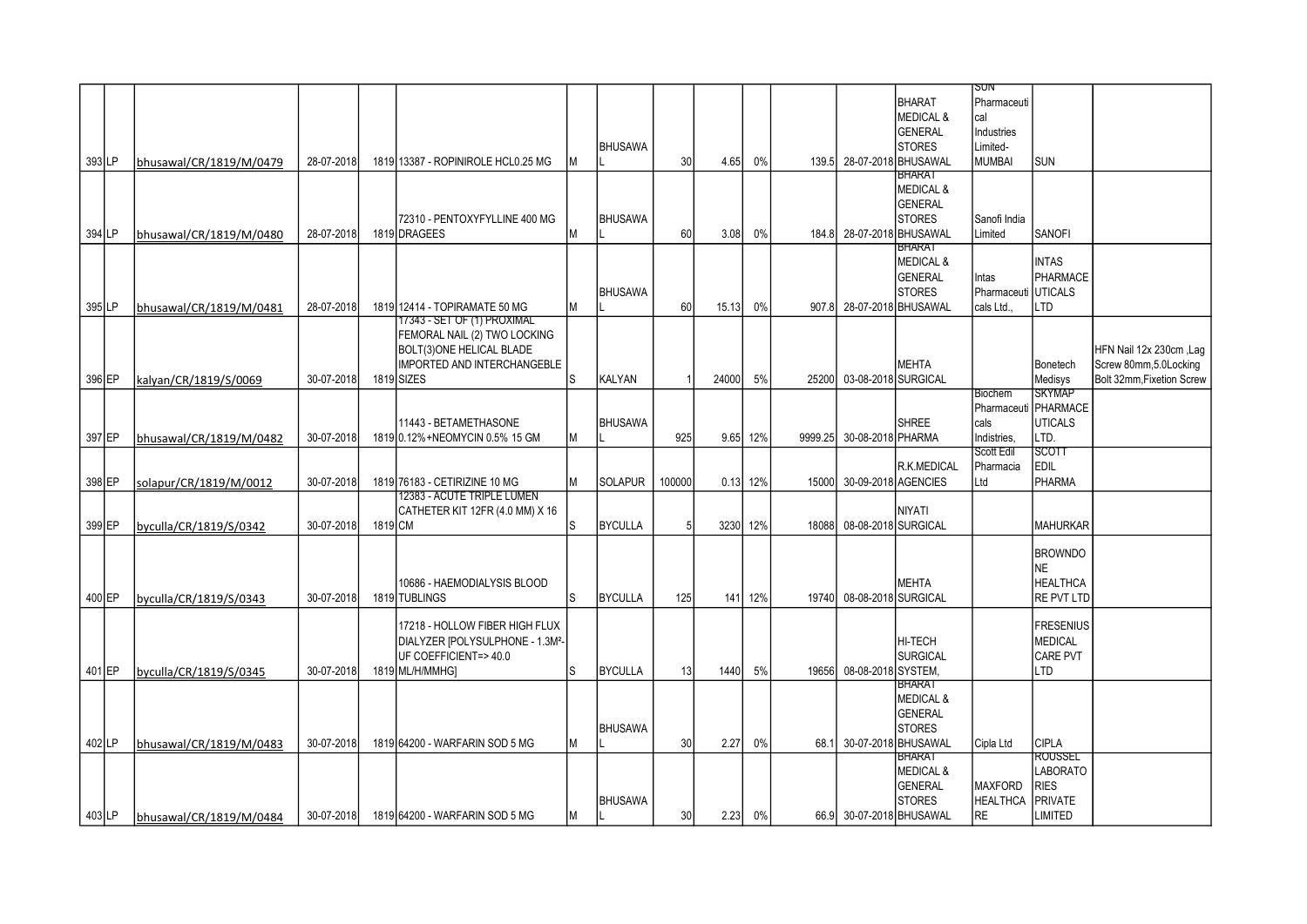|         |                         |            |         |                                         |    |               |       |           |          |       |                            | <b>BHARAT</b>                          |                     |                       |                            |
|---------|-------------------------|------------|---------|-----------------------------------------|----|---------------|-------|-----------|----------|-------|----------------------------|----------------------------------------|---------------------|-----------------------|----------------------------|
|         |                         |            |         |                                         |    |               |       |           |          |       |                            | <b>MEDICAL &amp;</b>                   |                     |                       |                            |
|         |                         |            |         |                                         |    |               |       |           |          |       |                            | <b>GENERAL</b>                         |                     |                       |                            |
|         |                         |            |         |                                         |    | BHUSAWA       |       |           |          |       |                            | <b>STORES</b>                          | <b>BIOLOGICA</b>    |                       |                            |
|         |                         |            |         |                                         |    |               |       |           |          |       |                            |                                        |                     |                       |                            |
| 404 LP  | bhusawal/CR/1819/M/0485 | 30-07-2018 |         | 1819 64234 - HEPARIN SOD 25000 IU/5ML M |    |               |       | 69.54     | 0%       |       |                            | 139.08 30-07-2018 BHUSAWAL             | .E                  | lb E                  |                            |
|         |                         |            |         |                                         |    |               |       |           |          |       |                            |                                        |                     | <b>SANOFI</b>         |                            |
|         |                         |            |         | 63021 - TAB. PHENIRAMINE                |    |               |       |           |          |       |                            | <b>SHREE</b>                           | Sanofi India        | <b>INDIA</b>          |                            |
| 405 DP  | pune/CR/1819/M/0053     | 30-07-2018 |         | 1819 MALEATE 25 MG                      | М  | <b>PUNE</b>   | 37000 | 0.4       | 12%      |       | 16650 31-08-2018 PHARMA    |                                        | Limited             | LIMITED               | TAB AVIL 25 MG             |
|         |                         |            |         |                                         |    |               |       |           |          |       |                            |                                        |                     |                       |                            |
|         |                         |            |         |                                         |    |               |       |           |          |       |                            | <b>KEPS</b>                            |                     |                       |                            |
|         |                         |            |         |                                         |    |               |       |           |          |       |                            | <b>MEDICARE</b>                        |                     |                       |                            |
|         |                         |            |         |                                         |    |               |       |           |          |       |                            | PHARMACEUTI                            | Intas               |                       |                            |
|         |                         |            |         |                                         |    |               |       |           |          |       |                            | CAL                                    | Pharmaceuti         |                       |                            |
| 406 IDP | pune/CR/1819/M/0054     | 30-07-2018 |         | 1819 68022 - MUSLE RELAXANT SPRAY       | М  | <b>PUNE</b>   | 84    | 49.56 12% |          |       |                            | 4662.84 31-08-2018 DISTRIBUTORS        | cals Ltd.           | THREE B               | <b>ISPRAY RELAXANT</b>     |
|         |                         |            |         | 10114 - AMOXYCILLIN 125                 |    |               |       |           |          |       |                            |                                        | Galpha              | <b>SIATECHME</b>      |                            |
|         |                         |            |         | MG+SOD.CLAV.ACID 31.25 MG 30            |    |               |       |           |          |       |                            | <b>SHREE</b>                           | Laboratories DICARE |                       |                            |
| 407 DP  | pune/CR/1819/M/0055     | 30-07-2018 | 1819 ML |                                         | М  | <b>PUNE</b>   | 357   | 25.2      | 12%      |       | 10074.54 31-08-2018 PHARMA |                                        | _imited             | <b>PVT LTD</b>        | <b>SYP MOXMENTIN-30 ML</b> |
|         |                         |            |         |                                         |    |               |       |           |          |       |                            |                                        |                     |                       |                            |
|         |                         |            |         |                                         |    |               |       |           |          |       |                            |                                        |                     |                       | TAB WARF 2 MG (SUPP        |
| 408 DP  |                         | 30-07-2018 |         | 1819 64202 - WARFARIN SODIUM 2 MG       | M  | <b>PUNE</b>   | 3000  |           | 2.2 12%  |       |                            | 7380 31-08-2018 PHARMA INDIA Cipla Ltd |                     | <b>CIPLA LTD</b>      | <b>INDENT 2018-19)</b>     |
|         | pune/CR/1819/M/0056     |            |         |                                         |    |               |       |           |          |       |                            |                                        |                     |                       |                            |
|         |                         |            |         |                                         |    |               |       |           |          |       |                            |                                        |                     |                       |                            |
|         |                         |            |         |                                         |    |               |       |           |          |       |                            |                                        |                     |                       | TAB WARF 1 MG (SUPP        |
| 409 DP  | pune/CR/1819/M/0057     | 30-07-2018 |         | 1819 64201 - WARFARIN SODIUM 1 MG       |    | <b>PUNE</b>   | 2000  | 1.93      | 12%      |       |                            | 4320 31-08-2018 PHARMA INDIA Cipla Ltd |                     | CIPLA LTD             | <b>INDENT 2018-19)</b>     |
|         |                         |            |         |                                         |    |               |       |           |          |       |                            |                                        |                     |                       |                            |
|         |                         |            |         |                                         |    |               |       |           |          |       |                            | <b>KEPS</b>                            |                     |                       |                            |
|         |                         |            |         |                                         |    |               |       |           |          |       |                            | <b>MEDICARE</b>                        | <b>Biochem</b>      |                       |                            |
|         |                         |            |         |                                         |    |               |       |           |          |       |                            | PHARMACEUTI                            | Pharmaceuti AFFY    |                       |                            |
|         |                         |            |         | 15500 - SODIUM VALPROATE                |    |               |       |           |          |       |                            | CAL                                    | cals                | PARENTER              |                            |
| 410 DP  | pune/CR/1819/M/0058     | 30-07-2018 |         | 1819 + VALPROIC ACID 300 MG             | М  | <b>PUNE</b>   | 6450  |           | 1.96 12% |       |                            | 14190 31-08-2018 DISTRIBUTORS          | Indistries,         | AL                    |                            |
|         |                         |            |         |                                         |    |               |       |           |          |       |                            |                                        | Morepen             |                       |                            |
|         |                         |            |         |                                         |    |               |       |           |          |       |                            |                                        | Laboratories        | GRACURE               |                            |
| 411 DP  | lpune/CR/1819/M/0059    | 30-07-2018 |         | 1819 61600 - ALBENDAZOLE 400 MG         | М  | <b>PUNE</b>   | 2230  | 1.61      | 12%      |       |                            | 4014 31-08-2018 KEPS PHARMA.           | Limited             | PHARMA                | TAB ZOLBEND 400 MG         |
|         |                         |            |         |                                         |    |               |       |           |          |       |                            |                                        |                     |                       |                            |
|         |                         |            |         |                                         |    |               |       |           |          |       |                            | <b>KEPS</b>                            |                     |                       |                            |
|         |                         |            |         |                                         |    |               |       |           |          |       |                            | <b>MEDICARE</b>                        |                     |                       |                            |
|         |                         |            |         |                                         |    |               |       |           |          |       |                            | PHARMACEUTI                            |                     | MEDICAFE SILICONE     |                            |
|         |                         |            |         |                                         |    |               |       |           |          |       |                            | CAL                                    |                     | <b>INTERNATI</b>      | <b>RESUSCITATOR</b>        |
| 412 EP  | pune/CR/1819/S/0047     | 30-07-2018 |         | 1819 13661 - AMBU (ADULT)               | S  | <b>PUNE</b>   |       | 898       | 12%      |       |                            | 9051.84 20-08-2018 DISTRIBUTORS        |                     | <b>ONAL</b>           | (AUTOCLAVABLE)             |
|         |                         |            |         |                                         |    |               |       |           |          |       |                            |                                        |                     |                       |                            |
|         |                         |            |         |                                         |    |               |       |           |          |       |                            | <b>KEPS</b>                            |                     |                       |                            |
|         |                         |            |         |                                         |    |               |       |           |          |       |                            | <b>MEDICARE</b>                        |                     |                       | SILICON                    |
|         |                         |            |         |                                         |    |               |       |           |          |       |                            | PHARMACEUTI                            |                     | <b>MEDISAFE</b>       | <b>RESUSCITATOR AMBU</b>   |
|         |                         |            |         |                                         |    |               |       |           |          |       |                            |                                        |                     |                       |                            |
|         |                         |            |         |                                         |    |               |       |           |          |       |                            | CAL                                    |                     | <b>INTERNATI</b>      | BAG (PED)                  |
| 413 EP  | pune/CR/1819/S/0048     | 30-07-2018 |         | 1819 14720 - AMBU (PAED)                | S  | <b>PUNE</b>   | 12    |           | 750 12%  |       |                            | 10080 20-08-2018 DISTRIBUTORS          |                     | ONAL                  | (AUTOCLAVABLE)             |
|         |                         |            |         | 15682 - DILUENT FOR CELL                |    |               |       |           |          |       |                            | Sainath                                | Sainath             |                       |                            |
| 414 EP  | nagpur/CR/1819/S/0097   | 31-07-2018 |         | 1819 COUNTER (DILUCEL)                  | ls | <b>NAGPUR</b> | 5     | 2940      | 12%      | 16464 | 31-08-2018 Medicose        |                                        | Medicose            | <b>TRIVITON</b>       |                            |
|         |                         |            |         |                                         |    |               |       |           |          |       |                            |                                        | Veon                | NEON                  |                            |
|         |                         |            |         | 71285 - DOPAMINE HCL 200 MG/5           |    | BHUSAWA       |       |           |          |       |                            | <b>SHREE</b>                           |                     | Laboratories LABORATO |                            |
| 415 LP  | bhusawal/CR/1819/M/0486 | 30-07-2018 |         | 1819 ML 5 ML                            | М  |               | 200   | 9.52      | 5%       |       | 2000 30-07-2018 PHARMA     |                                        | Ltd                 | <b>RIES LTD</b>       |                            |
|         |                         |            |         |                                         |    |               |       |           |          |       |                            |                                        |                     |                       |                            |